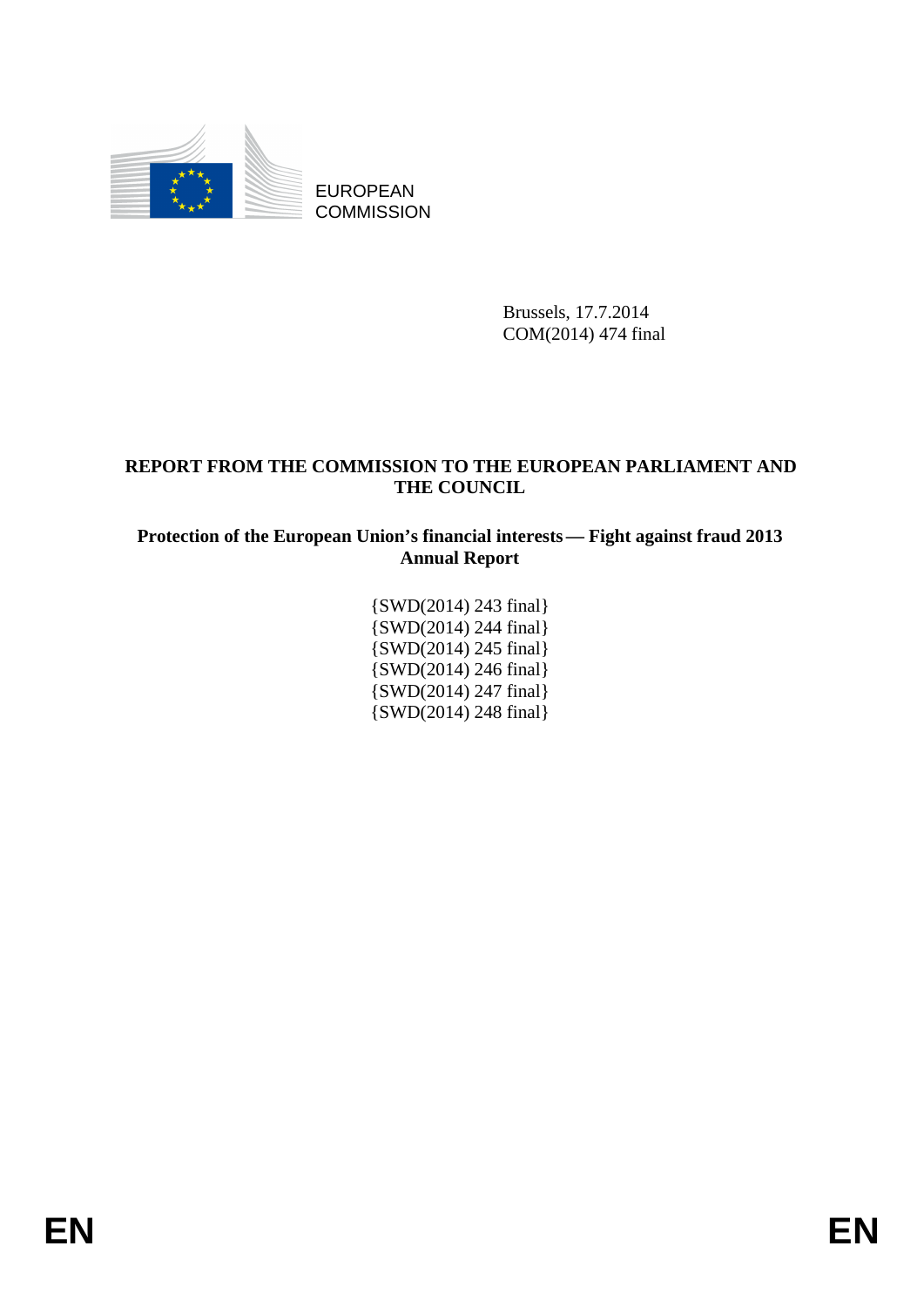# TABLE OF CONTENTS

|        | REPORT FROM THE COMMISSION TO THE EUROPEAN PARLIAMENT AND THE<br>COUNCIL Protection of the European Union's financial interests — Fight against fraud 2013 |
|--------|------------------------------------------------------------------------------------------------------------------------------------------------------------|
|        |                                                                                                                                                            |
| 1.     |                                                                                                                                                            |
| 2.     |                                                                                                                                                            |
| 2.1.   |                                                                                                                                                            |
| 2.2.   |                                                                                                                                                            |
| 2.2.1. |                                                                                                                                                            |
| 2.2.2. |                                                                                                                                                            |
|        | 2.2.2.1. Natural resources (agriculture, rural development and fisheries)15                                                                                |
|        | 2.2.2.2. Cohesion policy (in the 2007-13 and 2000-06 programming periods)16                                                                                |
|        | 2.2.2.3. Pre-accession policy (Pre-accession assistance (PAA) and the Instrument for Pre-                                                                  |
|        |                                                                                                                                                            |
| 2.2.3. |                                                                                                                                                            |
| 2.3.   |                                                                                                                                                            |
| 2.3.1. |                                                                                                                                                            |
| 2.3.2. |                                                                                                                                                            |
| 3.     |                                                                                                                                                            |
| 3.1.   |                                                                                                                                                            |
| 3.1.1. |                                                                                                                                                            |
| 3.1.2. |                                                                                                                                                            |
| 3.2.   |                                                                                                                                                            |
| 3.3.   |                                                                                                                                                            |
| 4.     |                                                                                                                                                            |
| 4.1.   |                                                                                                                                                            |
| 4.1.1. |                                                                                                                                                            |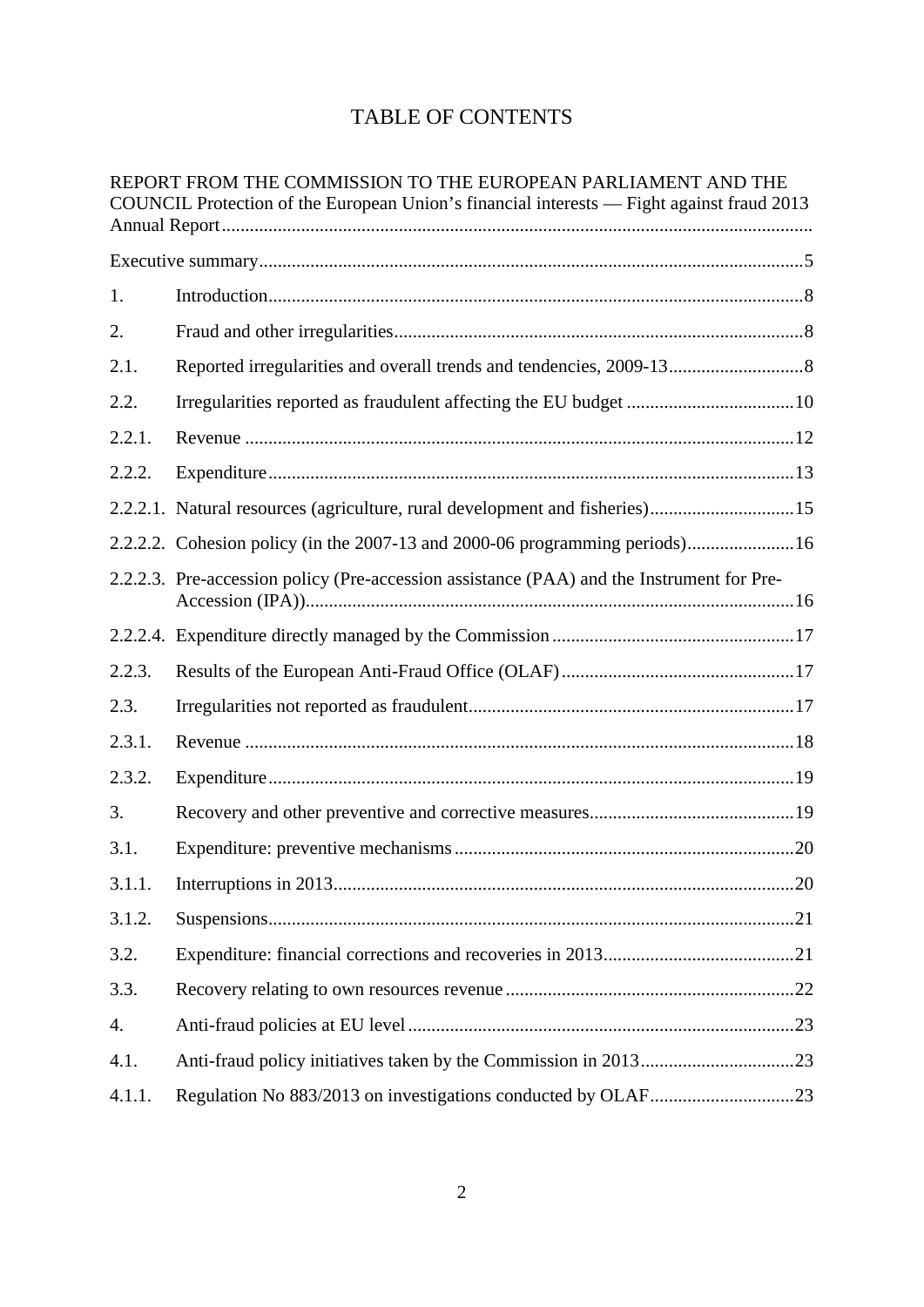| 4.1.2.  | Proposal for a directive on the fight against fraud to that affects the Union's financial   |
|---------|---------------------------------------------------------------------------------------------|
| 4.1.3.  | Proposal for the establishment of a European Public Prosecutor's Office (EPPO)23            |
| 4.1.4.  |                                                                                             |
| 4.1.5.  |                                                                                             |
|         | 4.1.5.1. Mutual Administrative Assistance (MAA) - proposal for an amendment to              |
|         |                                                                                             |
|         |                                                                                             |
|         |                                                                                             |
| 4.1.6.  |                                                                                             |
| 4.1.7.  |                                                                                             |
| 4.1.8.  |                                                                                             |
|         | 4.1.8.1. Communication on stepping up the fight against cigarette smuggling and other forms |
|         | 4.1.8.2. World Health Organisation Framework Convention on Tobacco Control (FCTC) –         |
|         | 4.1.8.3. Cooperation Agreements between the European Union, the Member States and four      |
| 4.1.9.  |                                                                                             |
| 4.1.10. | Proposal for a Directive on the protection of the euro and other currencies against         |
| 4.1.11. |                                                                                             |
| 4.1.12. |                                                                                             |
|         |                                                                                             |
|         |                                                                                             |
| 4.2.    | Advisory Committee for Coordination of Fraud Prevention (COCOLAF)30                         |
| 4.3.    | European Parliament resolution of 3 July 2013 on protecting the EU's financial              |
| 5.      | Measures taken by Member States to counter fraud and other illegal activities               |
| 5.1.    | Measures to combat fraud and other irregularities affecting the EU's financial              |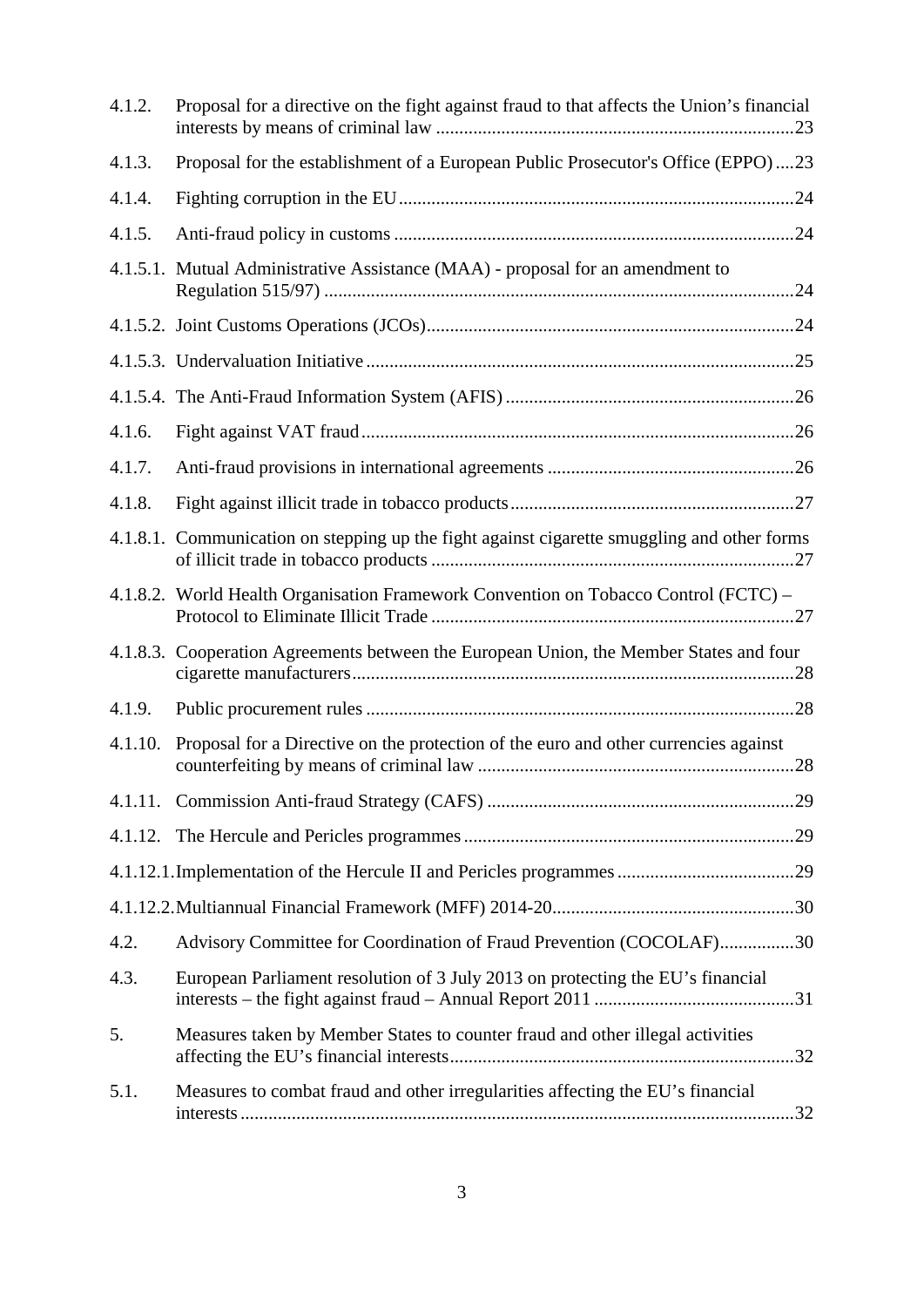| 5.2.   | Implementation of Article 3.4 of the new OLAF Regulation on designating the anti- |  |
|--------|-----------------------------------------------------------------------------------|--|
| 5.3.   |                                                                                   |  |
| 6.     |                                                                                   |  |
| 6.1.   |                                                                                   |  |
| 6.1.1. |                                                                                   |  |
| 6.1.2. |                                                                                   |  |
| 6.1.3. | Measures to fight fraud and corruption in public procurement 36                   |  |
| 6.1.4. |                                                                                   |  |
| 6.1.5. |                                                                                   |  |
| 6.1.6. |                                                                                   |  |
| 6.2.   |                                                                                   |  |
| 6.2.1. |                                                                                   |  |
| 6.2.2. |                                                                                   |  |
|        |                                                                                   |  |
|        |                                                                                   |  |
|        | ANNEX $3 - 2013$ financial corrections implemented under shared management (EUR)  |  |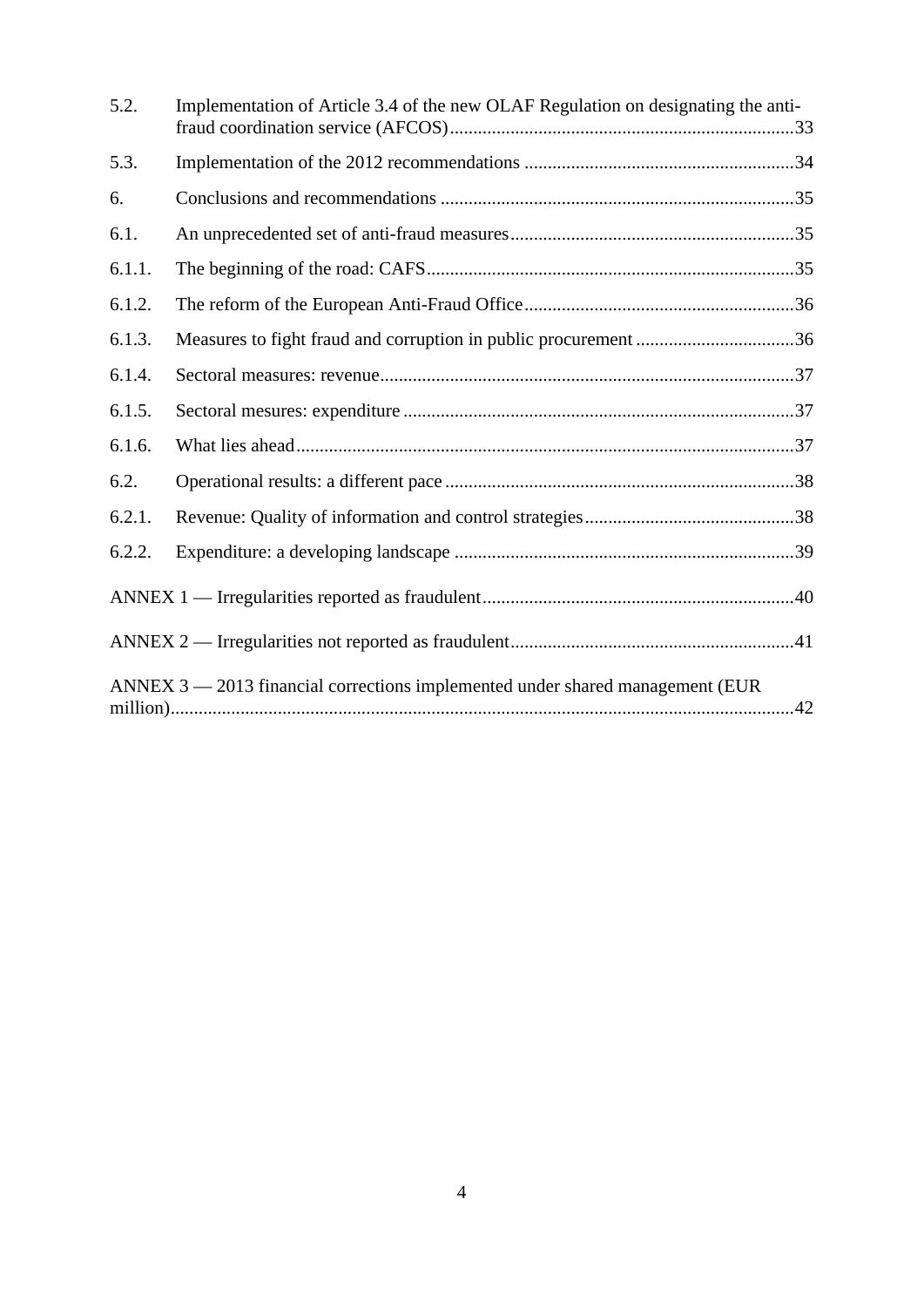#### **EXECUTIVE SUMMARY**

This 2013 Annual Report on Protection of the European Union's financial interests is presented by the Commission in cooperation with the Member States under Article 325 of the Treaty on the Functioning of the European Union (TFEU). It covers Commission and Member State measures in the fight against fraud, and their results. This is the last report under the current Commission and therefore discusses the achievements made over the last five years. The conclusions and recommendations included in the report are based on an analysis of the information available for the past five years and the problems and risks identified during this time.

#### **Measures to protect the EU's financial interests, 2009-13**

In 2009-13, the Commission has taken unprecedented legal and administrative measures to improve the protection of the EU's financial interests.

This series of measures started in 2011, when the Commission adopted its multi-annual Anti-Fraud Strategy (CAFS). Initially addressed to the Commission services, the Strategy was pivotal in raising awareness of fraud among the national authorities responsible. Moreover, based on the Strategy, specific anti-fraud provisions were introduced into the new spending programmes for 2014-20.

A second milestone in stepping up the fight against fraud was marked by the adoption of the new OLAF Regulation<sup>1</sup> in 2013. This Regulation has streamlined OLAF's procedures and increased its effectiveness. It also reinforced the procedural guarantees for the persons concerned by an OLAF investigation.

In 2012 and 2013, the Commission addressed the criminal law aspect of the protection of the EU's financial interests by adopting proposals for:

a directive on the fight against fraud by means of criminal law in July 2012 which should remove loopholes in Member States' anti-fraud legislation that impede the effective prosecution of fraudsters;

a regulation on the establishment of a European Public Prosecutor's Office (EPPO) in July 2013. The EPPO proposal is one of the most significant legislative proposals over concerning the protection of the EU financial interests.

The Commission has also taken a number of significant measures specifically to protect the revenue side of the EU budget. These include:

the proposal for an amendment of Regulation 515/97 on Mutual Administrative Assistance in the customs area;

the Directives on a quick reaction mechanism against VAT fraud and a reverse charge mechanism;

the signing of the FCTC Protocol against illicit tobacco trade; and

 $\mathbf{1}$ OJ L 248,18.9.2013, p.1.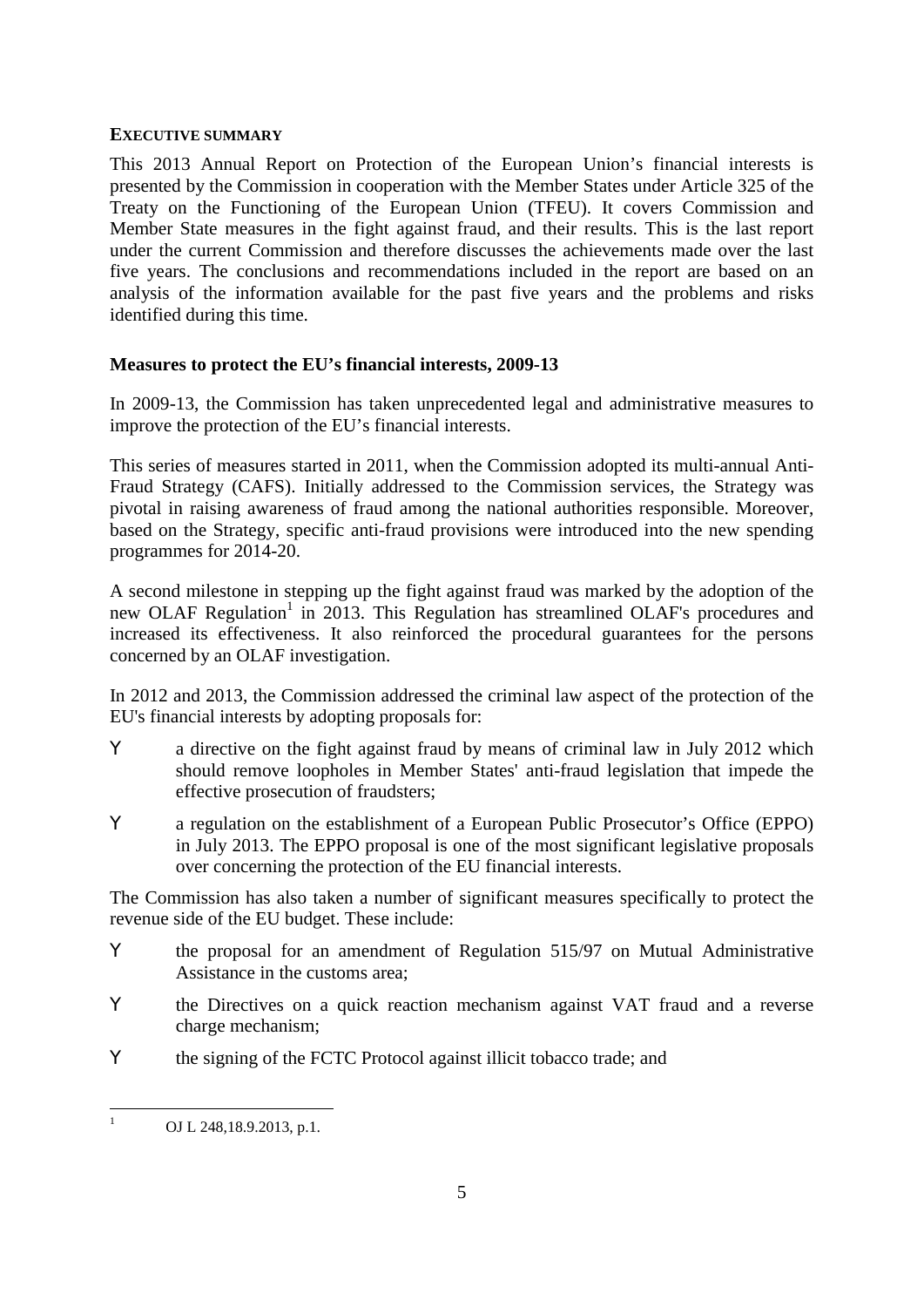the Communication on the fight against tobacco smuggling in 2013.

With these measures, the Commission has shaped a new landscape for anti-fraud policy at EU level.

# **Detection and reporting of (fraudulent and non-fraudulent) irregularities that affect the EU budget**

In 2013, 1609 irregularities were reported as fraudulent (this includes both suspected and established fraud), involving EUR 309 million in EU funds. There are still significant differences in the number of fraudulent irregularities reported by each Member State, possibly due to different approaches to detecting fraud and, in some cases, to non-homogeneous interpretations when applying the legal framework. Reported fraudulent irregularities have been decreasing on the revenue side. On the expenditure side, their number dropped sharply between 2009 and 2011, but is increasing again.

Some trends have grown stronger in the past two years: the involvement of administrative bodies in detecting fraudulent irregularities has continued to increase and the use of falsified documentation has become the most common way of committing fraudulent acts.

Irregularities not reported as fraudulent have increased, particularly in terms of amounts. This mainly reflects the increased resources made available to various spending programmes, more programmes being implemented, and the fact that European institutions and national audit services are paying more attention to the management of funds.

#### **Preventive and corrective measures**

In 2013, the Commission made several decisions to ensure that EU resources are spent according to the principle of sound financial management and that EU financial interests are protected. It made 217 decisions to interrupt payment (involving over EUR 5 billion) in the cohesion policy area. Of these, 131 were still open at the end of 2013 (involving about EUR 2 billion of interrupted payments). The Commission also made four new suspension decisions (three of these were still ongoing at the end of the year).

The Commission made financial corrections of over EUR 2.5 billion and issued recovery orders for EUR 955 million.

The measures taken in 2013 show that the Commission takes protecting the EU's financial interests seriously and that the mechanisms in place are effective in accomplishing this goal. However, now it is national budgets that bear the risk of not recovering amounts that have already been paid out to beneficiaries but are subject to financial corrections.

#### **Anti-Fraud Coordination Services (AFCOS)**

This year's report focuses on the requirement for each Member States to set up an Anti-Fraud Coordination Service (AFCOS) in accordance with Article 3.4 of Regulation (EU) No 883/2013. Setting up AFCOS aims to facilitate effective cooperation and exchange of information with the European Anti-Fraud Office (OLAF).

Four Member States have not formally established their AFCOS yet but plan to do so by the end of 2014.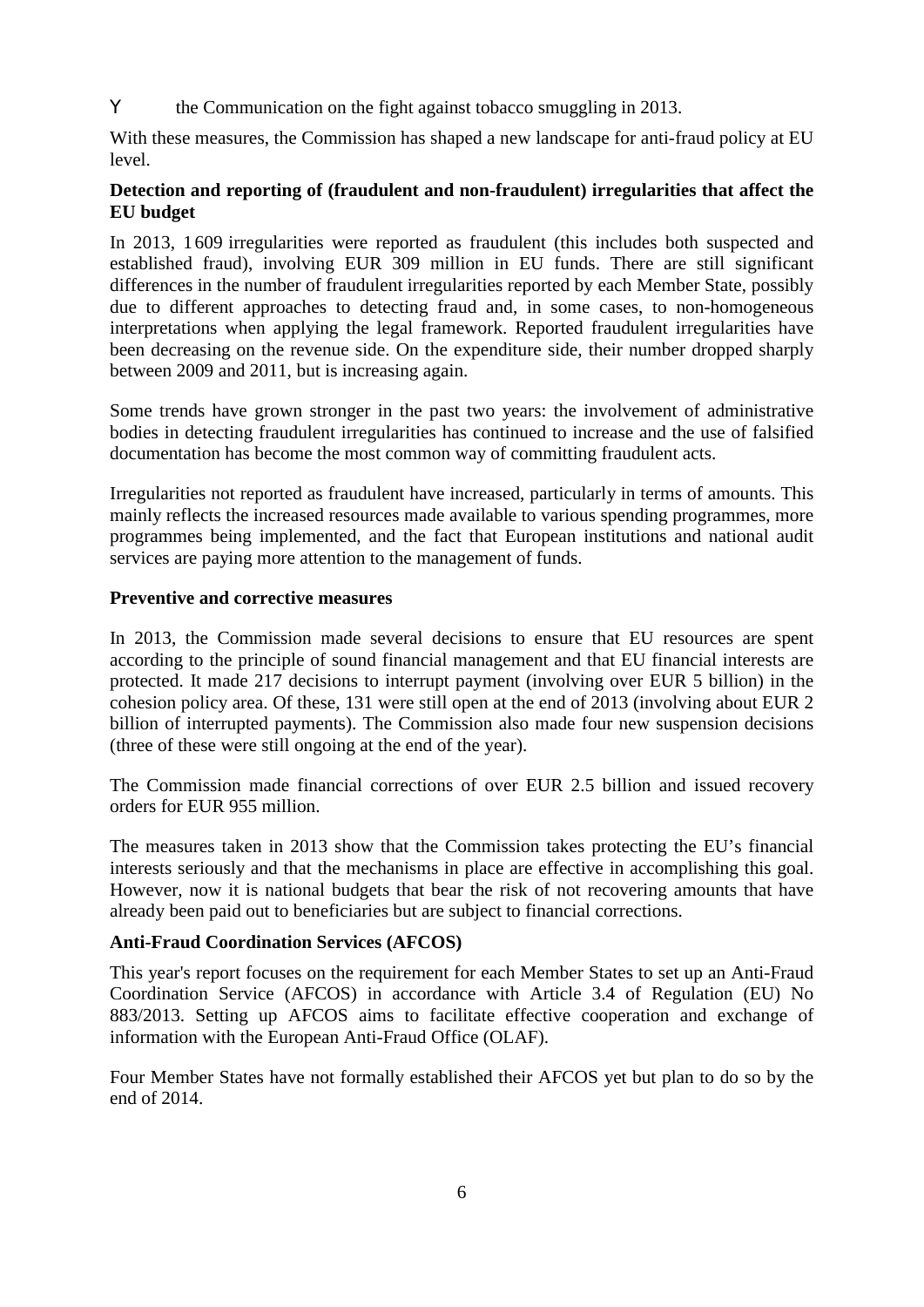The responsibilities of national AFCOS vary depending on the country. All Member States gave their AFCOS a coordinating role, albeit to varying extents. Only a few Member States empowered their AFCOS to act in an investigative capacity.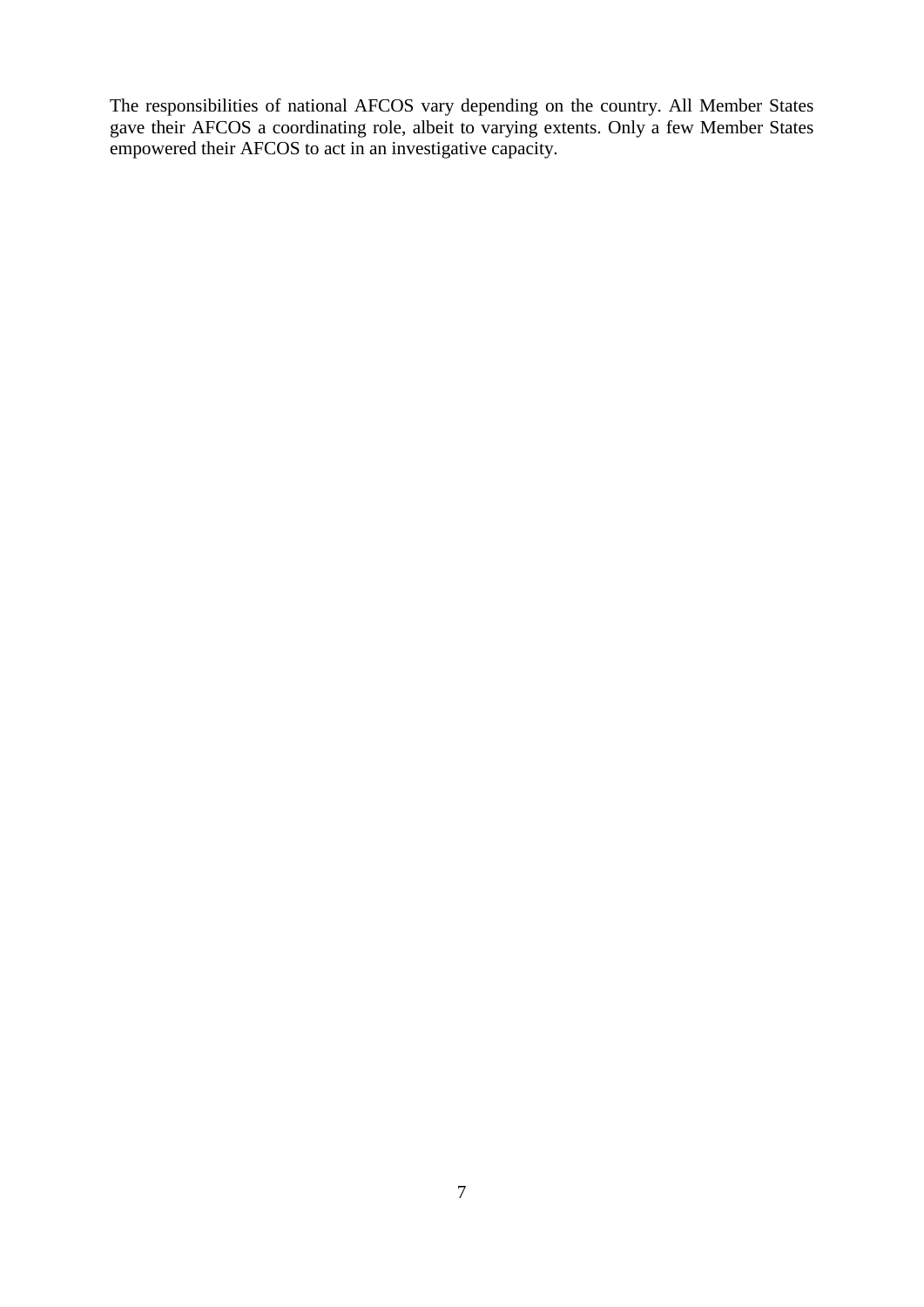# **1. INTRODUCTION**

Each year, under Article 325(5) of the Treaty on the Functioning of the European Union (TFEU), the Commission, in cooperation with the Member States, submits to the European Parliament and the Council a report on measures taken to counter fraud and any other illegal activities affecting the EU's financial interests.

The Treaty states that the EU and the Member States share responsibility for protecting the EU's financial interests and fighting fraud. National authorities manage around 80% of EU expenditure and collect Traditional Own Resources (TOR). The Commission oversees both of these areas, sets standards and verifies compliance. It is essential that the Commission and Member States work closely together to ensure that work protecting the EU's financial interests is effective. One of the main aims of this report is to assess how effective this cooperation was in 2013, and how it could be improved.

This report describes the measures taken at EU level in 2013 and provides a summary and evaluation of the actions taken by Member States to counter fraud. An analysis of the main achievements of national and European bodies in detecting and reporting fraud and irregularities relating to EU expenditure and revenue is included. The report in particular highlights the establishment of an Anti-Fraud Coordination Service (AFCOS) in each Member State, as this will facilitate the exchange of key information relating to the EU's financial interests between Member States and OLAF.

The report is accompanied by six Commission Staff Working Documents<sup>2</sup>. The documents entitled 'Implementation of Article 325 by Member States in 2013' and the'Statistical Analysis of Irregularities' contain tables summarising the main results of each Member State's anti-fraud actions.

# **2. FRAUD AND OTHER IRREGULARITIES**

 $\frac{1}{2}$ 

# **2.1. Reported irregularities and overall trends and tendencies, 2009-13**

In 2013, 15779 (fraudulent and non-fraudulent) irregularities were reported to the Commission, involving an overall amount of about EUR 2.14 billion, of which about EUR 1.76 billion concern the expenditure sectors of the EU budget. The detected irregularities represent 1.34% of payments on the expenditure side and 1.86% of gross TOR collected.

Compared to 2012, the number of irregularities increased by 17%. However, the financial amount related to the detected irregularities decreased by 36%.

<sup>(</sup>i) Implementation of Article 325 by the Member States in 2013; (ii) Statistical evaluation of irregularities reported for 2013 own resources, natural resources, cohesion policy and pre-accession assistance; (iii) Recommendations to follow up the Commission report on protection of the EU's financial interests — fight against fraud, 2012; (iv) Methodology regarding the statistical evaluation of reported irregularities for 2013; (v) Annual overview with Information on the Results of the Hercule II Programme in 2013; VI) Implementation of the Commission Anti-Fraud Strategy (CAFS).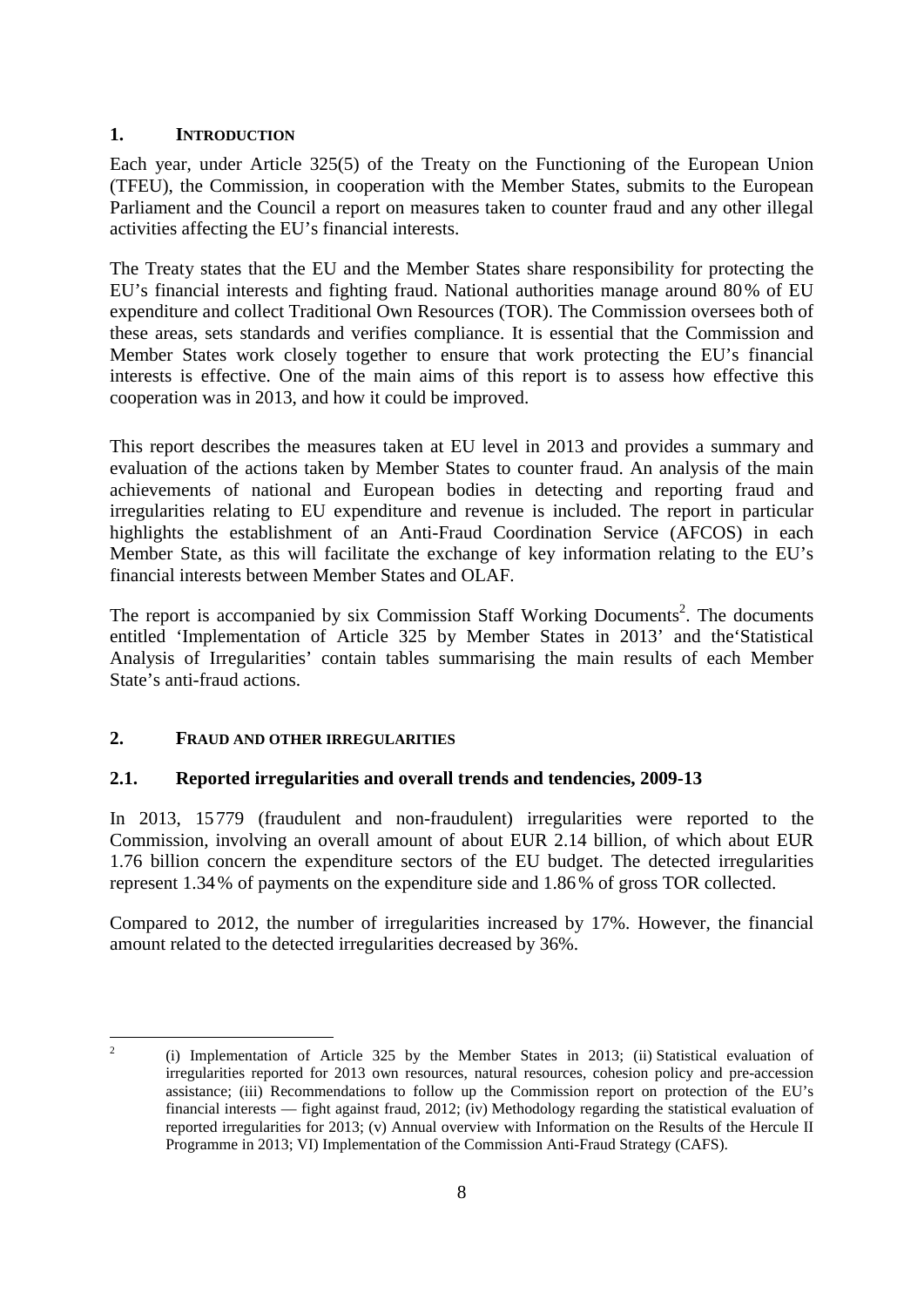In the last five years, there have been significant changes in the way Member States and the Commission report irregularities. Two platforms<sup>3</sup> were specifically developed and have facilitated an increase in the timeliness and overall quality and quantity of information on irregularities affecting the EU budget.

The availability of this information has led to a significant change in the information made available through this report, shifting the focus from irregularities treated in general terms to those reported as fraudulent.

Between 2009 and 2013, the number of reported irregularities increased by 22%; while the related amounts increased by 48%.

This increase is partly linked to the resources available to the EU budget, which in 2013 were over 10% higher than in 2009. However, the most likely factor causing the increase is the fact that the EU institutions (the European Commission and Court of Auditors) and national services have paid more attention to and exercised greater control over the management of EU funds.

Consequently, although the irregularities reported as fraudulent (the detection of which falls largely under the responsibility of Member States and is more difficult) have decreased to a certain extent in the last five years (see Section 2.2 and Chart 2, below), the number of irregularities not reported as fraudulent has progressively increased.



**Chart 1: Reported irregularities (fraudulent and non-fraudulent) and the related amounts, 2009-13**

 $\overline{3}$ 

<sup>3</sup> The Irregularity Management System (IMS) for reporting irregularities in the areas of shared management and the 'recovery context' in the Commission's accounting system (ABAC) for expenditure managed by the Commission.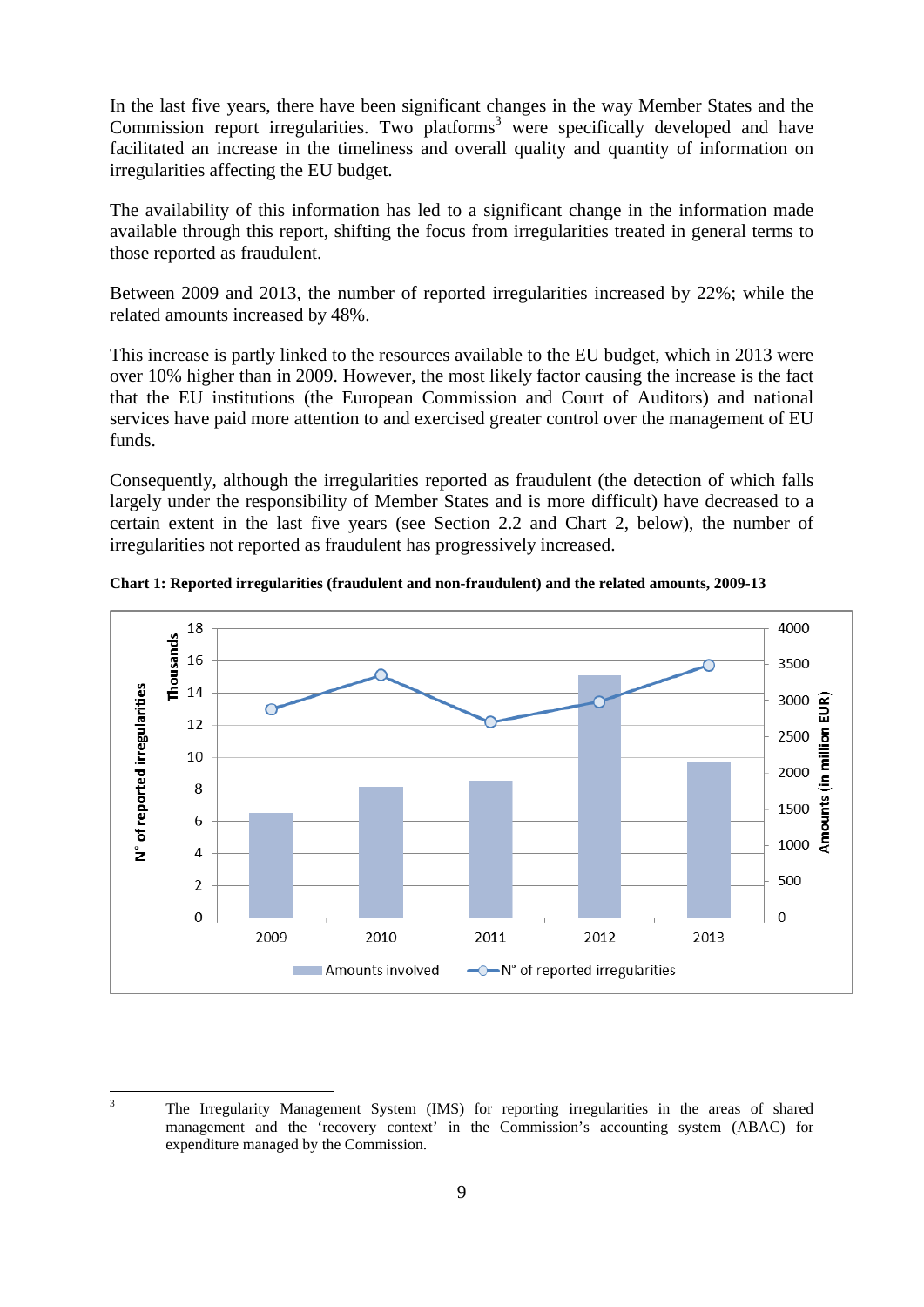# **2.2. Irregularities reported as fraudulent affecting the EU budget**

The number of fraudulent irregularities reported and the related amounts are not a direct measure of the level of fraud affecting the EU budget. They indicate the results achieved by Member States and EU institutions in detecting cases of potential fraud. The final decision on whether a case really constitutes fraud pertains to the responsible (judicial) authorities of the Member State involved<sup>4</sup>.

In 2013, Member States reported as fraudulent 1609 irregularities involving an overall amount of EUR 309 million in EU funds. Out of these, 25 fraudulent irregularities concerned funds managed under direct expenditure, involving EUR 1.2 million, and eight fraudulent irregularities were reported by candidate countries and involved about EUR 1 million.

The number of fraudulent irregularities<sup>5</sup> reported in 2013 increased by 30% in comparison with the previous year, while their financial impact decreased by 21%. It should be noted that annual fluctuations in amounts are less important than variations in the number of reported cases (amounts can be particularly affected by individual cases involving high values). Significant differences are recorded between sectors, as shown in Table 1. Chart 2 shows the overall trends over the last five years, highlighting a certain decrease in the number of reported cases and amounts during this period.

There are also differences between the revenue trend (decreasing) and the expenditure trend (where fluctuations appear to be linked to the evolution of the multi-annual programming cycles and where there has been an increase since 2012).

 $\overline{A}$ <sup>4</sup> This implies that the cases initially reported by Member States as potentially fraudulent may be dismissed by judicial authorities.

<sup>5</sup> For definitions, see Annex IV (Methodology).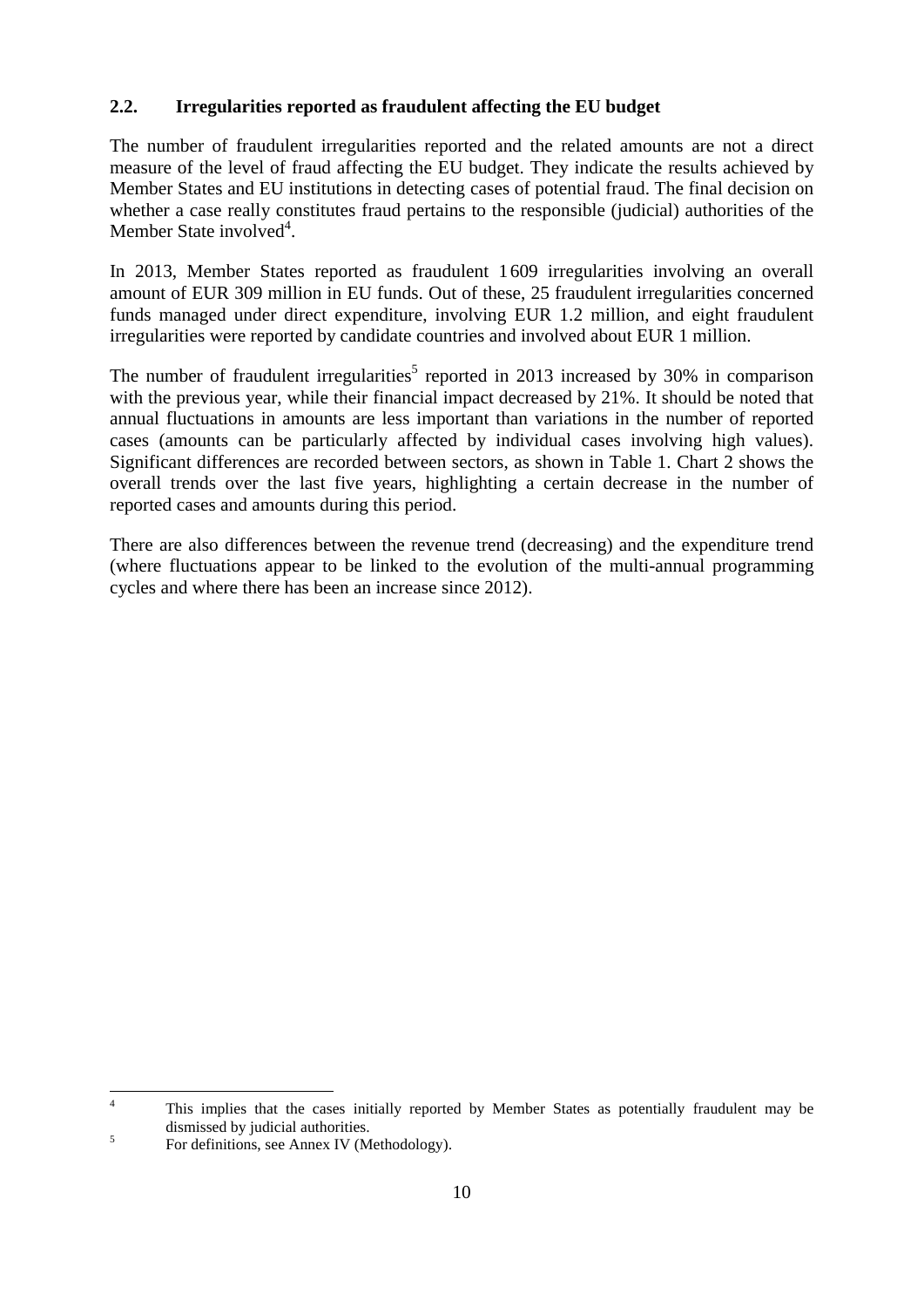#### **Table 1: Irregularities reported as fraudulent in 2013<sup>6</sup>**

| <b>Budgetary sector (expenditure)</b>                            | N° of irregularities<br>reported as<br>fraudulent | <b>Variation</b><br>in relation<br>to 2012 | <b>Involved</b><br>amounts (in<br>million EUR) | Variation in<br>relation to<br>2012        | As % of<br>payments                                                        |
|------------------------------------------------------------------|---------------------------------------------------|--------------------------------------------|------------------------------------------------|--------------------------------------------|----------------------------------------------------------------------------|
| <b>Natural resources</b>                                         | 588                                               | 175%                                       | 75.6                                           | 10%                                        | 0.13%                                                                      |
| Agriculture market support and direct payments                   | 279                                               | 87%                                        | 48.5                                           | $-18%$                                     | 0.11%                                                                      |
| Rural development                                                | 184                                               | 202%                                       | 13.7                                           | 53%                                        | 0.11%                                                                      |
| <b>Both</b>                                                      | 102                                               | N/A                                        | 4.3                                            | N/A                                        | N/A                                                                        |
| <b>Fisheries</b>                                                 | 23                                                | 475%                                       | 9.1                                            | 1200%                                      | 1.89%                                                                      |
| <b>Cohesion Policy</b>                                           | 321                                               | 15%                                        | 155.7                                          | $-22%$                                     | 0.27%                                                                      |
| <b>Cohesion 2007-13</b>                                          | 248                                               | 25%                                        | 124.0                                          | $-22%$                                     | 0.23%                                                                      |
| Structural funds 2000-2006 (Cohesion fund included)              | 73                                                | $-10%$                                     | 31.8                                           | $-23%$                                     | 0.95%                                                                      |
| Pre accession                                                    | 42                                                | 27%                                        | 15.57                                          | $-65%$                                     | 1.87%                                                                      |
| Pre-accession assistance (2000-06)                               | 33                                                | 22%                                        | 14.4                                           | $-68%$                                     | 51.14%                                                                     |
| Instrument for Pre-accession (2007-13)                           | 9                                                 | 50%                                        | 1.2                                            | 300%                                       | 0.15%                                                                      |
| <b>Direct expenditure</b>                                        | 25                                                | $-14%$                                     | 1.2                                            | $-40%$                                     | 0.01%                                                                      |
| <b>Total expenditure</b>                                         | 976                                               | 76%                                        | 248.1                                          | $-21%$                                     | 0.19%                                                                      |
| <b>Budgetary sector (revenue)</b>                                | N° of irregularities<br>reported as<br>fraudulent | <b>Variation</b><br>in relation<br>to 2012 | <b>Involved</b><br>amounts                     | <b>Variation in</b><br>relation to<br>2012 | As % of gross<br>amount of<br><b>TOR</b><br>established<br><b>for 2013</b> |
| Revenue (traditional own resources)*                             | 633                                               | $-7%$                                      | 61                                             | $-22%$                                     | 0.29%                                                                      |
| * The amounts involved include estimations made by Member States |                                                   |                                            |                                                |                                            |                                                                            |
| <b>TOTAL</b>                                                     | 1 609                                             | 30%                                        | 309.1                                          | $-21%$                                     |                                                                            |

A breakdown of all fraudulent irregularities reported in 2013, by Member State and budget sector, is set out in Annex 1.

 $\ddot{6}$ 

The high percentage of amounts for which irregularities were reported as fraudulent relative to the total payments for Pre-accession assistance (last column of Table 1) is entirely due to the fact that payments for this sector were very limited in 2013 (EUR 28 million) as the assistance programmes were almost completed. Fraudulent irregularities detected and reported in 2013 relate to actions financed under previous financial years.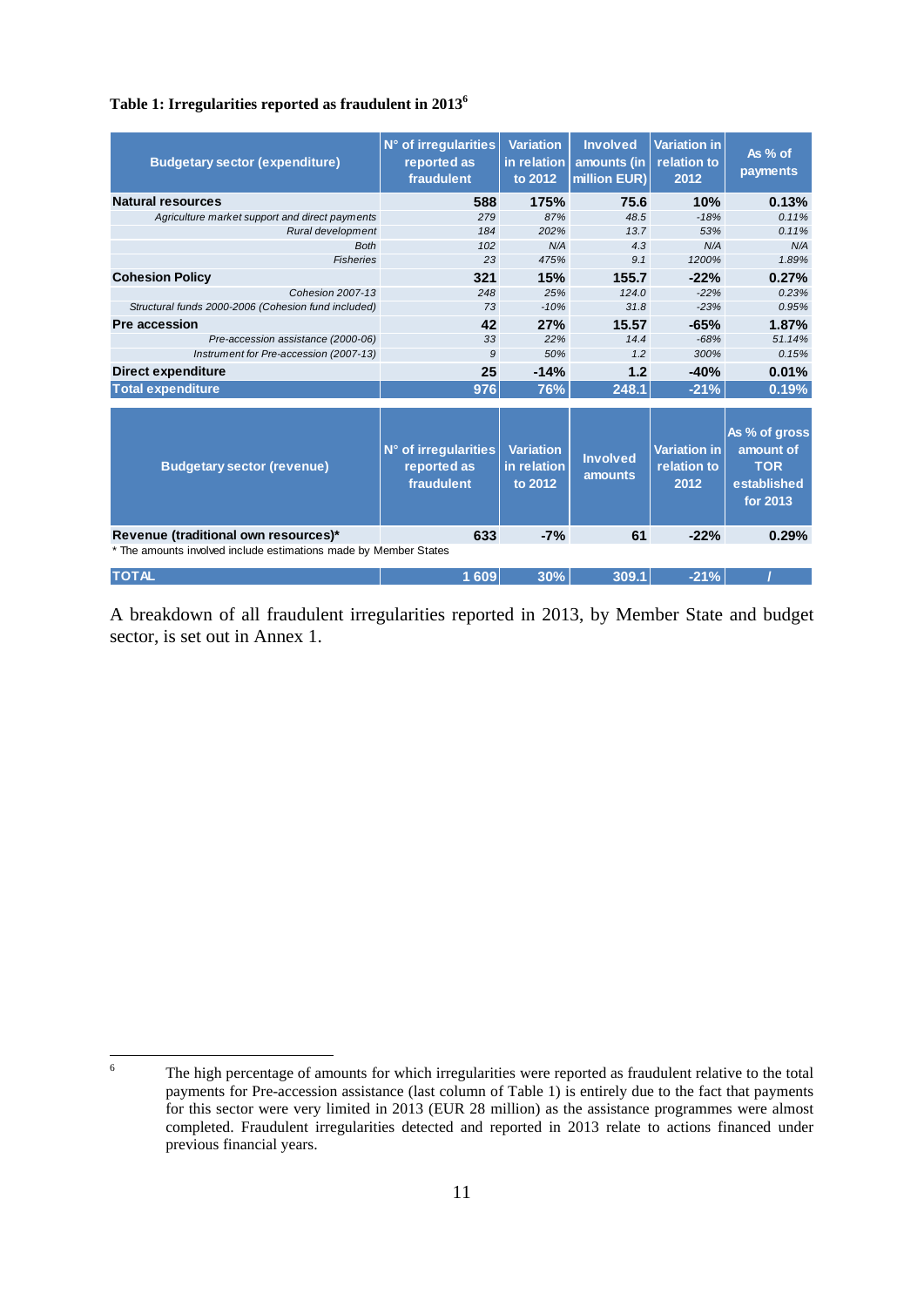

#### **Chart 2: Irregularities reported as fraudulent and the related amounts, 2009-13**

#### *2.2.1. Revenue*

The number of fraud cases reported for 2013 (633) is 17% lower than the average number reported for 2009-13 (763). The total established amount of TOR reported for 2013 (EUR 54 million – 61 million including estimated amounts) is 44% lower than the average established amount for 2009-13 (EUR 96 million).<sup>7</sup>

In 2013, almost half of fraud cases (47%) were revealed during inspections by anti-fraud services and 29 % during customs controls carried out at the time of clearance of goods. About 56% of all TOR amounts involved in fraud cases were established during an inspection carried out by anti-fraud services.

Analysis shows that the number of fraud cases decreased over the 2009-13 period, as shown in Chart 3.

<sup>-</sup>

For comparability reasons, figures for 2009-12 are based on the data used to prepare the reports for those years.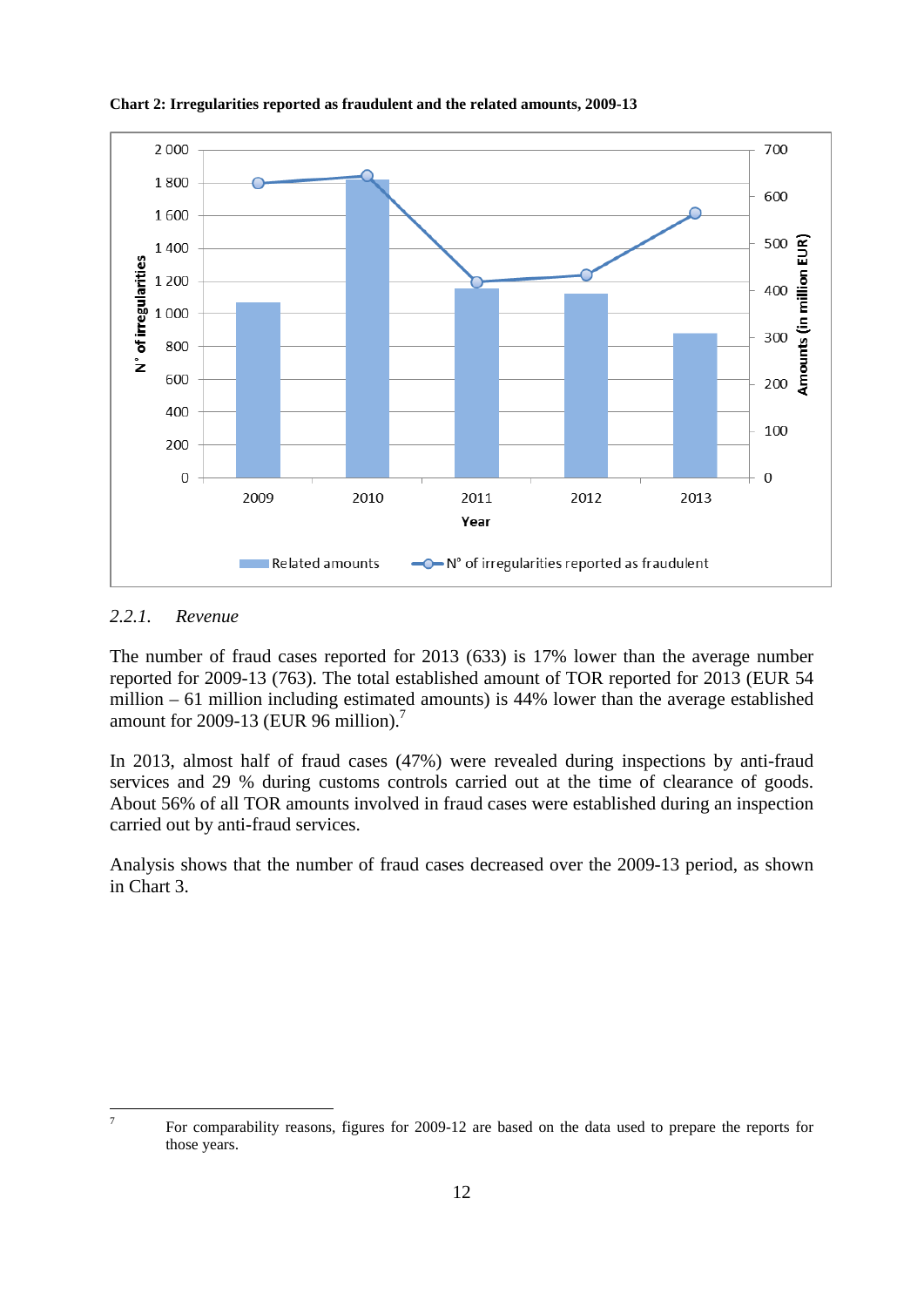

**CHART 3: TOR — Cases of fraud and the established amounts affected, 2009-13**

#### *2.2.2. Expenditure*

For EU expenditure, the increase in the number of irregularities reported as fraudulent was significant, at 76%. It reflects mainly the natural resources sector (where the increase was at 175%, see paragraph 2.2.2.1). Increases were also seen in the cohesion (15%) and preaccession (27%) policies. Decreases were seen in direct expenditure (14%). The fluctuations in the amounts involved is less explicative as already specified as they decreased in all sectors, with the exception of agriculture  $(+10\%)$ .

Notified irregularities often relate to transactions that took place in a financial year other than that in which they were detected or reported. There is an average time lapse of about four years between when a (potential) act of fraud is committed and when it is reported to the Commission<sup>8</sup>.

Charts 4 and 5 show the reported fraudulent irregularities and their related amounts, by expenditure sector.

Unlike in previous years, most irregularities reported as fraudulent (60%) were detected in the agricultural sector. As in previous years, however, the largest share of amounts that involve irregularities (63%) comes from cohesion policy.

 $\overline{8}$ <sup>8</sup> On average, two years and nine months pass between the time when a fraudulent act is committed and the moment it is detected. Another average of fifteen months then pass before the irregularity is reported to the Commission. However, these figures are significantly influenced by the irregularities reported in the agricultural sector (20 months after detection); in cohesion policy the time gap is much shorter (eight months).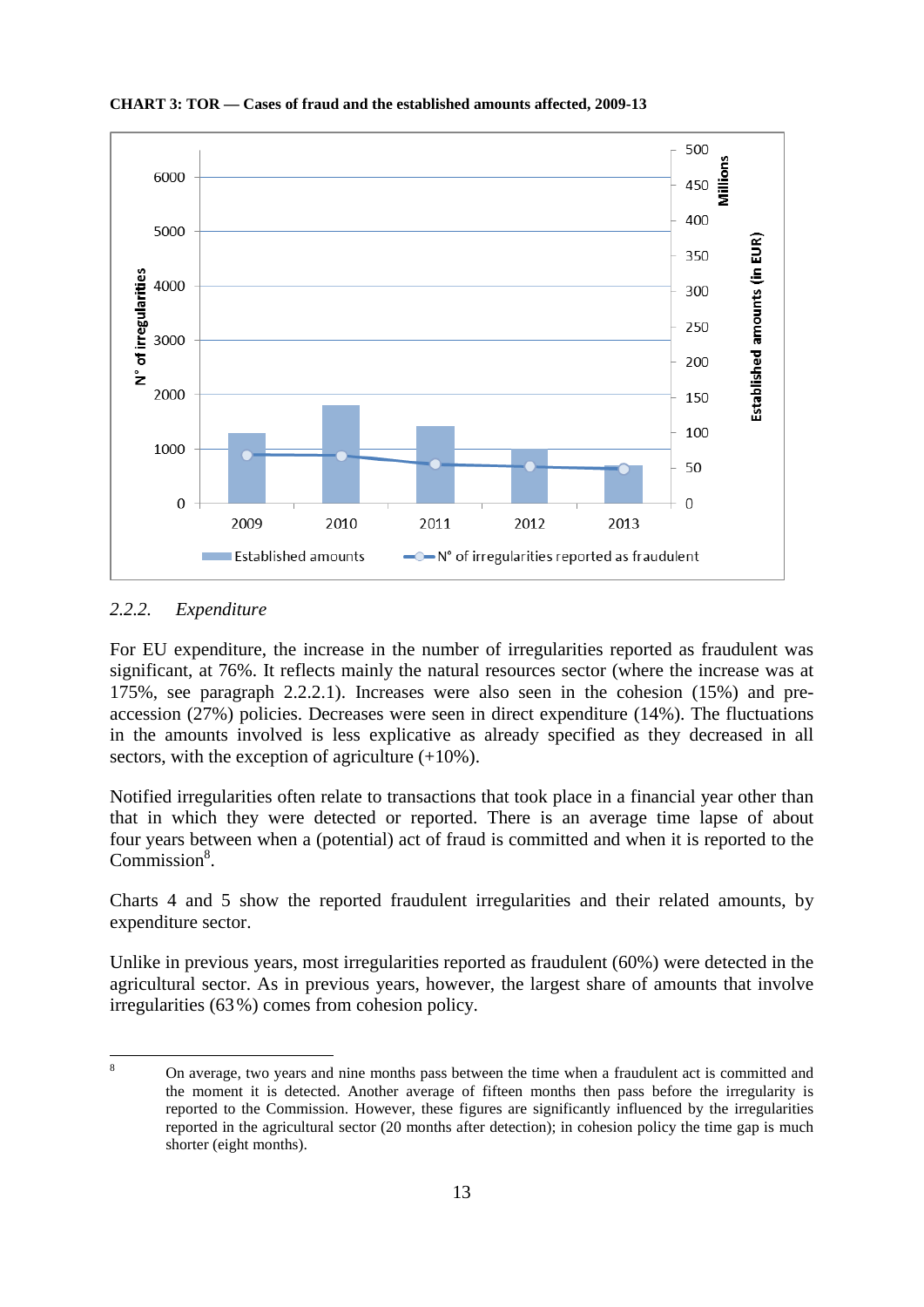

**Charts 4 & 5: Irregularities reported as fraudulent by budget sector (expenditure) — by number and amount**

Detected *modi operandi* did not vary significantly compared to previous years. The use of false or falsified documentation or declarations remained the most frequently used method.

Only three of the irregularities reported as fraudulent relate to corruption<sup>9</sup>.

About 48% of the irregularities reported as fraudulent in 2013 were detected by anti-fraud bodies or during criminal investigations or other external controls. 52% were detected by the administrative control systems provided for under sectoral regulations. This underlines the importance of external controls in the fight against fraud and the need for strong coordination with managing and audit authorities. It also shows that the latter have improved significantly. Anti-fraud or criminal investigations detected cases of potential fraud involving high financial amounts, which reflects their ability to target their work, and reflect their strong investigative capabilities.

In 2013, only one Member State, Ireland, did not classify any of its irregularities as fraudulent. Detection continues to vary between Member States<sup>10</sup>. The Member States who detected and reported the highest number of fraudulent irregularities are: Italy, Romania, Bulgaria, Poland, Denmark and Greece (between 302 and 55). In terms of the amounts involved, the highest figures were reported by Italy, Poland, Romania, Greece and Germany (between EUR 68 and 24 million). Very few fraudulent irregularities (fewer than three for all expenditure sectors) were reported by Belgium, Lithuania, Luxembourg, Hungary, the Netherlands, Finland, and Sweden. These differences are caused by several factors and reflect very different approaches, not only among Member States but also among various administrations in the same Member State. Some Member States allocate significant resources to countering fraud; others prefer to apply financial corrections without further investigation of the potential criminal offence.

 $\overline{Q}$ Two in cohesion policy and the other in agriculture. Three Member States reported that they had detected such cases: Czech Republic, Latvia (cohesion policy) and the Netherlands (agriculture). The latter is related to the financial year 1999 and is linked to other similar cases reported in previous years by France and Belgium. Due to its complexity and the secrecy of investigations it was only reported in 2013.

 $10$  See Annex 1.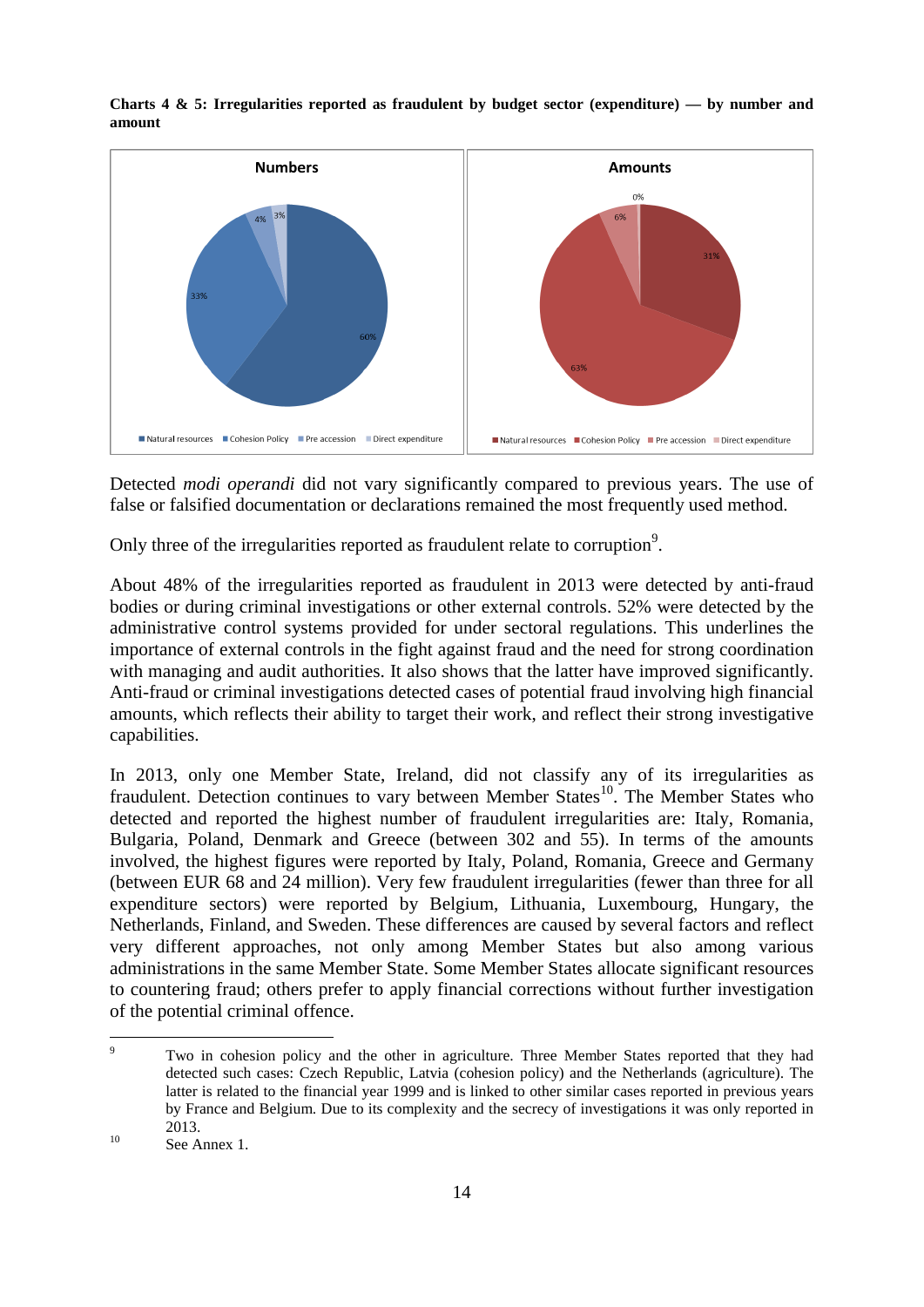Of the irregularities reported as fraudulent in the last five years, 8% were classified as fraud (ratio of established fraud)<sup>11</sup>. This ratio has doubled in comparison with that in 2012.

2.2.2.1. Natural resources (agriculture, rural development and fisheries)

The sharp increase in fisheries sector (+475%) was expected considering the delayed implementation of the programmes and the low numbers reported until last year.

For agriculture, the picture is more complex, as the irregularities notified by four Member States (Bulgaria, Denmark, Italy and Romania) represent about 75% of the total number of irregularities reported as fraudulent, but the number of irregularities reported as fraudulent also increased for five other countries (Czech Republic, Greece, Spain, France and Poland).

For Denmark, the reported cases are a continuation of the investigation started in 2012. The cases of suspected fraud are related to non-compliance with national restrictions on the use of fertiliser and cross-compliance requirements. Administrative proceedings on cross-compliance are ongoing and in many cases it is the court who will deliver the final judgement.

For Romania and Bulgaria, a number of weaknesses were identified in the system and this has led to more controls and consequently to more irregularities being detected.

Italy had the highest number of irregularities reported as fraudulent (213). About one-third are a consequence of a wide-spread ongoing investigation. However, a significant number may have been caused by an over-zealous application of the fraudulent classification; this will be further monitored in the coming years.

The increase in irregularities reported as fraudulent concerns both the European Agriculture Guarantee Fund<sup>12</sup> and the Rural Development Fund<sup>13</sup>. 18% of reported cases concern both funds.

Almost 30% of fraudulent irregularities involved the use of false or falsified documents or declarations.

In 2013, the proportion of potential fraudulent irregularities detected by anti-fraud services increased in comparison with previous years, to 44%, while the proportion of criminal investigations remained stable (8%). This is in particular due to the results notified by Italy and Denmark.

The ratio of established fraud in agriculture increased compared to 2012: it stood at 7% of all cases reported in 2009-13 (6% in 2012).

 $11$ <sup>11</sup> The ratio of established fraud is the percentage of the number of cases of established fraud over the total number of irregularities reported as fraudulent (cases of suspected or established fraud) during the five-year period.

 $12 \text{ EAGF.}$ 

EAFRD.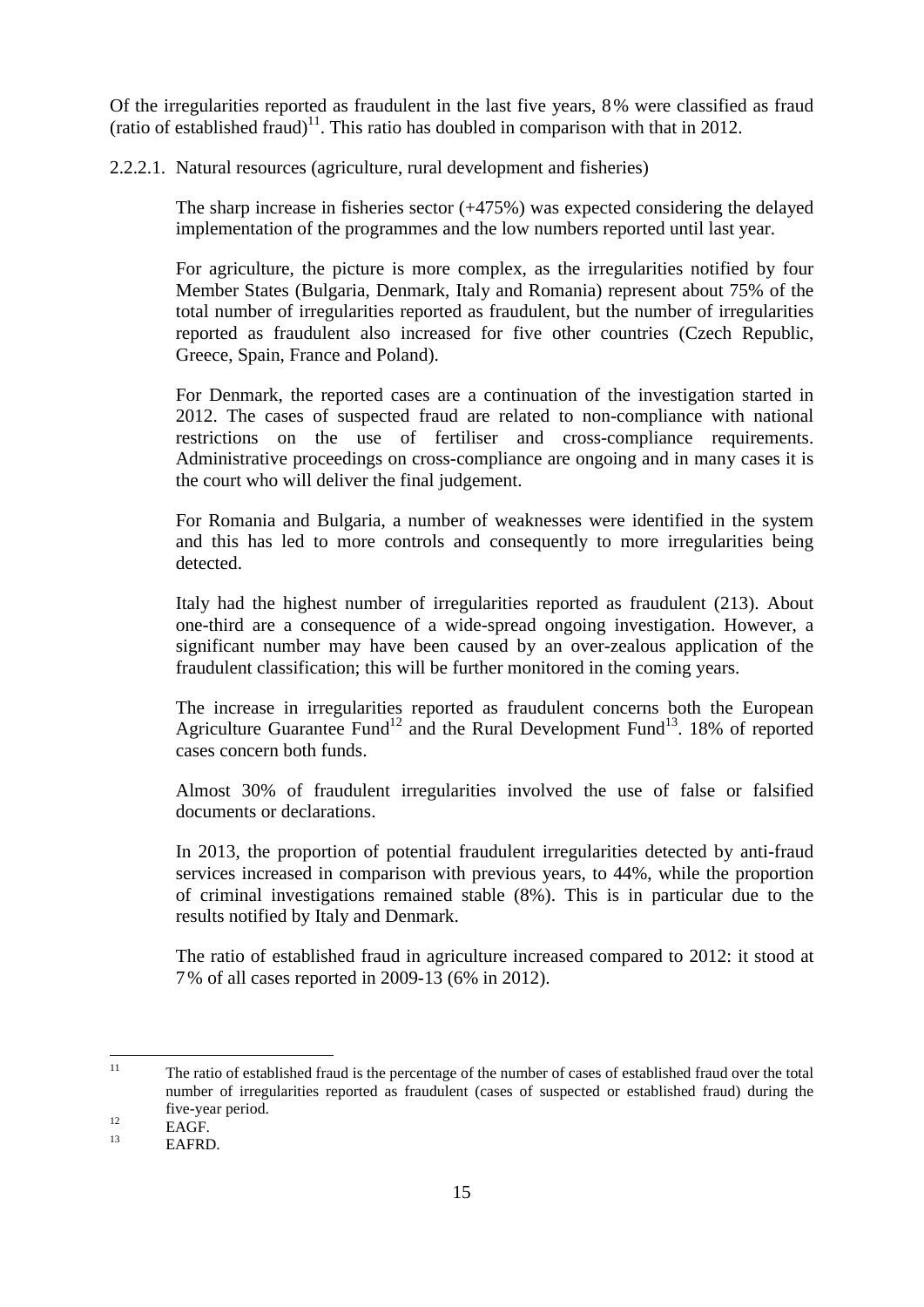2.2.2.2. Cohesion policy (in the 2007-13 and 2000-06 programming periods)

Although reporting of fraudulent irregularities increased by 15% in comparison to 2012, for the first time cohesion policy was not the area of budgetary expenditure with the highest number of irregularities reported as fraudulent. The related amounts, although decreasing, still represent the largest share of the total, however.

Consistently with the trends highlighted in 2012, the European Regional Development Fund (ERDF) accounted for the largest proportion of reported fraudulent irregularities in 2013. However, in the past five years the number of irregularities reported as fraudulent was almost the same for the European Social Fund (ESF) and the ERDF. In terms of amounts involved, the ERDF always represented the biggest proportion (because it provides higher amounts of financing for supported projects).

Most fraudulent irregularities (55%) were detected by the control system provided for in EU legislation, not criminal investigations or anti-fraud bodies. This continued the trend already highlighted in 2012, but represents a striking change from the previous programming period (2000-06), when fraudulent irregularities were almost exclusively detected during anti-fraud and criminal investigations.

The Commission's work in recent years on raising awareness of fraud in cohesion policy seems to have paid off, but the trend described above needs further  $\frac{1}{2}$  consolidation<sup>14</sup>. In terms of financial amounts, the most significant fraudulent irregularities were still detected during criminal and anti-fraud investigations (76%).

The time taken to report fraudulent cases after they are detected remains the same, eight months on average. Irregular practices were detected, on average, two years and six months after they began.

The ratio of established fraud for cohesion policy has increased in comparison with 2012; 11% of the irregularities reported as fraudulent in 2009-13 were declared as established due to final decisions in Greece, Germany, Poland and Slovenia (this figure stood at 3% in 2012).

2.2.2.3. Pre-accession policy (Pre-accession assistance (PAA) and the Instrument for Pre-Accession (IPA))

The number of irregularities reported as fraudulent in PAA remained at the same level as in the previous year, although it has been decreasing since 2009. Romania and Bulgaria are the countries that reported fraudulent irregularities in PAA, mostly in rural development $^{15}$ .

The number of fraudulent irregularities and the related irregular amounts related to the IPA increased in comparison with 2012. This increase can be considered within the norm because reporting of irregularities in IPA only started in recent years. Most of the fraudulent irregularities were reported by Turkey. The highest fraudulent

 $14$ The Commission services responsible for cohesion policy, together with OLAF, have implemented a Joint Anti-Fraud Strategy since 2008.

<sup>&</sup>lt;sup>15</sup> SAPARD.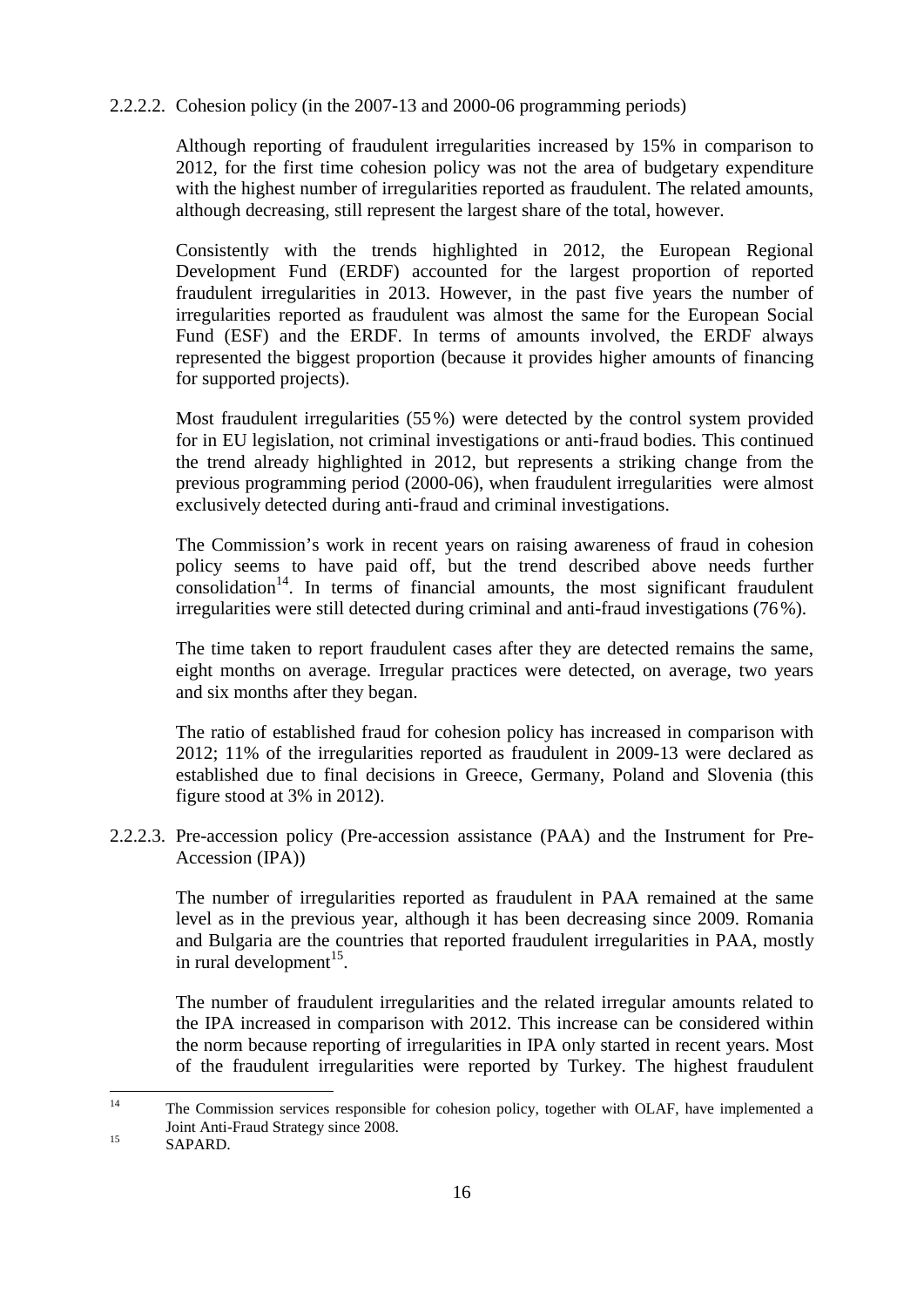amounts were recorded in relation to transition assistance, institution building and rural development.

2.2.2.4. Expenditure directly managed by the Commission

Expenditure directly managed by the Commission is analysed based on data on the recovery orders issued by Commission services.

In 2013, according to the accrual-based accounting system (ABAC), Commission services classified 25 recoveries as suspected fraud and reported them to OLAF. They accounted for EUR 1.2 million – less than in the previous year.

# *2.2.3. Results of the European Anti-Fraud Office (OLAF)<sup>16</sup>*

In 2013, OLAF launched 253 investigations and 34 coordination cases, and concluded 293 (of which 164 contained recommendations).

It sent 85 recommendations for judicial action to national authorities and recommended that approximately EUR 402.8 million be recovered, of which EUR 84.9 million related to revenues and EUR 317.9 million to expenditure (see Table 2).

# **Table 2: Amounts recommended for recovery in 2013 following OLAF investigations<sup>17</sup>**

| <b>Sector</b>             | Recommended amount |
|---------------------------|--------------------|
|                           | million EUR        |
| Customs fraud             | 84.9               |
| Structural funds          | 111.7              |
| Agricultural funds        | 34.4               |
| External aid              | 100.4              |
| Centralised expenditure   | 4.5                |
| New financial instruments | 66.3               |
| EU staff                  | 0.6                |
| <b>TOTAL</b>              | 402.8              |

# **2.3. Irregularities not reported as fraudulent**

In 2013, the Commission was notified of 14170 irregularities not reported as fraudulent (about 16% more than in 2012). The figures increased for all sectors with the exception of pre-accession. The related financial impact decreased to about EUR 1.84 billion (38% less than in 2012), with significant increases in agriculture (see paragraph 2.3.2), as shown in Table 3.

 $16\,$ <sup>16</sup> For a full description see 'The OLAF report 2013'. http://ec.europa.eu/anti\_fraud/documents/reportsolaf/2013/olaf\_report\_2013\_en.pdf

<sup>17</sup> *Ibidem*, Figure 16, page 21.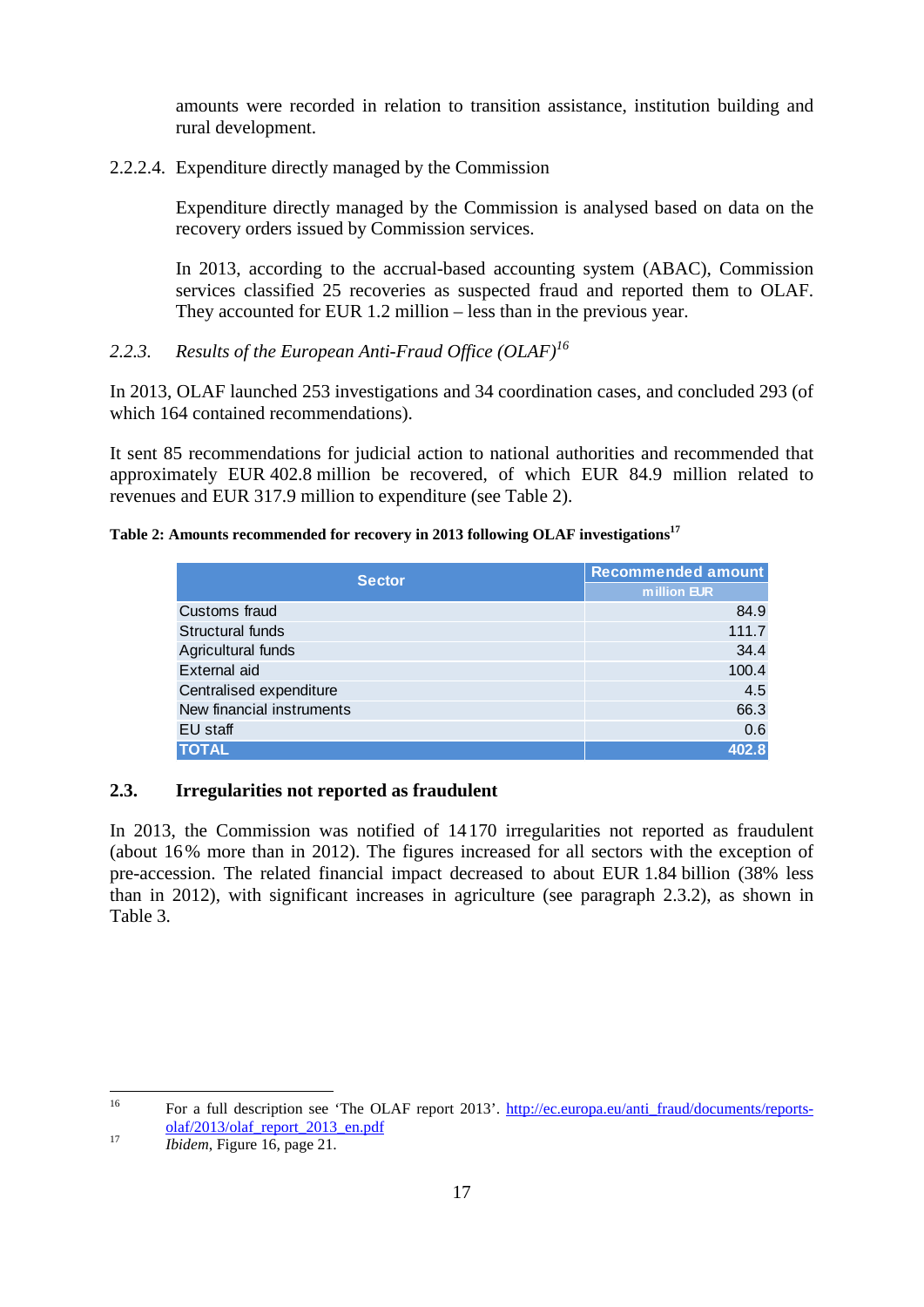|  |  |  |  |  | Table 3: Irregularities not reported as fraudulent in 2013 <sup>18</sup> |
|--|--|--|--|--|--------------------------------------------------------------------------|
|--|--|--|--|--|--------------------------------------------------------------------------|

| <b>Budgetary sector (expenditure)</b>                            | N° of irregularities<br>not reported as<br>fraudulent | <b>Variation</b><br>in relation<br>to 2012 | <b>Involved</b><br>amounts (in<br>million EUR) | <b>Variation</b><br>in relation<br>to 2012 | As % of<br>payments                                                 |
|------------------------------------------------------------------|-------------------------------------------------------|--------------------------------------------|------------------------------------------------|--------------------------------------------|---------------------------------------------------------------------|
| <b>Natural resources</b>                                         | 2947                                                  | 26%                                        | 202.3                                          | 58%                                        | 0.35%                                                               |
| Agriculture market support and direct payments                   | 1031                                                  | 0%                                         | 110.0                                          | 75%                                        | 0.25%                                                               |
| Rural development                                                | 1748                                                  | 42%                                        | 76.0                                           | 49%                                        | 0.59%                                                               |
| Other / N/A                                                      | 35                                                    | 289%                                       | 2.0                                            | 100%                                       |                                                                     |
| <b>Fisheries</b>                                                 | 133                                                   | 80%                                        | 14.3                                           | 10%                                        | 2.97%                                                               |
| <b>Cohesion Policy</b>                                           | 4672                                                  | 15%                                        | 1 178.0                                        | $-49%$                                     | 2.06%                                                               |
| <b>Cohesion 2007-13</b>                                          | 4223                                                  | 31%                                        | 1012.4                                         | $-36%$                                     | 1.88%                                                               |
| Structural funds 2000-06 (Cohesion fund included)                | 449                                                   | $-48%$                                     | 165.6                                          | $-77%$                                     | 4.95%                                                               |
| Pre-accession                                                    | 187                                                   | $-15%$                                     | 46.6                                           | 1%                                         | 5.60%                                                               |
| Pre-accession assistance (2000-06)                               | 148                                                   | $-27%$                                     | 45.4                                           | 1%                                         | 161.57%                                                             |
| Instrument for Pre-accession (2007-13)                           | 39                                                    | 129%                                       | 1.2                                            | 20%                                        | 0.15%                                                               |
| <b>Direct expenditure</b>                                        | 2 2 2 0                                               | 35%                                        | 80.7                                           | $-32%$                                     | 0.55%                                                               |
| <b>Total expenditure</b>                                         | 10 0 26                                               | 21%                                        | 1 507.6                                        | $-42%$                                     | 1.15%                                                               |
| <b>Budgetary sector (revenue)</b>                                | N° of irregularities<br>not reported as<br>fraudulent | <b>Variation</b><br>in relation<br>to 2012 | <b>Involved</b><br>amounts                     | <b>Variation</b><br>in relation<br>to 2012 | As % of gross<br>amount of<br><b>TOR</b><br>established<br>for 2013 |
| Revenue (traditional own resources)*                             | 4 1 4 4                                               | 6%                                         | 327.4                                          | $-12%$                                     | 1.57%                                                               |
| * The amounts involved include estimations made by Member States |                                                       |                                            |                                                |                                            |                                                                     |
| <b>TOTAL</b>                                                     | 14 170                                                | 16%                                        | 1835.0                                         | $-38%$                                     |                                                                     |

Annex 2 shows a breakdown of all non-fraudulent irregularities reported in 2013, by Member State and budgetary sector.

# *2.3.1. Revenue*

The number of irregularities reported for 2013 (4 144) was 5% higher than the average number of irregularities reported for 2009-13 (3 936)<sup>19</sup>. The total established amount of TOR involved (EUR 326 million – 327 million including estimated amounts) was 16 % higher than the average established amount for 2009-13 (EUR 280 million).

<sup>18</sup>  $18$  See footnote 4.

<sup>19</sup> For comparability reasons, figures for 2009-2012 are based on the data used for the reports of those years.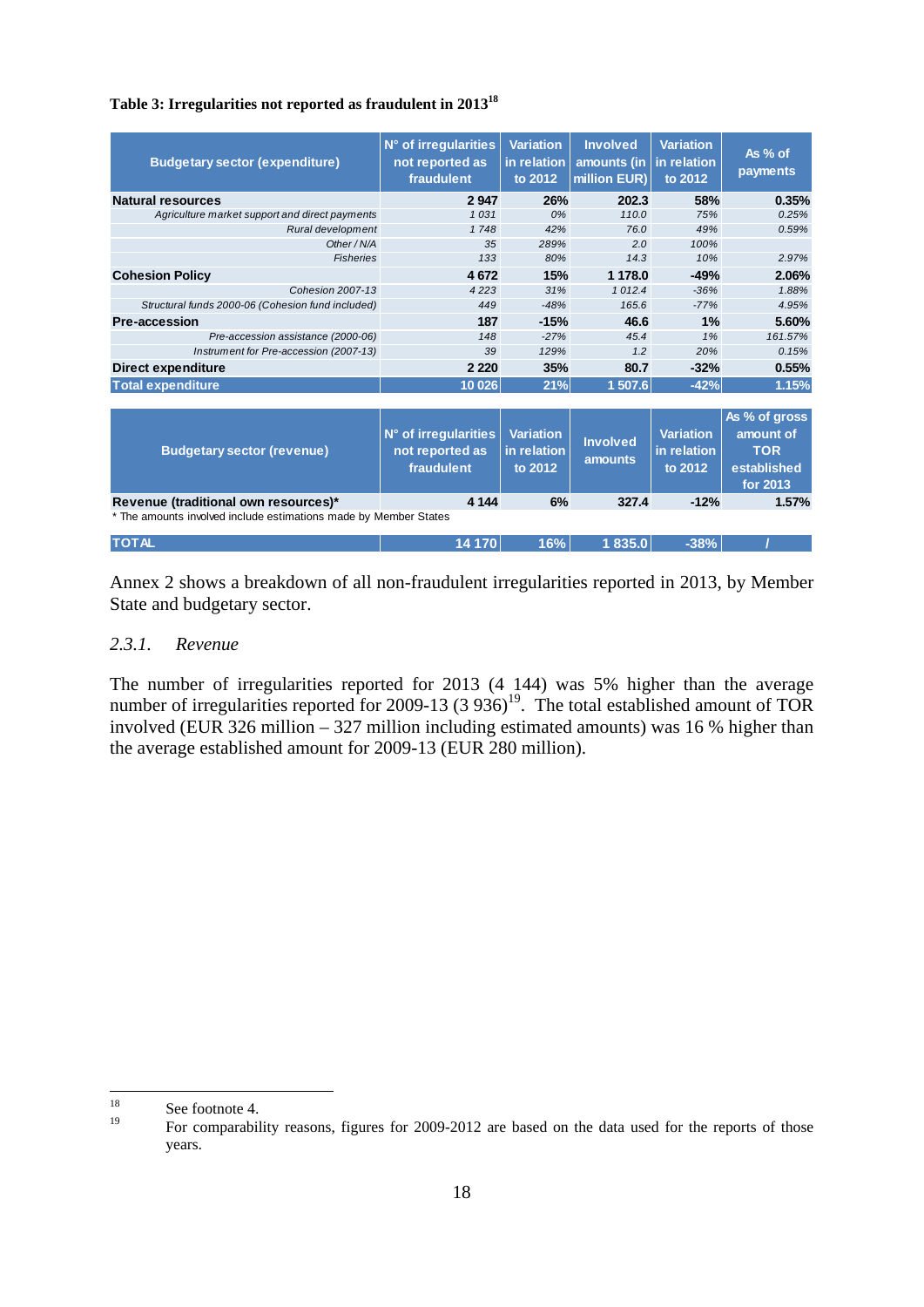

**CHART 6: TOR – Cases of irregularities not reported as fraudulent and the amounts affected, 2009-13**

In 2013, most cases of irregularities (56%) and the established TOR amounts (56%) were detected using post-clearance controls.

#### *2.3.2. Expenditure*

The increase in the number of irregularities not reported as fraudulent concerns all expenditure sectors of the EU budget, with the exception of pre-accession.

However, this increase in reported irregularities is mirrored by a significant decrease in the amounts concerned, in particular in cohesion policy. A significant increase was observed in the natural resources policy area (mainly linked to rural development and to progress in implementing its programmes and the increased checks required by the findings of the European Court of Auditors and the Commission in the past years), and in direct expenditure.

#### **3. RECOVERY AND OTHER PREVENTIVE AND CORRECTIVE MEASURES**

An important aspect of protecting the EU's financial interests involves the use of mechanisms to prevent and correct fraud and other irregularities so as to ensure that the budget is implemented in accordance with the principles of sound financial management<sup>20</sup>.

Under shared management, the Commission may adopt the following measures:

20

<sup>20</sup> Data presented in this section reflect those published in the Commission's annual accounts, i.e. in Explanatory Note No 6 of the Accounts of the Union, pending the audit by the European Court of Auditors.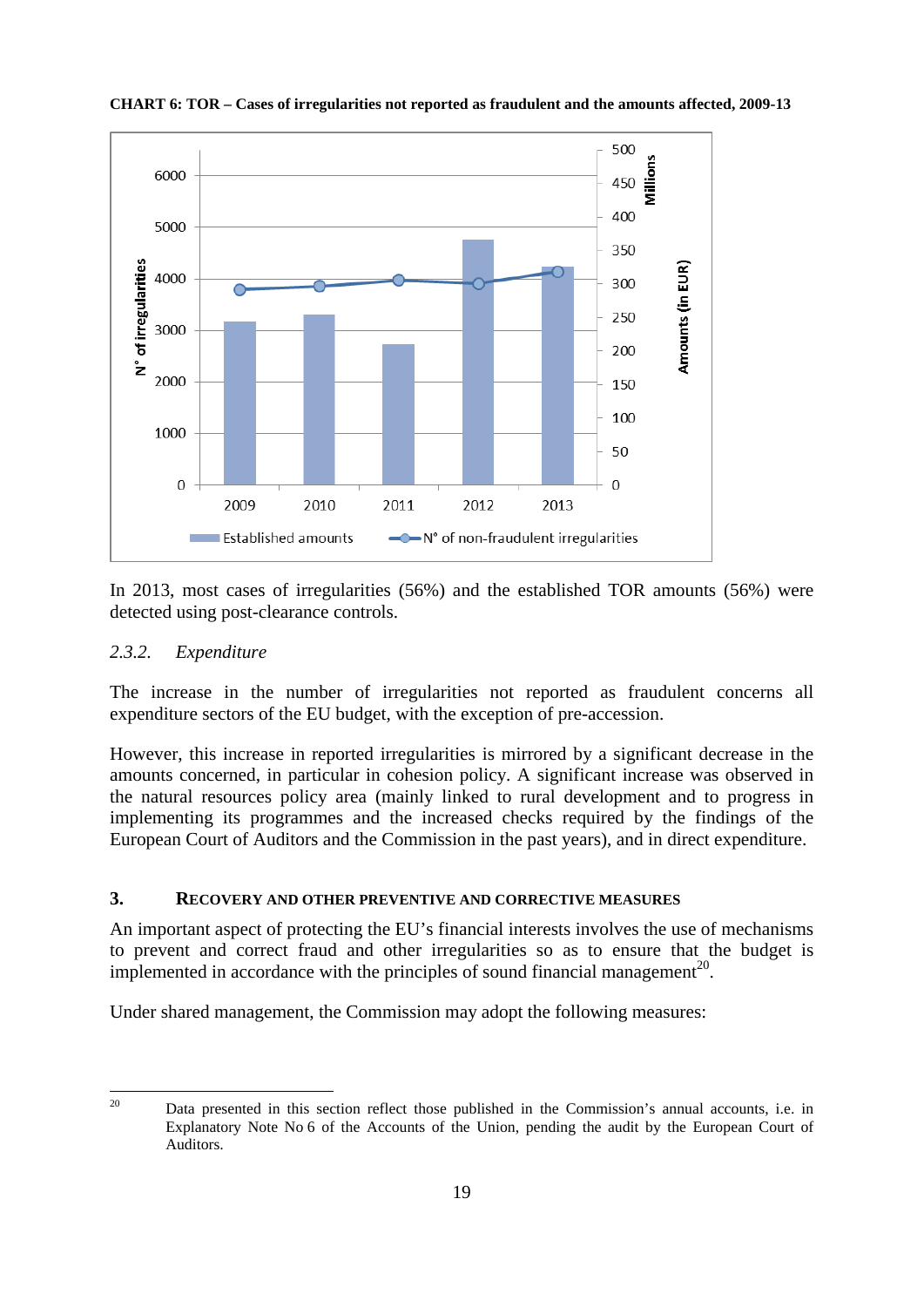preventive measures: interruption of payments (moving the payment deadline back by up to six months)<sup>21</sup>; suspension of all or part of the interim payments to a Member State $^{22}$ :

corrective measures: if a Member States does not take the required measures, the Commission may decide to impose a financial correction<sup>23</sup>. Expenditure that is not in accordance with applicable rules is either the subject of a recovery order or a deduction from the subsequent request for payment.

Data on Member States' direct recoveries from beneficiaries are only partially available $^{24}$  and are included in the Commission staff working document 'Statistical evaluation of irregularities'.

Data on management types other than shared management (particularly direct expenditure) mainly concern recovery orders issued by Commission services or deductions from cost claims.

#### **3.1. Expenditure: preventive mechanisms**

#### *3.1.1. Interruptions in 2013*

In 2013, the Commission took 217 decisions to interrupt payments in the cohesion policy area (involving almost EUR 5 billion, similarly to the previous year). Of these, 131 were still open at the end of 2013 (involving almost EUR 2 billion).

Table 4 shows the interruption cases handled in 2013 and the significant prevention activity carried out, particularly in relation to the ERDF/Cohesion Fund, which represent more than 72% of cases and about 87% of the total amounts concerned.

 $21$ <sup>21</sup> Cases of a significant deficiency of Member State management and control systems in 2007-13, or of certified expenditure being linked to serious irregularities.

<sup>&</sup>lt;sup>22</sup> Applied in three cases: (a) evidence of serious deficiency in the management and control system with no corrective measure taken; (b) certified expenditure linked to serious irregularity; or (c) a Member State's serious breach of its management and control obligations.

<sup>23</sup> Financial corrections follow three main steps: (a) *in progress*: subject to change not formally accepted by the Member State; (b) *confirmed/decided*: agreed by the Member State or decided via a Commission decision; (c) *implemented*: the financial correction is carried out and undue expenditure corrected.

<sup>&</sup>lt;sup>24</sup> Subsequent amendments to the legal framework have significantly changed the reporting rules for the current programming period.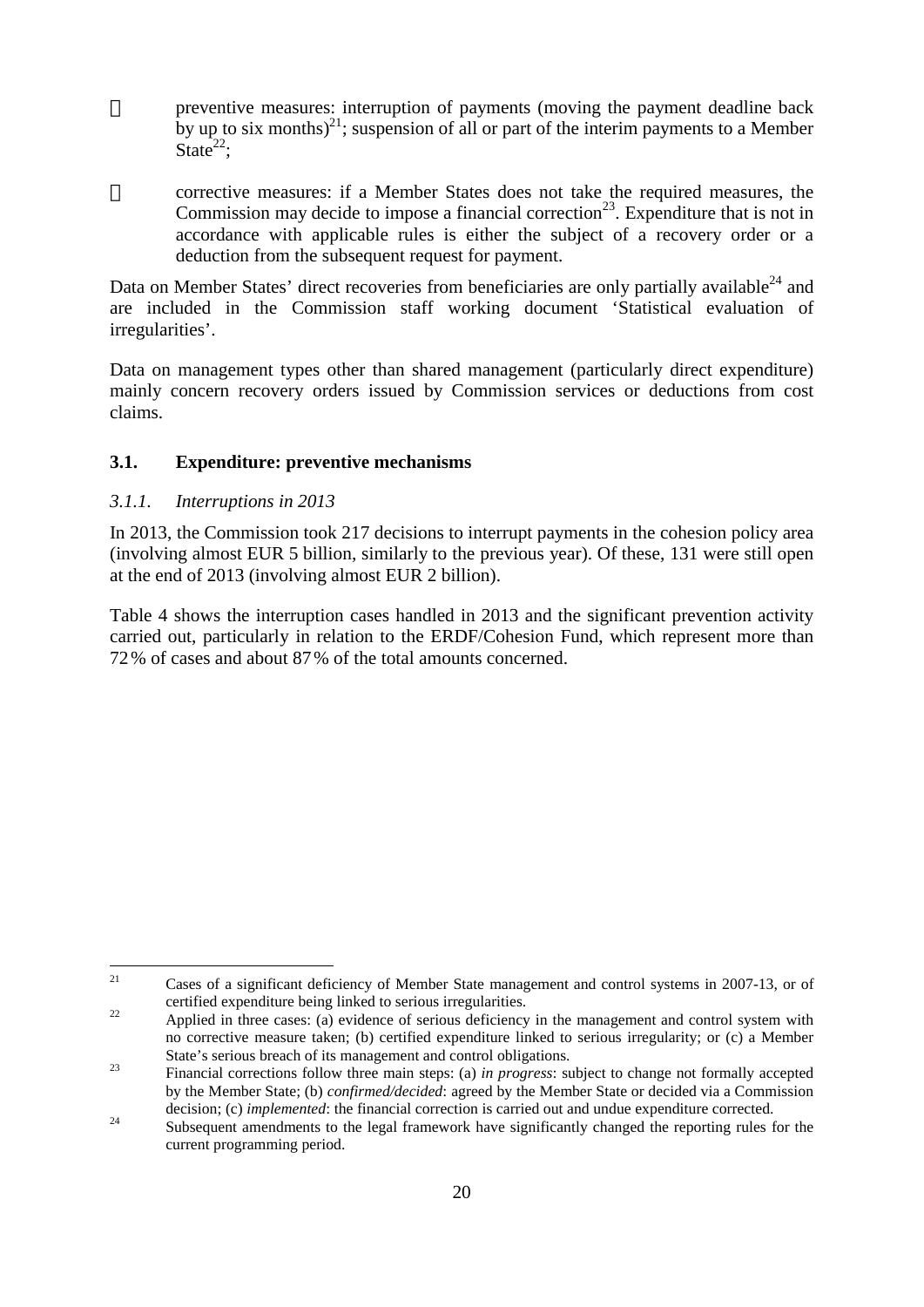#### **Table 4: Interruption cases handled by the Commission services in 2013**

|                                        |                    | <b>ERDF/Cohesion Fund</b> | <b>ESF</b>         |                                    | EFF                |                                |                    | Total                              |
|----------------------------------------|--------------------|---------------------------|--------------------|------------------------------------|--------------------|--------------------------------|--------------------|------------------------------------|
| <b>Programming period</b><br>2007-2013 | Number of<br>cases | Amount<br>(million EUR)   | Number of<br>cases | <b>Amount</b><br>(million)<br>EUR) | Number of<br>cases | <b>Amount</b><br>(million EUR) | Number of<br>cases | <b>Amount</b><br>(million)<br>EUR) |
| Open at 31.12.2012                     | 38                 | 1 638                     | 15                 | 181                                | 30                 | 108                            | 83                 | 1927                               |
| New cases 2013                         | 220                | 4 2 4 2                   | 25                 | 349                                | 20                 | 339                            | 265                | 4 9 3 0                            |
| Closed cases during 2013               | 157                | 4 2 7 2                   | 20                 | 258                                | 40                 | 350                            | 217                | 4880                               |
| Open cases at 31.12.2013               | 101                | 608                       | 20                 | 272                                | 10                 | 97                             | 131                | 1977                               |

#### *3.1.2. Suspensions*

One of the two suspension decisions concerning the ERDF and still in force at the end 2012 was lifted by the end of  $2013^{25}$ , while the other remained in force<sup>26</sup>. Four new suspension decisions were adopted in  $2013^{27}$ . Another two new suspension decisions were adopted in January 2014 $^{28}$ .

One of the two suspension decisions concerning the ESF adopted in 2012 and still effective at the end of 2012 was lifted in  $2013^{29}$ , while the other remained in force<sup>30</sup>. 11 suspension decisions were adopted in 2013 and all but one<sup>31</sup> were still ongoing at the end of  $2013^{32}$ . One suspension decision adopted in 2011 was still ongoing at the end of  $2013^{33}$ .

#### **3.2. Expenditure: financial corrections and recoveries in 2013**

In 2013, corrective measures decided by the Commission *vis-à-vis* Member States and beneficiaries increased in comparison with the previous year (by 20%), while those implemented decreased (by 24%) , mainly in the cohesion policy area and in particular in relation to the ERDF (where they decreased by 40%, see Table 5).

<sup>25</sup>  $\frac{25}{26}$  Germany

 $\frac{26}{27}$  Italy

<sup>&</sup>lt;sup>27</sup> Three related to Spain were still in force at the end of 2013; one (Estonia) was lifted before year-end.

 $\frac{28}{29}$  Spain

 $\frac{29}{30}$  Czech Republic

 $\frac{30}{31}$  Slovakia

 $\frac{31}{32}$  Germany

 $32$  Belgium, Czech Republic, Spain, France, Italy, Slovakia and the United Kingdom

**France**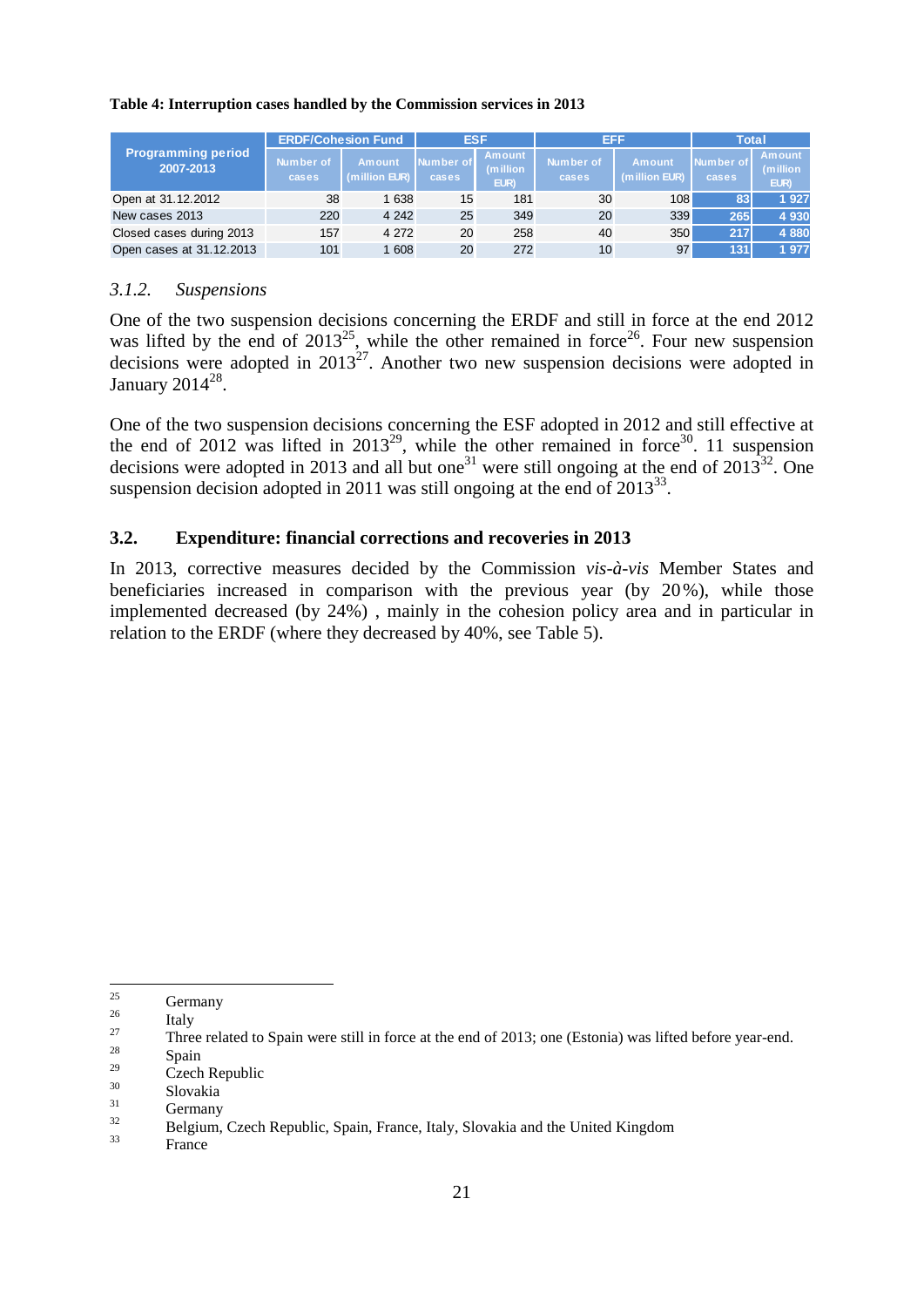|                              |                    | <b>Confirmed/decided (million EUR)</b> |              |                  | <b>Implemented (million EUR)</b> |                   |              |                  |  |  |
|------------------------------|--------------------|----------------------------------------|--------------|------------------|----------------------------------|-------------------|--------------|------------------|--|--|
| <b>Budgetary sector</b>      | <b>Financial</b>   | <b>Recoveries</b>                      | <b>Total</b> | <b>Variation</b> | <b>Financial</b>                 | <b>Recoveries</b> | <b>Total</b> | <b>Variation</b> |  |  |
|                              | <b>corrections</b> |                                        |              | 2013/12          | corrections                      |                   |              | 2013/12          |  |  |
| <b>Agriculture</b>           | 1 0 9 0            | 380                                    | 1470         | 71%              | 711                              | 312               | 1 0 2 3      | 3%               |  |  |
| EAGF                         | 843                | 171                                    | 1014         | 59%              | 481                              | 155               | 636          | $-18%$           |  |  |
| <b>Rural Development</b>     | 247                | 209                                    | 456          | 106%             | 230                              | 157               | 387          | 72%              |  |  |
| <b>Cohesion Policy</b>       | 1 4 0 2            | 83                                     | 1485         | $-10%$           | 1759                             | 81                | 1840         | $-40%$           |  |  |
| <b>ERDF</b>                  | 337                | 1                                      | 338          | $-65%$           | 622                              |                   | 622          | $-74%$           |  |  |
| <b>Cohesion Fund</b>         | <b>220</b>         |                                        | 220          | 8%               | 277                              |                   | 277          | 34%              |  |  |
| <b>ESF</b>                   | 834                | 40                                     | 874          | 106%             | 842                              | 40                | 882          | 105%             |  |  |
| <b>FIFG/EFF</b>              | 10                 | 24                                     | 34           | 1600%            | $\overline{4}$                   | 23                | 27           | 2600%            |  |  |
| <b>EAGGF Guidance</b>        | $\mathcal I$       | 2                                      | 3            | $-91%$           | 14                               | $\mathfrak{p}$    | 16           | $-20%$           |  |  |
| Other                        |                    | 16                                     | 16           | -16%             |                                  | 16                | 16           | 45%              |  |  |
| Internal policy areas        | 3                  | 393                                    | 396          | 57%              | 3                                | 398               | 401          | 74%              |  |  |
| <b>External policy areas</b> |                    | 93                                     | 93           | $-13%$           |                                  | 93                | 93           | $-6%$            |  |  |
| Administration               |                    | 6                                      | 6            | $-14%$           |                                  | 6                 | 6            | $-33%$           |  |  |
| Total in 2013                | 2 4 9 5            | 955                                    | 3 4 5 0      | 20%              | 2 4 7 3                          | 890               | 3 3 6 3      | $-24%$           |  |  |
| Total in 2012                | 2 1 7 2            | 695                                    | 2867         |                  | 3742                             | 678               | 4419         |                  |  |  |
| Variation 2013/2012          | 15%                | 37%                                    | 20%          |                  | $-34%$                           | 31%               | $-24%$       |                  |  |  |

#### **Table 5: Financial corrections and recoveries per budgetary sector, 2013–12**

Annex 3 shows a breakdown by Member State of financial corrections implemented in 2013 under shared management.

#### **3.3. Recovery relating to own resources revenue**

About 98% of all established amounts of TOR are collected without any particular problems. The remaining 2% relate to cases of fraud and irregularities. Member States are obliged to recover the unpaid amounts of TOR and to register them in the OWNRES database. For 2013, the amount to be recovered after fraud and irregularities involving a TOR amount of over EUR 10 000 was EUR 380 million. Of this, EUR 234 million has already been recovered by Member States for cases detected in 2013, making the recovery rate for 2013 62%, the best recovery result reported in the last decade. In addition, Member States continued their recovery activities for cases from previous years. In 2013, they recovered a combined total of approximately EUR 130 million for cases of fraud and irregularities detected between 1989 and 2012.

The overall historical recovery rate (1989-2010) is 75% when the calculation only takes into account closed cases for which Member States have completed their recovery work.

The classification of a case as fraudulent can be used as an indicator for forecasting recovery results. Recovery in cases of fraud is generally much less successful than in cases of irregularity (recovery rate of 24% compared to 68%).

Member States' activities to recover TOR are monitored by means of TOR inspections and by a procedure that requires all amounts exceeding EUR 50 000 that are finally declared irrecoverable by Member States to be reported to the Commission. Member States are held financially liable for the non-recovery of TOR if weaknesses are observed in their recovery work.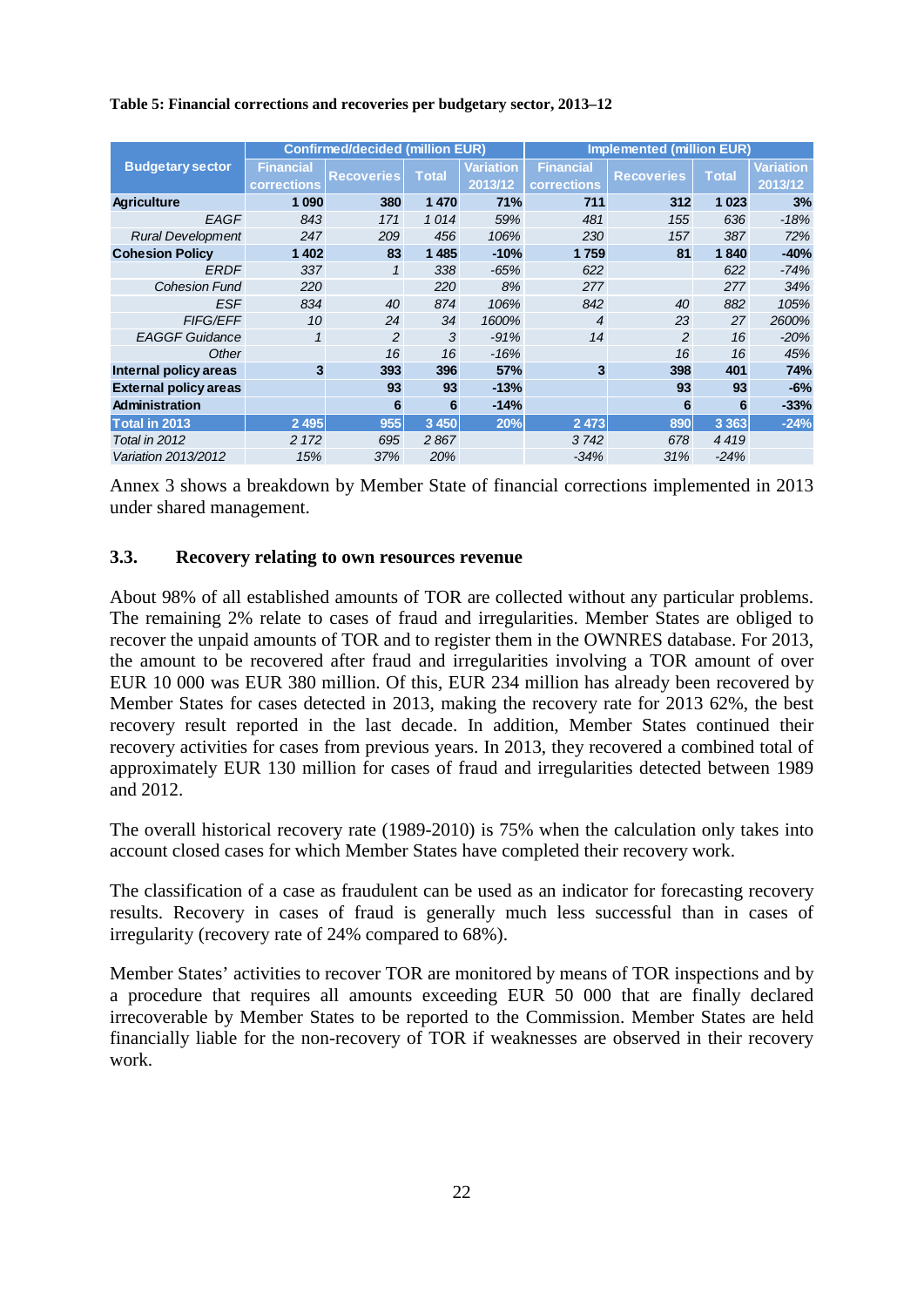#### **4. ANTI-FRAUD POLICIES AT EU LEVEL**

# **4.1. Anti-fraud policy initiatives taken by the Commission in 2013**

# *4.1.1. Regulation No 883/2013 on investigations conducted by OLAF*

The OLAF regulation governing its work came into force on 1 October  $2013^{34}$ . It strengthens the rights of the persons concerned by an OLAF investigation and clarifies the rights of witnesses. It clarifies the way in which investigation procedures should be conducted. It also strengthens the obligations on exchanging information between OLAF and EU Member States. Member States are now required to designate an Anti-Fraud Coordination Service (AFCOS) to facilitate effective cooperation and exchange of information with OLAF, including information of an operational nature. OLAF is assisting and advising Member States in their implementation of this new obligation. The regulation also contains provisions on cooperation with EU law enforcement bodies and with third countries<sup>35</sup>.

# *4.1.2. Proposal for a directive on the fight against fraud to that affects the Union's financial interests by means of criminal law*

The Commission submitted a proposal for a directive on the protection of the EU's financial interests by means of criminal law in  $2012^{36}$ . It aims to strengthen the existing legal framework in this area by creating common minimum rules on defining criminal offences, sanctions and time-limitations for these offences. The Council adopted a general approach on 6 June 2013 and the European Parliament adopted its report in first reading on 16 April 2014.

# *4.1.3. Proposal for the establishment of a European Public Prosecutor's Office (EPPO)*

On 17 July 2013 the Commission adopted a proposal for a regulation on the establishment of a European Public Prosecutor's Office  $(EPPO)^{37}$ . The initiative is based on Article 86 of the TFEU. The EPPO would have the mandate to investigate, prosecute and bring to judgement crimes affecting the EU's financial interests, as defined in the future Anti-fraud directive<sup>38</sup>, and to ensure that this is done in a harmonised, independent and efficient way. According to the proposal, the EPPO would consist of a central level with a limited number of European prosecutors, and of a decentralised level with European delegated prosecutors in the Member States. Investigations would be carried out mainly at decentralised level by the delegated prosecutors, but certain key decisions would be taken at central level. The EPPO's powers would be balanced by strong defence rights as guaranteed by Member States' national laws, EU law and the Charter of Fundamental Rights. At the end of 2013, negotiations in the Council were still ongoing.

<sup>34</sup>  $^{34}$  For further details, see: http://ec.europa.eu/anti\_fraud/about-us/legal-framework/memo\_en.htm

<sup>&</sup>lt;sup>35</sup> See also SWD 'Implementation of Article 325 by the Member States in 2013'.<br>  $SOM(2012)$  262 firstl

 $\frac{36}{37}$  COM(2012) 363 final.

 $\frac{37}{38}$  COM(2013) 532.

See point 4.1.2.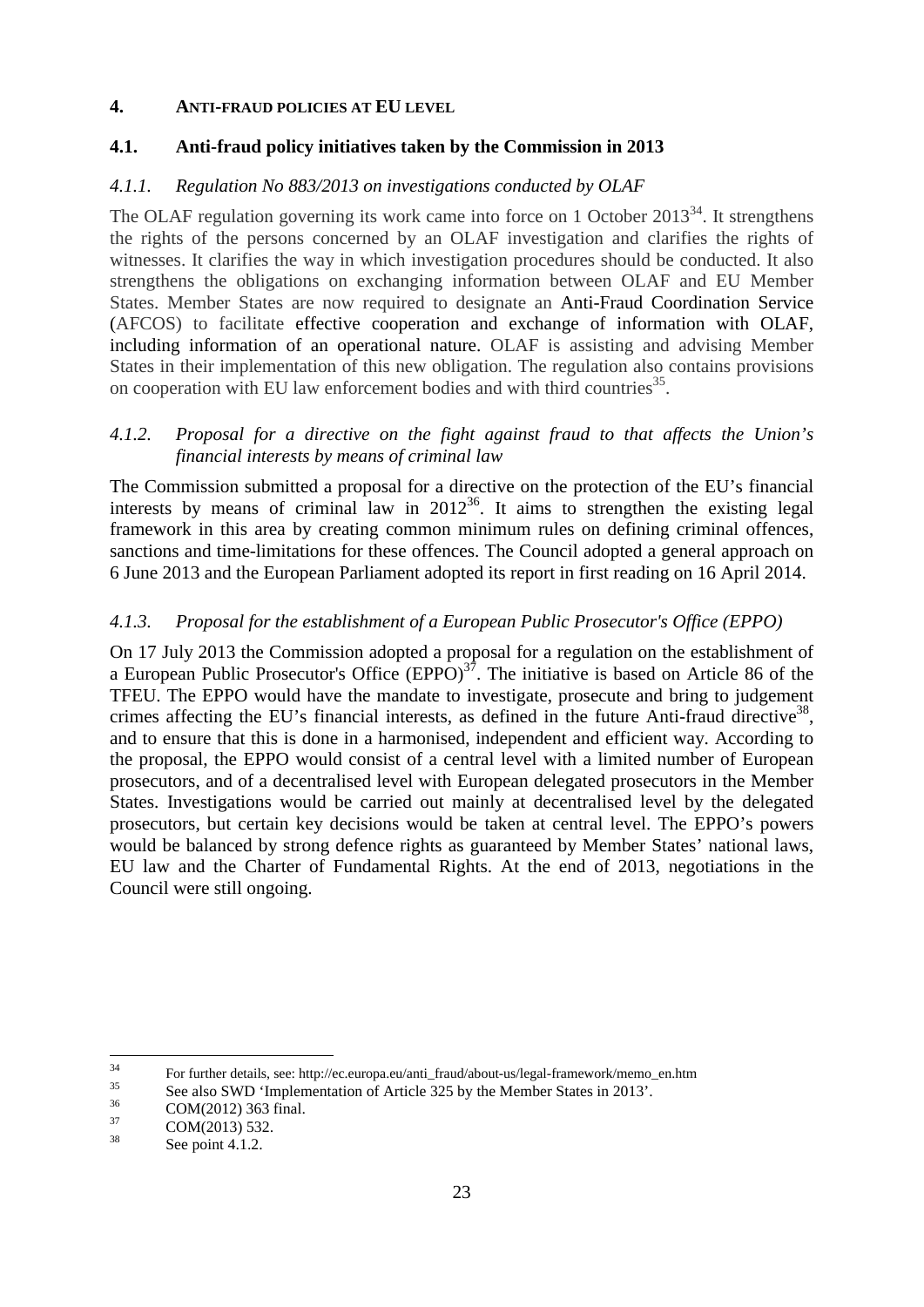# *4.1.4. Fighting corruption in the EU*

In 2011, the Commission presented an overall EU anti-corruption policy<sup>39</sup> and called for a sharper focus on corruption in a range of policy fields. It highlighted closer cooperation, updated rules on confiscating criminal assets, revised public procurement legislation, better crime statistics and more rigorous use of conditionalities in cooperation and development policies.

The Commission committed to publishing an EU anti-corruption report every two years. The first report was adopted in February  $2014^{40}$ . It seeks to intensify anti-corruption measures in the EU and to strengthen mutual trust between Member States. It also identifies EU-wide trends, facilitates the exchange of best practice and prepares the ground for future EU policy measures. Corruption in public procurement is the cross-cutting theme of the first report and complements the study on the 'Costs of corruption in public procurement' presented by OLAF in  $2013^{41}$ .

#### *4.1.5. Anti-fraud policy in customs*

4.1.5.1. Mutual Administrative Assistance (MAA) - proposal for an amendment to Regulation 515/97)

On 25 November 2013, the Commission adopted a proposal for an amendment to Regulation (EC) No  $515/97^{42}$ . The objective is to improve detection of and the fight against customs fraud by improving the availability of data, addressing inefficiencies of dual data protection supervision, ensuring admissibility of evidence in Member States' court proceedings, and increasing data confidentiality.

The European Parliament adopted a Resolution on this in April  $2014^{43}$ . Negotiations are still ongoing in the Council.

4.1.5.2. Joint Customs Operations (JCOs)

JCOs are coordinated and targeted operational measures implemented by the customs authorities of Member States and third countries, over a limited time period, to combat illicit cross-border trafficking in goods.

In the context of mutual assistance between EU customs administrations and the Commission, OLAF provides an IT platform, IT applications and an operations room for Member States to use to carry out JCOs. In 2013, OLAF supported or coorganised the following JCOs:

JCO HELIOS<sup>44</sup>: Its aim was the fight against illegal maritime activities<sup>45</sup> on hightaxed goods and illegal drugs and/or other prohibited/sensitive goods.

 $39$ <sup>39</sup> Communication from the Commission to the European Parliament, the Council and the European Economic and Social Committee of 6 June 2011 on Fighting Corruption in the EU — COM(2011) 308 final.

<sup>40</sup> COM(2014) 38 final of 3.2.2014.

 $\frac{\text{http://ec.europa.eu/anti-fraud/documents/anti-fraud-policy/research-and-studies/pwc}$ olaf study en.pdf $\frac{200 \text{A}}{200 \text{A}} = \frac{1}{200}$ 

 $^{42}$  COM(2013) 796.  $^{43}$  A7-2041/2014.

Regional Maritime Joint Customs Operation involving Italian, Spanish and French customs services.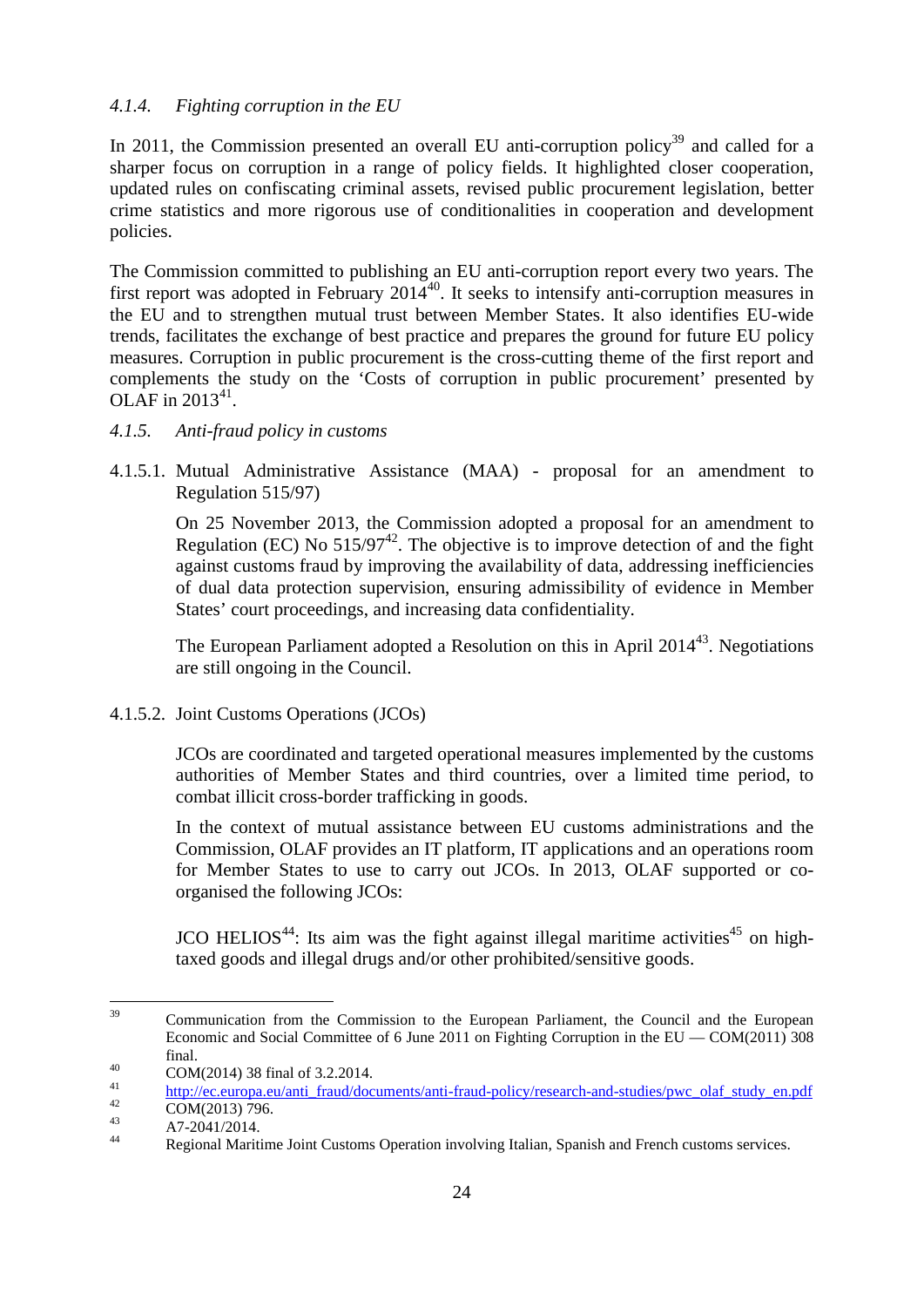JCO HALYARD<sup>46</sup>: The main aim was to identify, locate, intercept and reinforce the control of yachts and other vessels<sup>47</sup> suspected of carrying illegal drugs and/or other prohibited/sensitive goods (including cigarettes). 124 Kg of cocaine were seized by the Customs authorities in the United Kingdom

 $JCO$  WAREHOUSE<sup>48</sup>: It targeted excise goods in transit and excise goods imported under procedure 42 and subsequently put into the Excise Movement Control System (EMCS) under suspension of excise duties and VAT. This was the first time that tax authorities on a European-level were involved in the entire course of a JCO. As a result, almost 45 million smuggled cigarettes, nearly 140.000 litres of diesel fuel and about 14.000 litres of vodka were seized, in an estimated amount of  $\epsilon$ 9 million in the form of evaded customs duties.

JCO ROMOLUK<sup>49</sup>: It targeted cigarette and alcohol smuggling. It also started the process of strengthening multi-agency cooperation<sup>50</sup>. Cooperation with border guards and Frontex led to more seizures at the green border and inland through mobile control groups. Around 23 million pieces of smuggled cigarettes were seized, averting potential losses of customs duties and taxes in the EU of approximately 4.6 million €.

In addition to the JCOs, OLAF supported the PCA DISMANTLE project<sup>51</sup> that ran throughout 2013.

4.1.5.3. Undervaluation Initiative

Undervaluation fraud in the customs area means the misdescription of the value of goods to evade full payment of customs duties on importation into the EU. This fraud has a direct impact on both the EU budget and national tax revenue and contributes to trade distortion, which penalises those Member States that carry out stricter controls with regard to declared customs values.

OLAF, together with a number of Member States, launched an initiative addressing this persistent and complex phenomenon to foster coordination/cooperation and equivalent protect the EU's financial interests. It is based on an analysis of trade flows and aims to detect suspicious patterns and identify specific targets for risk-based checks, co-ordinate control strategies and ultimately lead to investigation and prosecution.

<sup>45</sup> <sup>45</sup> In the zone of the Western Mediterranean Sea between Gibraltar and Sicily  $\frac{46}{10}$ 

Regional Joint Customs Operation of maritime surveillance, involving: Belgium, France, Ireland, the Netherlands, Portugal, Spain, Germany and the United Kingdom (including Gibraltar, Guernsey, Jersey and the Isle of Man).

<sup>&</sup>lt;sup>47</sup> Sailing from South America, the Caribbean, and West and North Africa, to the European area.

<sup>&</sup>lt;sup>48</sup> OLAF and Lithuania co-organised this JCO involving all 28 Member States.

<sup>49</sup> OLAF and Romania co-organised this regional JCO that was carried out at the Romanian/Moldovan and Romanian/Ukrainian borders.

<sup>&</sup>lt;sup>50</sup> FRONTEX, EUROPOL and EUBAM were involved.<br>
FRONTEX, Christine Cantral Anna) DISMANTE European

<sup>51</sup> PCA (Priority Control Area)-DISMANTLE was set up by DG TAXUD in close coordination and with the support of OLAF. It addressed the risk of smuggling and diversion of cigarettes and alcohol from specific identified third countries at the eastern border. It also covered specific transit and excise risks as identified by Member States experts. PCA was carried out from 1 February 2013 until 31 December 2013. It was endorsed by the Customs Code Committee (CRM section) and was based on the Customs Code.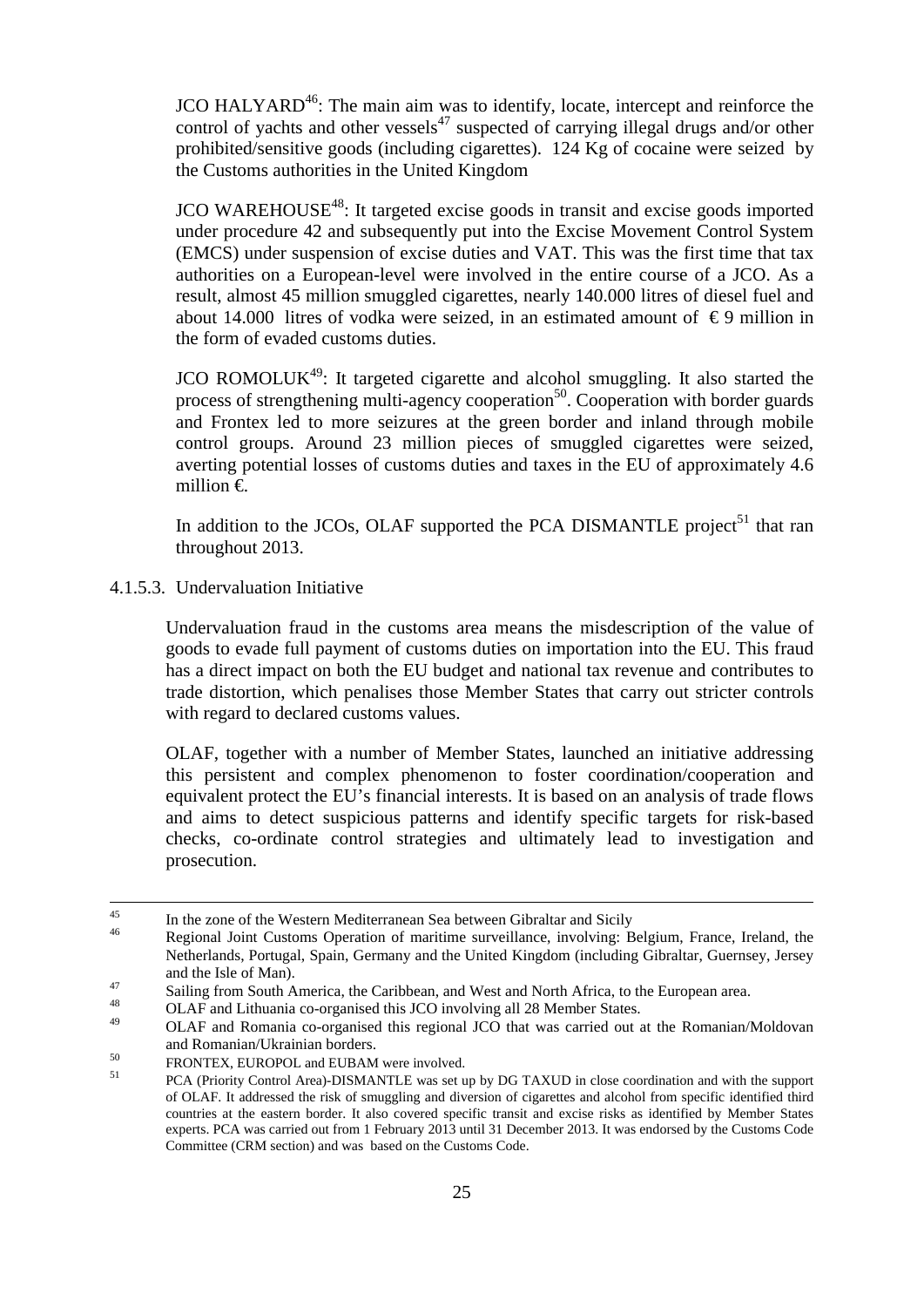It will enter its operational phase in 2014.

#### 4.1.5.4. The Anti-Fraud Information System (AFIS)

The main objective of AFIS is to improve cooperation with partners to help them correctly apply EU customs law. Member States use AFIS to report cases of fraud and irregularities. By the end of 2013, AFIS had 8 642 registered end-users on behalf of 1 670 services in Member States, third countries, international organisations, the Commission and other EU institutions.

In 2013, AFIS users exchanged 10 978 MAB mail<sup>52</sup> messages. A total of 8 598 cases were published in the AFIS mutual assistance databases and modules<sup>53</sup>. The transit information database (ATIS) received information on seven million new transit consignments, representing a total of 35 million movements of goods. The irregularity management system (IMS) received 23 282 new communications (9 998 related to new cases and 12 740 updates to existing cases) on irregularities from Member States and candidate countries, and at the end of 2013 it held a historical total of 174 000 communications. A total of four JCOs, three regional and one EU-wide, were conducted in 2013 using the AFIS system's Virtual Operations Coordination Unit (VOCU) as its communication tool.

#### *4.1.6. Fight against VAT fraud*

In 2013 Directive  $2013/42^{54}$  was adopted to implement the Quick Reaction Mechanism to handle massive and sudden fraud that cannot be stopped using traditional means. The scope of the Reverse Charge Mechanism was also extended.<sup>55</sup> Two Recommendations to the Council have been launched and are currently being discussed; they would make it possible to open negotiations with Russia and Norway for an EU agreement on administrative cooperation in the field of VAT. The Eurofisc network is fully operational and new ways are being explored to strengthen its activities, including a new cross-border risk analysis project. The VAT gap bi-annual study published in  $2013^{56}$  gives a better understanding of recent trends in VAT fraud.

#### *4.1.7. Anti-fraud provisions in international agreements*

To safeguard the EU's financial interests and ensure proper application of customs legislation, EU international agreements contain provisions on customs mutual administrative assistance (MAA) and measures on the enforcement of preferential treatment.

In 2013, 46 agreements including MAA provisions for 69 third countries were in force and bilateral or regional negotiations were under way with another 51 countries. . In 2013, agreements containing free trade provisions became operational between the EU and Peru, Colombia and the Central American region. Such agreements were also initiated with Singapore, Moldova and Georgia. It should also be noted that in 2013

<sup>52</sup>  $^{52}$  AFIS secure mail service

<sup>53</sup> 1 779 of those cases were forwarded to the WCO (non-nominal data only), at the request of Member **States** 

 $^{54}$  OJ L 201, of 26.7.2013, p. 1

 $55$  Directive 2013/43

<sup>56</sup> 19 September 2013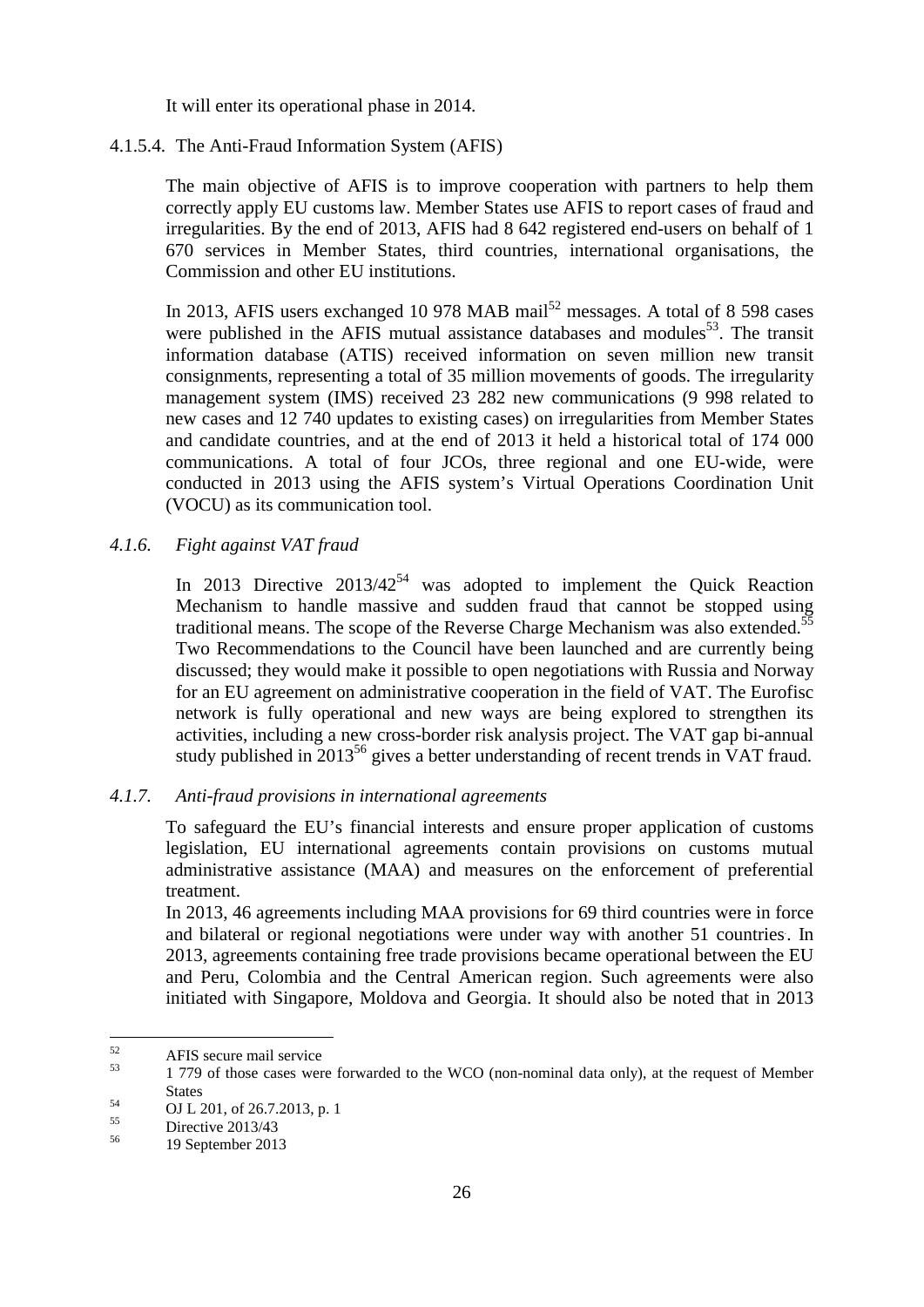the EU Council adopted a revised Overseas Association Decision<sup>57</sup> covering 25 of the EU's Overseas Countries and Territories and, for the first time, the Decision includes measures on the enforcement of preferential treatment.

- *4.1.8. Fight against illicit trade in tobacco products*
- 4.1.8.1. Communication on stepping up the fight against cigarette smuggling and other forms of illicit trade in tobacco products

A comprehensive EU Strategy and an Action Plan were adopted in June 2013<sup>58</sup>. The Communication builds on the anti-smuggling policy in place at the EU's Eastern borders and proposes measures to reinforce cooperation with the main sources and transhipment countries for smuggled tobacco products, and measures to secure the supply chain of tobacco products such as tracking<sup>59</sup> and tracing<sup>60</sup>. Measures are proposed to organise targeted customs operations, to increase enforcement capacity with more coordinated financing, technical assistance and training, and sharing of best practices. Attention is given to addressing corruption, decreasing the incentives created by gaps and loopholes in the excise legislation, strengthening sanctions and raising awareness among the public about the risks associated with illicit cigarettes. The majority of actions planned for 2013 were achieved and the implementation of the Action Plan will continue in 2014.

4.1.8.2. World Health Organisation Framework Convention on Tobacco Control (FCTC) – Protocol to Eliminate Illicit Trade

In 2013<sup>61</sup>, the FCTC Protocol<sup>62</sup> was signed by 54 parties, including the EU, and will enter into force once it is ratified by the 40 countries that need to do so. The EU and its Member States are now in the process of preparing the conclusion of the Protocol and adopting a decision on this matter.

The Protocol aims to combat illicit trade in tobacco products by putting in place a variety of measures. These include inter alia an obligation for all tobacco manufacturers to record information that allows the tracking and tracing of their product, access of officials to that information, and the reporting of that information upon request to a global information sharing point. Moreover, the Protocol foresees rules on the licensing of manufacturers and persons involved in the import and export of tobacco products and due diligence obligations for the manufacturers with regard to their customers' compliance with the applicable laws and regulations. These supply chain control provisions are complemented by provisions on offences, law enforcement co-operation, mutual administrative and legal assistance, and extradition and international cooperation.

The Commission is fully committed to the FCTC Protocol and its ratification at global level.

<sup>57</sup> <sup>57</sup> (2013/755/EU), OJ L 344, 19.12.2013, p 1.<br>
<sub>58</sub> (COM(2012) 224  $5 \times 1.662012$ 

 $5^8$  COM(2013) 324 final, 6.6.2013.

 $\frac{59}{60}$  Monitoring the movement

<sup>&</sup>lt;sup>60</sup> To detect at which point the product fell off the legal supply chain  $^{61}$ 

 $^{61}$  20 December 2013.

The FCTC-Protocol is an international treaty annexed to the WHO Framework Convention on Tobacco Control.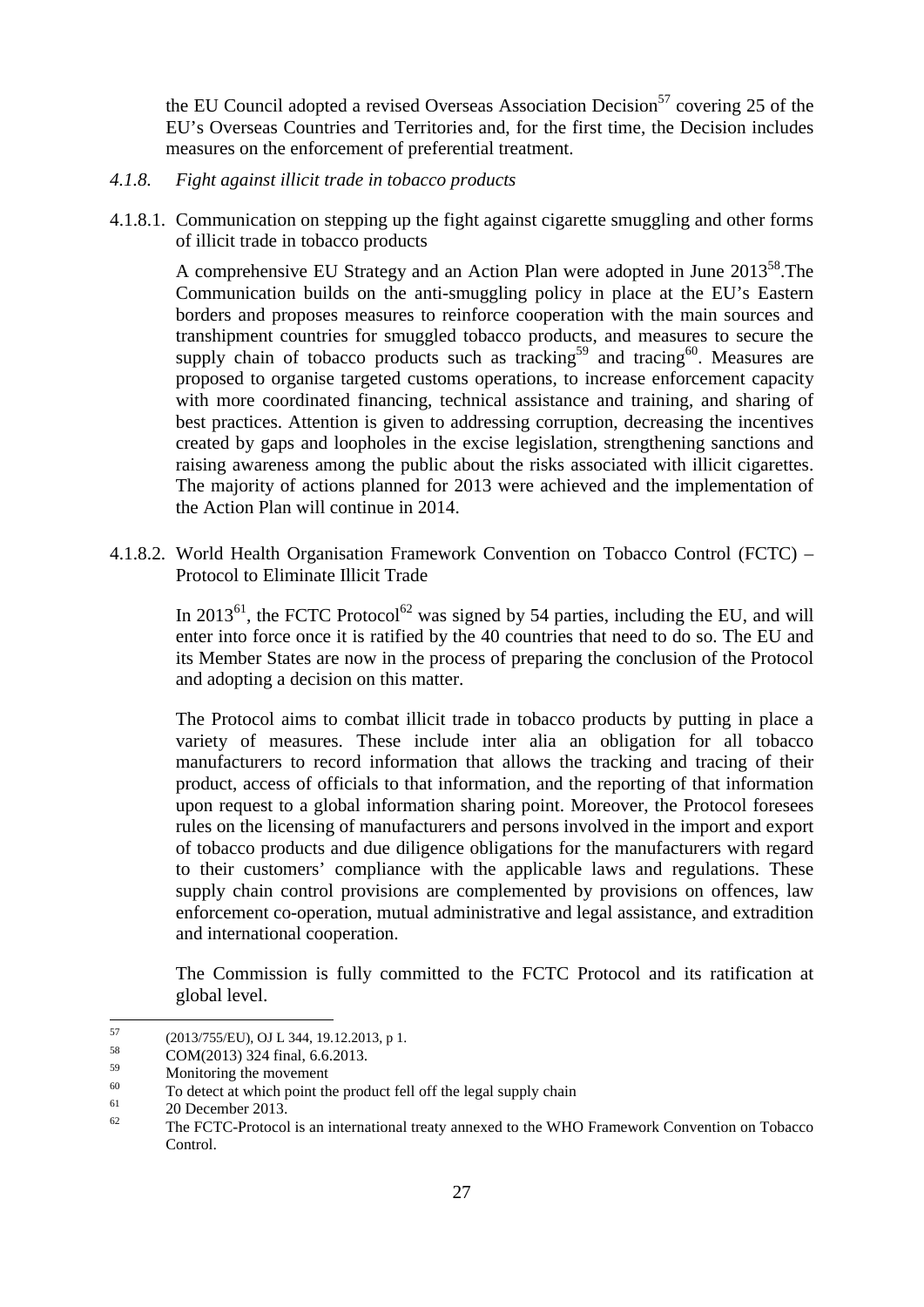4.1.8.3. Cooperation Agreements between the European Union, the Member States and four cigarette manufacturers

Binding agreements have been concluded between the EU, Member States and four tobacco manufacturers. <sup>63</sup> The Agreement with PMI was concluded in 2004, the one with JTI in 2007, and the agreements with BAT and ITL in 2010. All EU Member States acceded to the cooperation agreements, with the exception of Sweden, who has not yet concluded agreements with  $BAT<sup>64</sup>$  and ITL. Croatia also acceded to the cooperation agreements<sup> $65$ </sup>. OLAF monitors the implementation of the agreements which includes compliance with rules on global tracking and tracing of products to avoid them ending up on the illicit market.

#### *4.1.9. Public procurement rules*

Public procurement is a "hot spot" for fraud and corruption. It was chosen as the special chapter in the first EU Anti-Corruption report of early 2014<sup>66</sup>. EU public procurement rules contribute to preventing, detecting and redressing corruption. The new public procurement and concessions directives<sup>67</sup> enhance transparency, e.g. by making e-procurement mandatory, regulating concessions and looking closer at the vulnerable post-award phase. They strengthen the anti-corruption purpose, e.g. by defining conflicts of interest, extending the exclusion grounds to collusion between bidders and unduly influencing the contracting authority, and introducing monitoring and reporting obligations to curb procurement fraud and other serious irregularities.

#### *4.1.10. Proposal for a Directive on the protection of the euro and other currencies against counterfeiting by means of criminal law*

In 2013, the Commission submitted a proposal for a Directive<sup>68</sup> to better protect the euro and other currencies from counterfeiting by using criminal law measures. Directive 2014/62/EU<sup>69</sup> was adopted in the first half of  $2014^{70}$ .

The Directive builds on and replaces Council Framework Decision 2000/383/JHA on increasing protection against counterfeiting by using criminal penalties and other sanctions, which was adopted in connection with the introduction of the euro. It maintains the provisions of the Framework Decision and introduces the following new provisions:

<sup>63</sup> <sup>63</sup> Philip Morris International (PMI), Japan Tobacco (JTI), British American Tobacco (BAT) and Imperial Tobacco Limited (ITL)

<sup>&</sup>lt;sup>64</sup> The text of the agreements is available at: http://ec.europa.eu/anti\_fraud/investigations/eurevenue/cigarette\_smuggling\_en.htm

 $65$  See also the OLAF report 2013.

 $\begin{array}{c}\n 66 \\
 \hline\n 67\n \end{array}$  See also point 4.1.4.

<sup>67</sup> Directive 2014/23/EU of the European Parliament and of the Council of 26 February 2014 on the award of concession contracts, Directive 2014/24/EU of the European Parliament and of the Council of 26 February 2014 on public procurement and repealing Directive 2004/18/EC and Directive 2014/25/EU of the European Parliament and of the Council of 26 February 2014 on procurement by entities operating in the water, energy, transport and postal services sectors and repealing Directive 2004/17/EC

 $^{68}$  COM(2013) 42 final.

 $^{69}$  OJ L 151, 21.5.2014, p. 1. The Council adopted a general approach in October 2013 and the European Parliament its opinion in December 2013.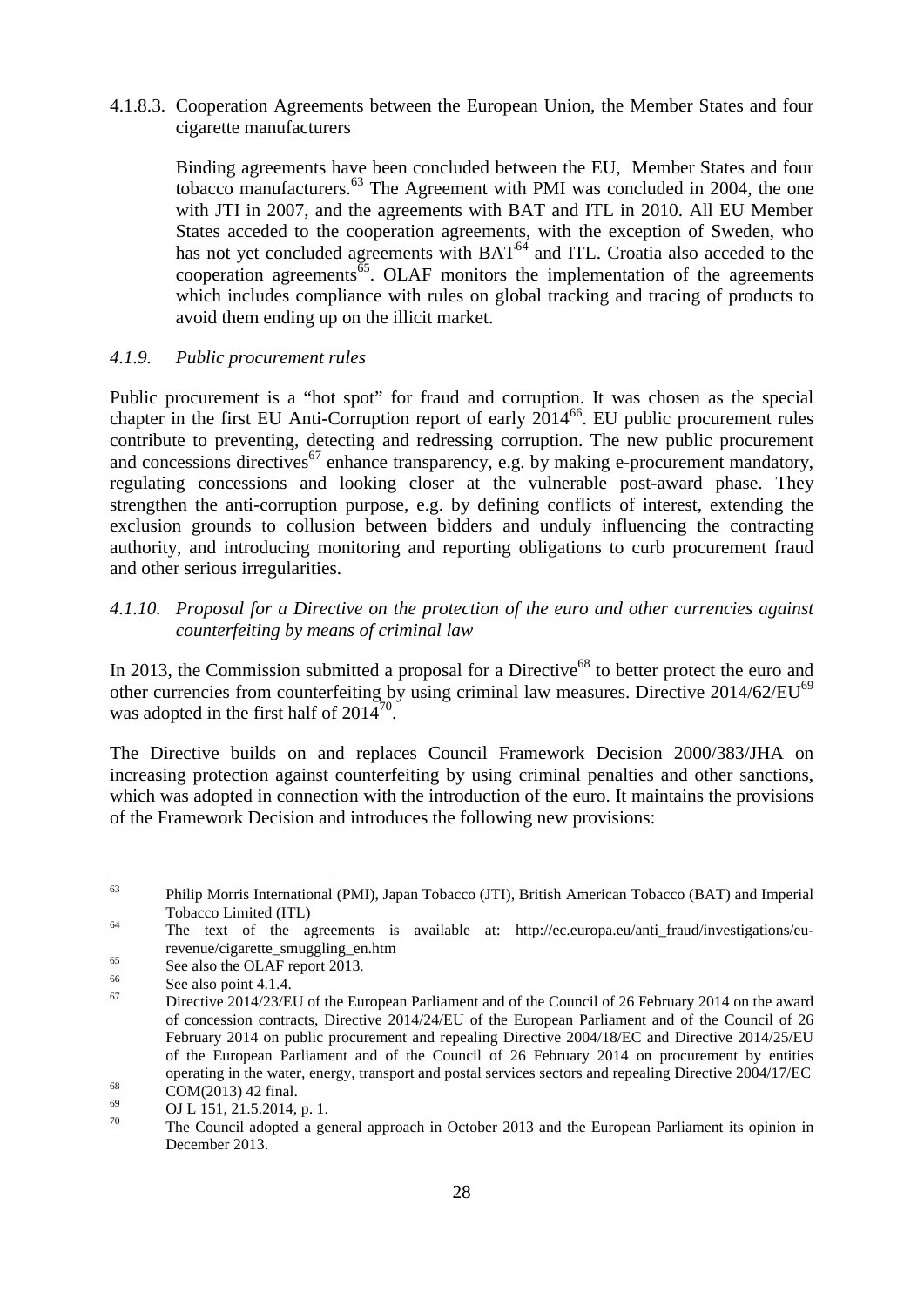- effective investigative tools, such as those used in organised crime or other serious cases, made available in cases of counterfeiting of currency;
- common maximum penalties, including imprisonment of at least eight years for production and five years for distribution, for the most serious counterfeiting offences;
- transmission of seized counterfeit euro notes and coins to National Analysis Centres and National Coin Analysis Centres during ongoing judicial proceedings for analysis and identification, to enable the detection of further counterfeit euros in circulation; and
- the obligation to report every two years to the Commission the number of counterfeiting offences committed and the number of persons convicted.

# *4.1.11. Commission Anti-fraud Strategy (CAFS)*

Adopted in June 2011, the Commission Anti-fraud Strategy (CAFS)<sup>71</sup> is mainly addressed to Commission services. It has now been implemented and the Commission is required to report on its implementation this year.

In summary, the three priority actions<sup>72</sup> that had to be completed by 2013 have been implemented:

- Anti-fraud provisions have been added to the new legal framework for spending programmes under the Multi-annual Financial Framework 2014-20;
- All Commission services but one have developed an anti-fraud strategy in which they propose anti-fraud activities specific to their sector. One Commission service is still in the process of developing its strategy and will finalise it shortly;
- The procurement directives have been revised to add measures that prevent, detect and correct fraud<sup>73</sup>.

#### *4.1.12. The Hercule and Pericles programmes*

4.1.12.1. Implementation of the Hercule II and Pericles programmes

In 2013, the Hercule II Programme (2007-13) continued to support actions aimed at strengthening the operational and investigative capacity of customs and law enforcement agencies to combat fraud against the EU. The programme provided grants for assistance (EUR 7 million), training activities, including two digital forensic training sessions (EUR 3 million), legal training and studies (EUR 0.7 million), as well as IT support for the purchase of data and information made available to Member State authorities (EUR 3.3 million). Beneficiaries reported that significant results were achieved with the equipment purchased under

<sup>71</sup>  $^{71}$  COM(2011) 376 final.

 $^{72}$  See the staff working document on implementing the CAFS.

See paragraph 4.1.9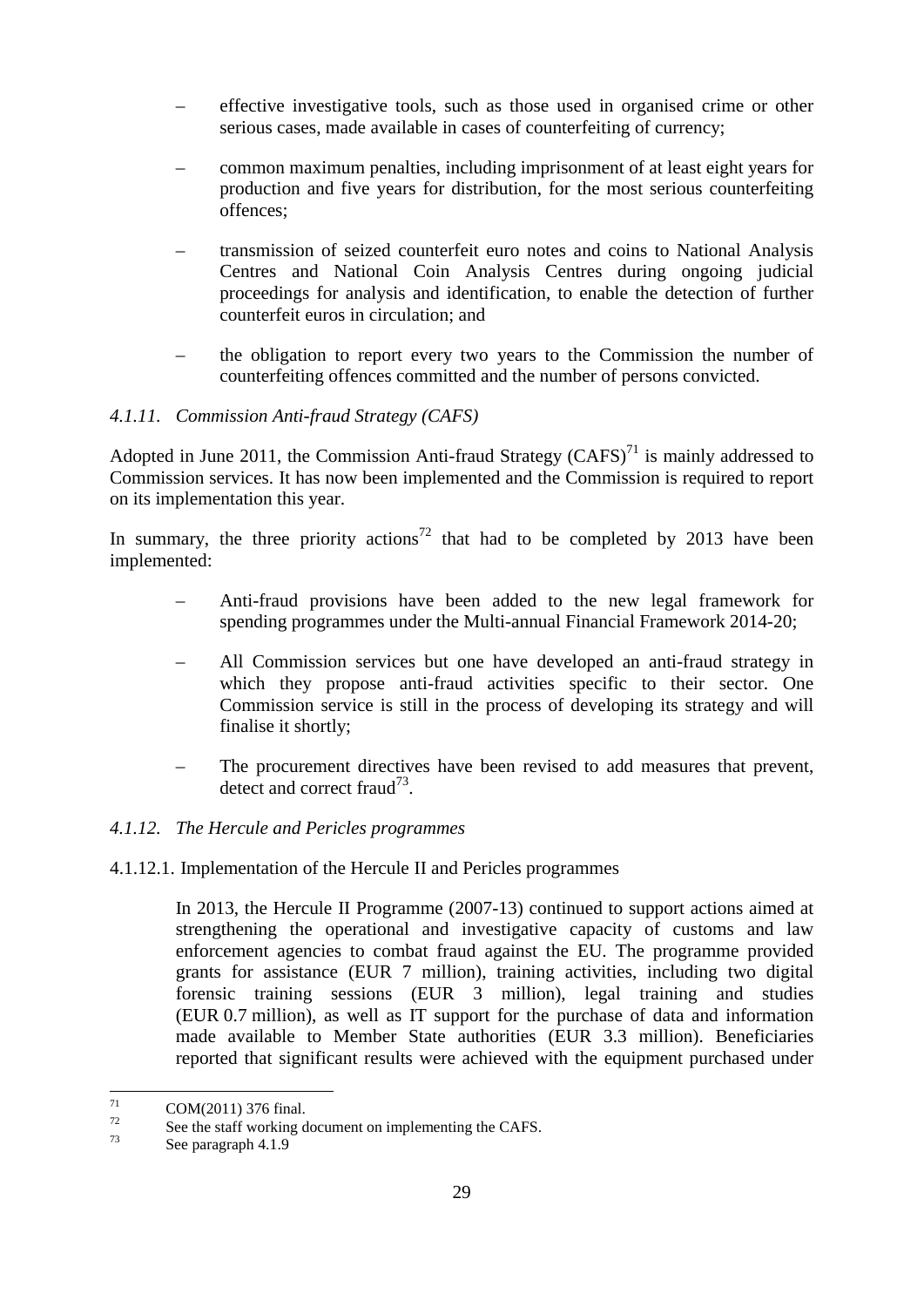the programme, in particular in their fight against cigarette smuggling and corruption perpetrated against the EU's financial interests.

In 2013, under the Pericles Programme for the protection of euro banknotes and coins against fraud and counterfeiting, the Commission (OLAF) committed to 13 activities, including conferences, seminars and staff exchanges, organised by it and/or by Member States. These events focused specifically on increasing networking and regional cooperation in sensitive areas, as well as strengthening cooperation between different professional categories with a role in protecting the euro against counterfeiting. 95.42% of the Pericles Programme's EUR 1 million budget was committed by the end of 2013.

4.1.12.2.Multiannual Financial Framework (MFF) 2014-20

Negotiations on the proposal<sup>74</sup> for the Hercule III programme were successfully concluded with a political agreement in November 2013 and the adoption of Regulation (EU) No 250/2014<sup>75</sup>. For the Pericles 2020 programme<sup>76</sup>, Regulation (EU) No 331/2014<sup>77</sup> establishing an exchange, assistance and training programme to protect the euro against counterfeiting was adopted on 11 March 2014, and the Proposal for a Council Regulation extending to the nonparticipating Member States the application of Regulation (EU) No 331/2014 is expected to be adopted by the end of 2014.

# **4.2. Advisory Committee for Coordination of Fraud Prevention (COCOLAF)**

Under Article 325 of the TFEU, Member States continued the close and regular cooperation between their authorities responsible for fraud prevention. They were supported by the Commission, including in the Advisory Committee for Coordination of Fraud Prevention (COCOLAF)<sup>78</sup> , which is a major forum for coordinating activities in Member States and whose meetings are organised by OLAF.

In 2013, COCOLAF met twice and was consulted by OLAF on the main developments in legislative and policy initiatives in the fight against fraud, such as the initiatives on criminal law for protecting the EU's financial interests and the setting up of the European Public Prosecutor's Office.

COCOLAF shared its views on the implementation of the new OLAF regulation,  $\frac{79}{10}$  in particular with regard to the designation of an anti-fraud co-ordination service (AFCOS) in all Member States, to facilitate effective cooperation and exchange of information. OLAF has advised Member State administrations on designating their AFCOS.

COCOLAF's expert groups were restructured to further improve its overall functioning.

<sup>74</sup>  $^{74}$  COM(2011) 914 final<br> $^{75}$  COM(2011) 914 final

 $^{75}$  OJ L 84, 20.3. 2014, p. 6.

 $^{76}$  COM(2011) 913 final.

 $\frac{77}{78}$  OJ L 103, 5.4.2014, 1.

<sup>&</sup>lt;sup>78</sup> Established under Commission Decision 94/140/EC of 23 February 1994, as amended on 25 February 2005.

See point 4.1.1.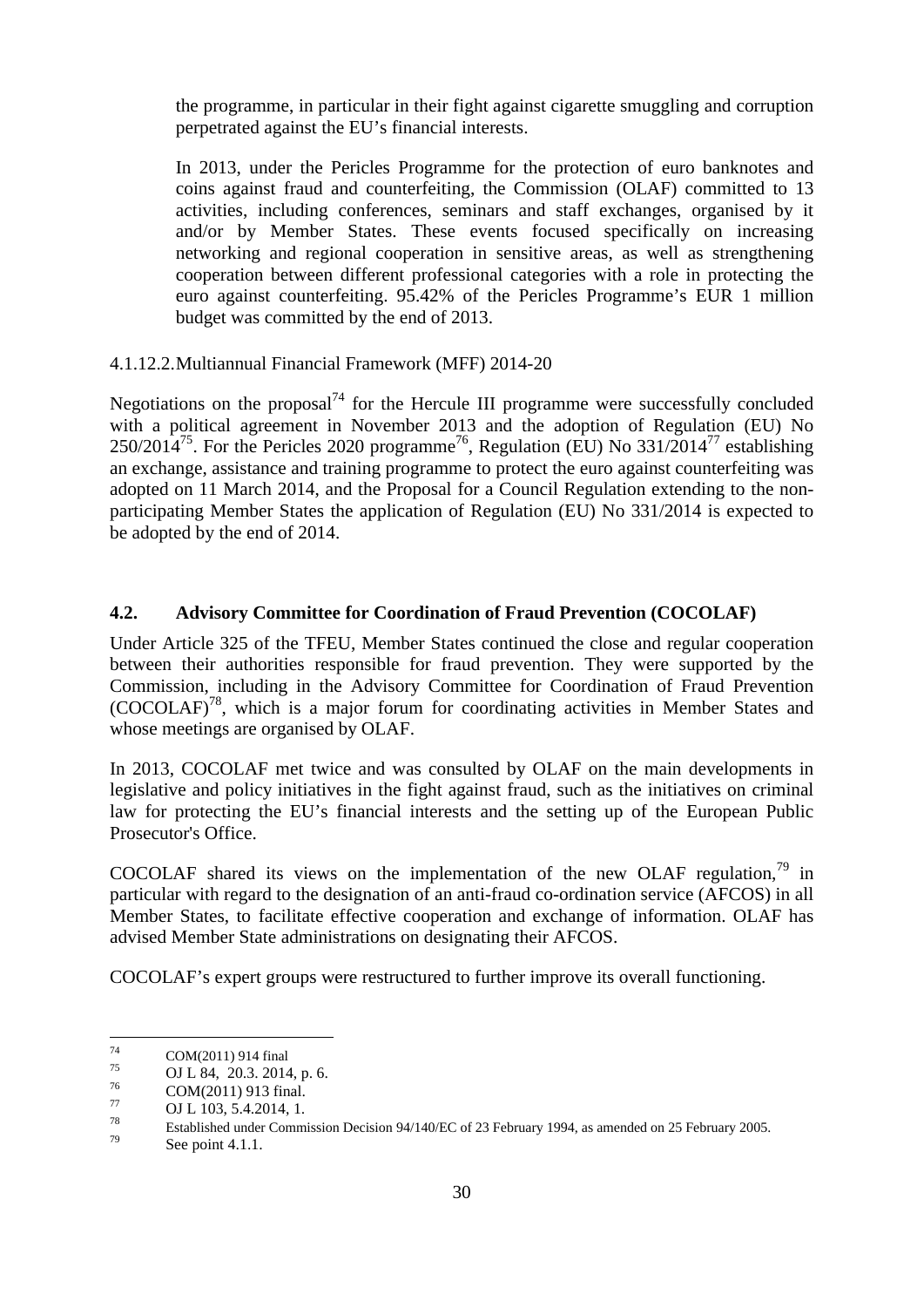# **4.3. European Parliament resolution of 3 July 2013 on protecting the EU's financial interests – the fight against fraud – Annual Report 2011**

The resolution<sup>80</sup> welcomed OLAF's work on implementing the action plan on cigarette smuggling $81$  and the Protocol on eliminating illicit trade in tobacco products.

The Commission proposals to establish the European Public Prosecutor's Office (EPPO) and on the fight against fraud that affects the EU's financial interests by means of criminal law were outlined. These initiatives aim to contribute to investigations, the prosecution of offences and putting in place common definitions of criminal offences, sanctions and the time-limitation for offences.

Work aiming to harmonise the legal framework has been carried out to address the issues of comparability in anti-fraud systems. The development of standard evaluation criteria is difficult as the concept of 'irregularity' is defined according to national provisions. This also presents a challenge in comparing data on the implementation of obligations on fraud reporting.

The Commission supports the European Parliament's recommendation for Member States to make it easier for tax officials to access customs data.

It adopted new provisions on irregular payments, as requested by Parliament in discussions on the recovery system in the agricultural sector.

OLAF and its Supervisory Committee agreed temporary working arrangements in September 2012. Permanent working arrangements were subsequently agreed in January 2014. The role of the Committee was clarified in the new OLAF Regulation, which entered into force on 1 October 2013.

The Commission appreciates the Parliament's support for the Anti-Fraud Strategy for administrative arrangements with third countries and international organisations..

The Commission is in complete agreement with Parliament on the need for political noninterference in current legal proceedings and on respecting confidentiality. It notes that no breaches of fundamental rights or procedural guarantees were identified by the OLAF Supervisory Committee.

OLAF notes that no thresholds were introduced in the selection of cases for investigation, which was based on OLAF's investigative policy priorities (IPPs).

The Commission agrees that customs fraud warrants special attention but does not share the view of Parliament that most customs cases are attributable to corruption as less than 1% of OLAF customs investigations involve suspected or established corruption.

<sup>80</sup> http://www.europarl.europa.eu/sides/getDoc.do?pubRef=-//EP//TEXT+TA+P7-TA-2013-0318+0+DOC+XML+V0//EN&language=EN

<sup>&</sup>lt;sup>81</sup> The successful outcome of 'Operation Barrel' involved the cooperation of 24 Member States and a number of external actors, resulting in the seizure of 1,2 million cigarettes.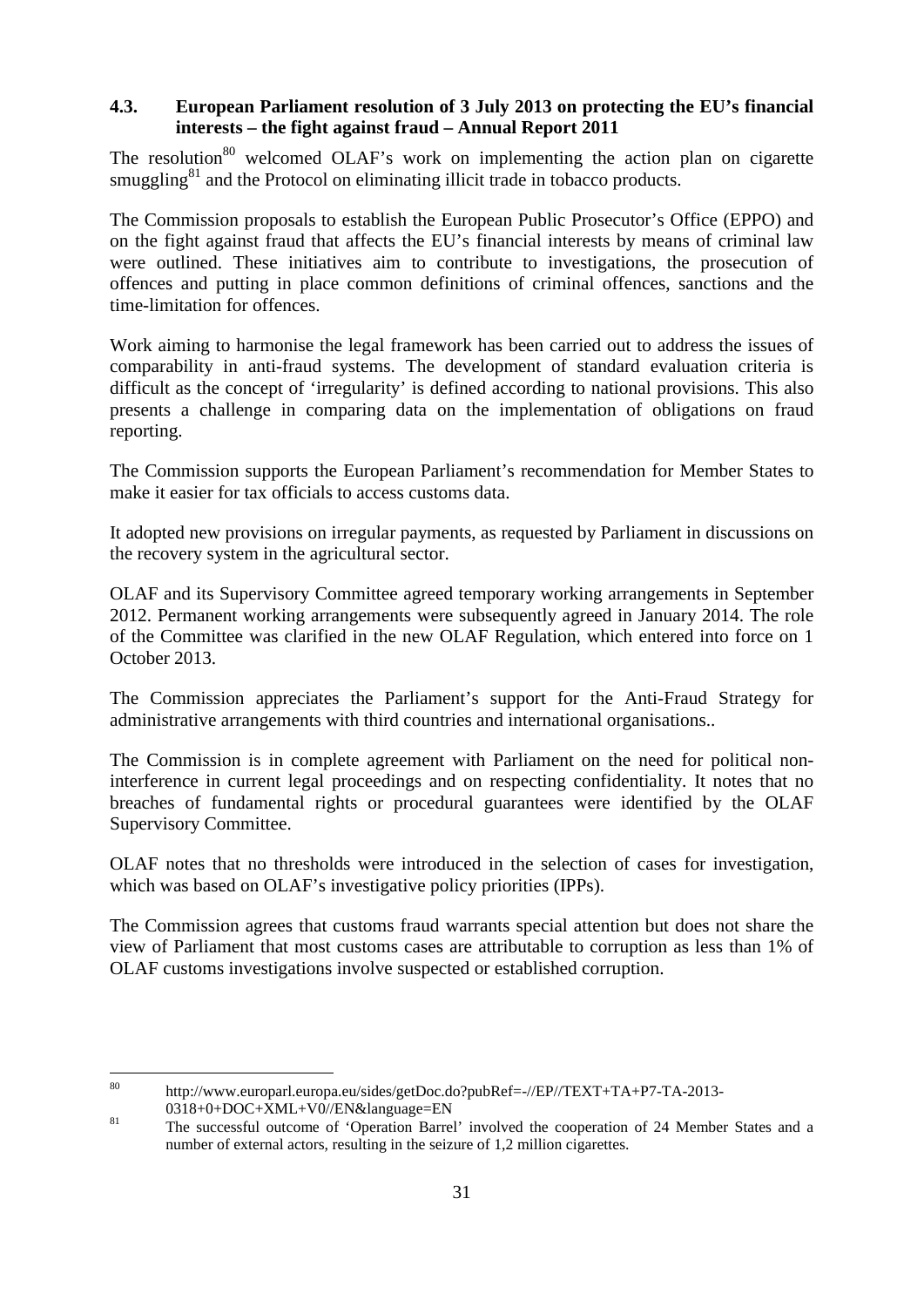The Commission does not agree with the Parliament that steps on national declarations have not been taken since 2011. Mandatory reporting in shared management was adopted as part of the 2012 Financial Regulation.

Simplification of the rules on public procurement has not been as extensive as the Parliament hoped. The Commission will continue to encourage and support Member States in their simplification work.

# **5. MEASURES TAKEN BY MEMBER STATES TO COUNTER FRAUD AND OTHER ILLEGAL ACTIVITIES AFFECTING THE EU'S FINANCIAL INTERESTS**

# **5.1. Measures to combat fraud and other irregularities affecting the EU's financial interests**

Each year, the Member States report to the Commission on the main measures taken under Article 325 TFEU to combat fraud and other illegal activities affecting the EU's financial interests. In 2013, Member States implemented various general and specific provisions to improve the prevention and combatting of such fraud.

The vast majority of legislative measures adopted by the Member States individually or as part of packages<sup>82</sup> concerned public procurement, and were mainly adopted in combination with other measures related to financial crime, conflicts of interest, corruption, fraud and organised crime with horizontal or sectoral effects<sup>83</sup>. Ten Member States introduced specific measures or sets of measures concerning public procurement in order to mitigate corruption and strengthen transparency, the effectiveness of management, and the effectiveness of control and audit<sup>84</sup>. These measures also included operational measures with a sectoral  $effect^{85}$ .

Some Member States<sup>86</sup> also reported on implementing separate general measures related to corruption, financial crime (including money laundering) and organised crime. The Czech Republic and Greece introduced anti-corruption measures within their national anti-corruption strategies.

Most Member States reported that they put in place administrative measures  $87$ , in general related to increased monitoring and desk checks carried out by managing authorities, agencies or bodies involved in financial audit and investigation. This included the adoption of new guidelines, instructions and manuals.

<sup>82</sup>  $\frac{82}{83}$  Legislative, administrative, organisational or operational measures.

Single legislative measures concerning public procurement were adopted by Bulgaria, the Czech Republic, Lithuania, Malta, Spain, Romania and Sweden, while packages of measures (legislative, administrative, organisational or operational measures) were adopted by Estonia and Greece.

<sup>84</sup> Germany, Greece, Italy, Cyprus, Latvia, Hungary, Malta, Romania, Slovenia and the United Kingdom.

 $^{85}$  Germany, Cyprus, Latvia, Hungary, Slovenia and the United Kingdom.

<sup>&</sup>lt;sup>86</sup> Belgium, Bulgaria, Denmark, Cyprus, Latvia, Malta, Poland Romania and Finland.

<sup>87</sup> Belgium, Denmark, Germany, Estonia, Ireland, Greece, France, Croatia, Italy, Latvia, Luxembourg, the Netherlands, Romania, Slovenia, Slovakia Finland, and the United Kingdom.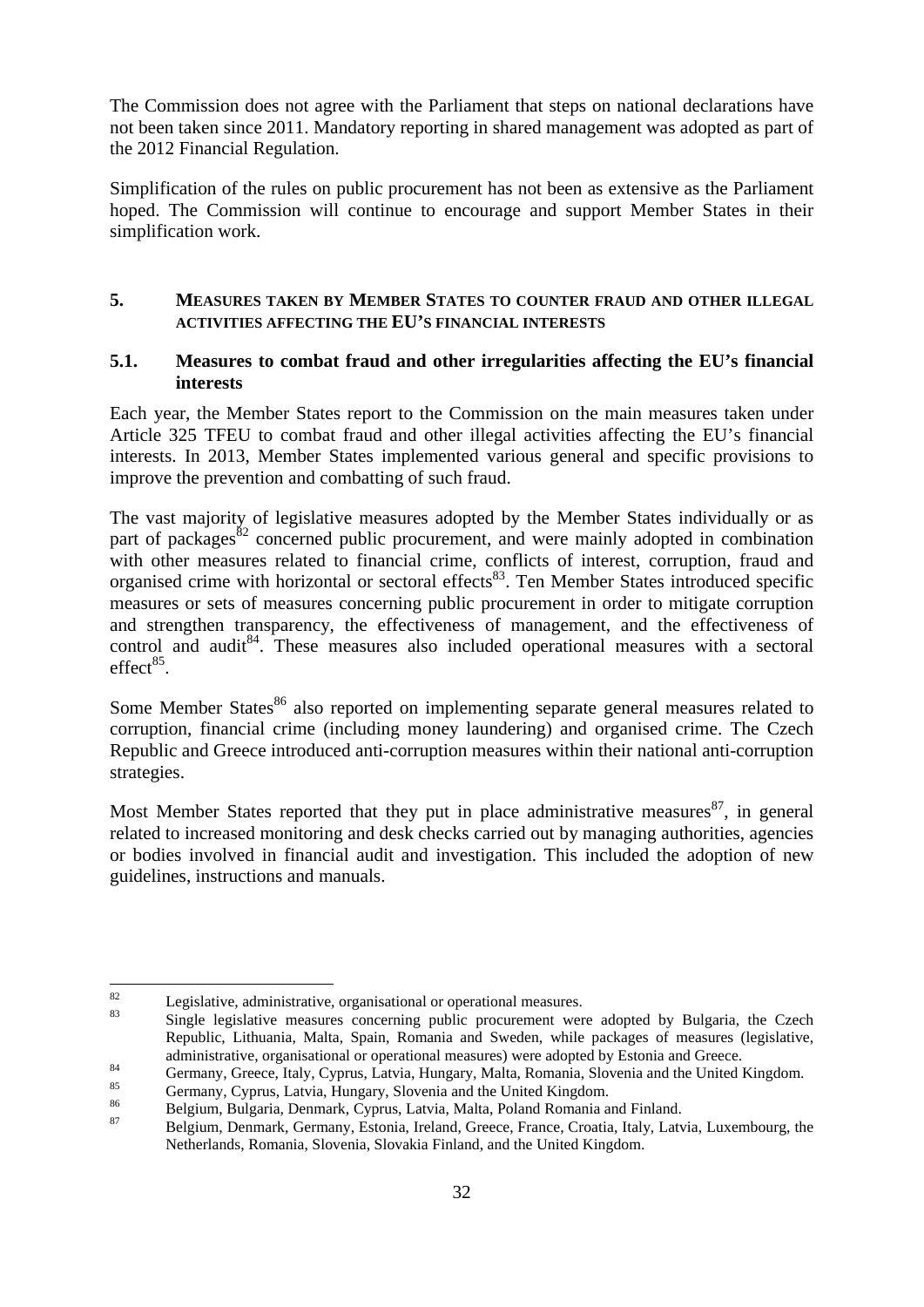Organisational measures adopted by Member States related mostly to the reorganisation of existing bodies and the adjustment of their competences, as well as inter-agency cooperation<sup>88</sup>, general trainings and training on fraud awareness<sup>89</sup>.

Many Member States put in place operational measures that mainly involved new or upgraded IT tools, web reporting and hotlines<sup>90</sup>, as well as strengthened risk indicators and more checks<sup>91</sup>. Four Member States reported enhanced cooperation with law enforcement and judicial authorities<sup>92</sup>.

# **5.2. Implementation of Article 3.4 of the new OLAF Regulation on designating the anti-fraud coordination service (AFCOS)**

The specific theme of the 2013 questionnaire is the implementation of Article 3.4 of the new OLAF regulation<sup>93</sup>, which requires Member States to designate an Anti-Fraud Coordination Service (AFCOS) to facilitate effective cooperation and exchange of information, including information of an operational nature, with OLAF.

The AFCOS may be responsible for coordinating all national legislative, administrative and investigative obligations and activities related to protecting the EU's financial interests and must ensure cooperation with OLAF and other Member States. If an AFCOS is vested with investigative powers (administrative or criminal), it can usefully complement and support OLAF's investigations (on-the-spot checks) in the Member States.

So far, 23 Member States<sup>94</sup> have appointed an  $AFCOS<sup>95</sup>$ . These include all post-2004 Member States, plus Belgium, Denmark, Greece, France, Italy, the Netherlands, Austria, Portugal, Finland and the United Kingdom<sup>96</sup>.

The four remaining Member States who have not formally designated their AFCOS yet reported that the procedures were ongoing<sup>97</sup>, and are expected to be finalised before the end of  $2014$ , or within two years<sup>98</sup>. Germany reported that the Federal Ministry of Finance<sup>99</sup> continues to coordinate matters relating to OLAF at national level.

All designated AFCOS are entrusted with coordination responsibilities, which are particularly broad in Bulgaria, Czech Republic, Estonia, Croatia, Cyprus, Italy, Lithuania, Hungary, Malta, Romania, Slovenia, Slovakia and Portugal.

In eight Member States<sup>100</sup>, the AFCOS are also entrusted with certain investigative powers. Cyprus, Romania, Portugal and Malta reported broad competences here. Cyprus, Lithuania

<sup>88</sup> <sup>88</sup> Greece, Spain, France, Luxembourg, Hungary, Poland, Portugal and Romania.

<sup>&</sup>lt;sup>89</sup> Greece, Spain, Italy, Latvia and the United Kingdom.

<sup>&</sup>lt;sup>90</sup> Bulgaria, Estonia, Ireland, Greece, Luxembourg, Hungary, Romania and Slovenia.<br>Pulsaria, Ireland, Greece, Paland and Slovenia.

<sup>&</sup>lt;sup>91</sup><br>Bulgaria, Ireland, Greece, Poland and Slovenia.<br> $\frac{92}{2}$ 

 $^{92}$  France, Lithuania, Malta and Romania.

 $^{93}$  Regulation (EU, EURATOM) No 883/2013, Art. 3.4.

<sup>&</sup>lt;sup>94</sup> Denmark, Greece, Austria, Portugal and the United Kingdom appointed its AFCOS service in 2014.

 $^{95}$  By June 2014.

 $^{96}$  Finland reported an interim solution.

 $\frac{97}{98}$  Ireland, Spain, Luxembourg and Sweden.

 $\frac{98}{99}$  Spain.

 $^{99}$  Department EA6.

<sup>100</sup> Belgium, Bulgaria, Cyprus, Lithuania, Malta, Portugal, Romania and Slovakia,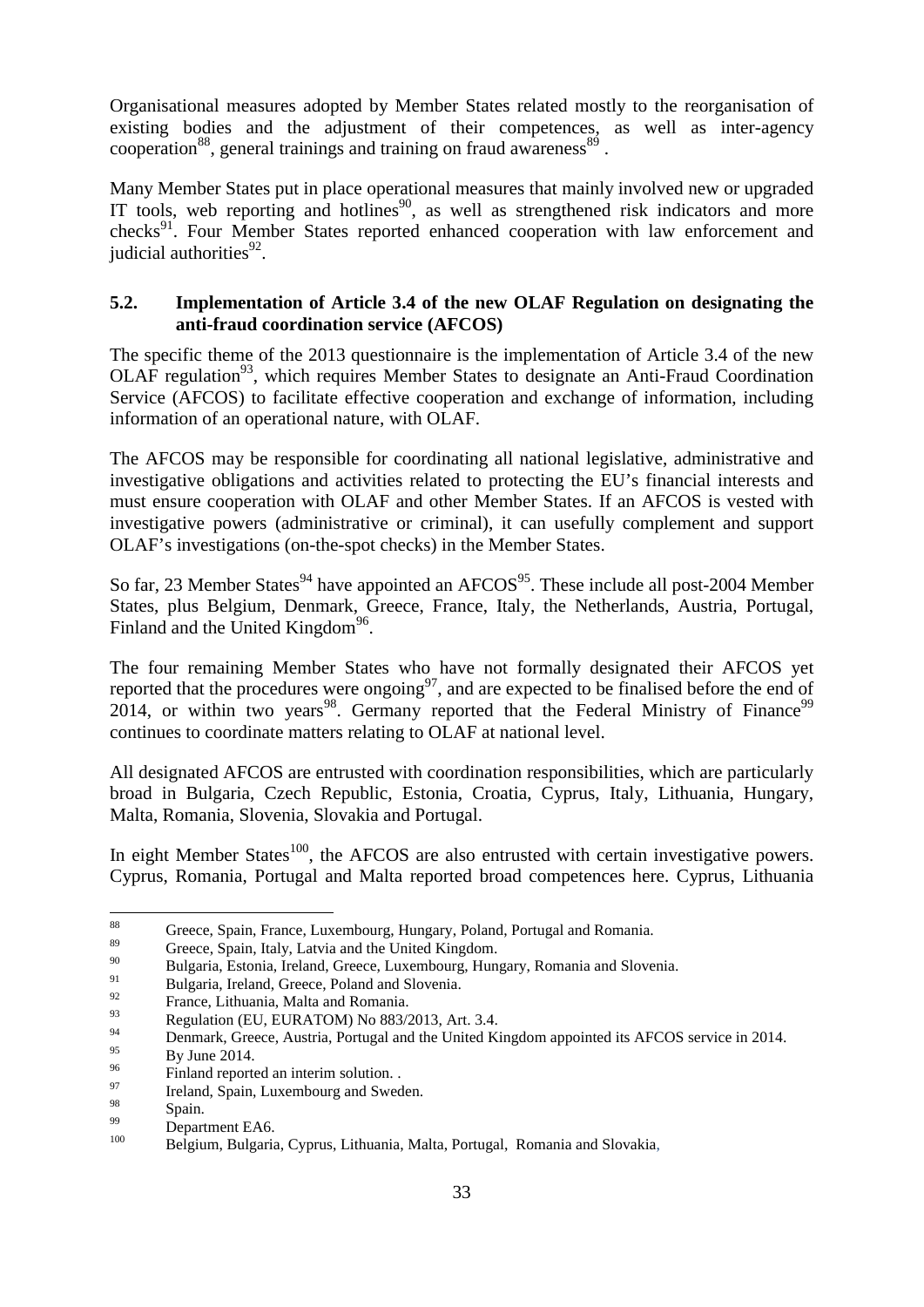and Romania specified that their AFCOS had investigative competences in the area of criminal investigations.

Cooperation agreements between AFCOS and judicial authorities have been set up in Bulgaria, the Czech Republic, Estonia, Croatia, Latvia, Malta, Romania and Slovenia. Cooperation happens on a case-by-case basis in Belgium, France, Italy, Cyprus, Lithuania, Hungary, the Netherlands, Poland, Portugal and Finland.

AFCOS act as a contact point in the framework of OLAF's investigations in Belgium, Bulgaria, Cyprus, Lithuania, Malta, Portugal, Romania and Slovakia. Germany reconfirmed its cooperation arrangement with  $OLAF<sup>101</sup>$ .

The Commission will carefully monitor whether each designated AFCOS complies with the requirements set out in Article 3.4 of the OLAF Regulation and whether it ensures efficient and effective cooperation with OLAF.

# **5.3. Implementation of the 2012 recommendations**

In the 2012 report on the protection of the Union's financial interests, the Commission made a number of recommendations to Member States, in particular on: designating the national Anti-fraud Coordination Service (AFCOS); the need for appropriate criminal law sanctions for fraud; the speedy adoption and transposition of the public procurement directives; improving the low levels of reporting of fraudulent irregularities; the need for effective systems of risk assessment for checks of high-risk imports; and the adoption and implementation of the Multi-annual Financial Framework (MFF) provisions on fraud prevention in spending programmes. Implementation of these recommendations, presented during the 2013 reporting exercise, was generally adequate, although some concerns were not fully addressed.

Most Member States designated an AFCOS but some are still in the course of setting one up, discussing where in their public administration to locate it, or have not yet taken steps to set one up at all $102$ .

Although most Member States have adopted and implemented criminal law legislation covering fraud, their follow up reports show that there is still a lack of consistency in sanctions for fraud and the limitation period for prosecutions across the EU.

A number of Member States outlined their commitment to implementing the package of reforms included in the Public Procurement Directives as soon as it is adopted, and indicated that transposition of the Directives is advancing.

Three Member States were specifically mentioned in the 2012 report on low reporting of fraudulent irregularities in cohesion policy. Greece outlined updates made to its internal procedures and significant progress has been seen since these were implemented. Spain is examining a more integrated approach to underpinning risk analysis mechanisms for the 2014-20 programming period. France highlighted that checks carried out by the Commission and the Court of Auditors led to no findings of suspected fraud.

<sup>101</sup> <sup>101</sup> Concluded in April 2008 and naming the contact point for OLAF.

See section 5.2.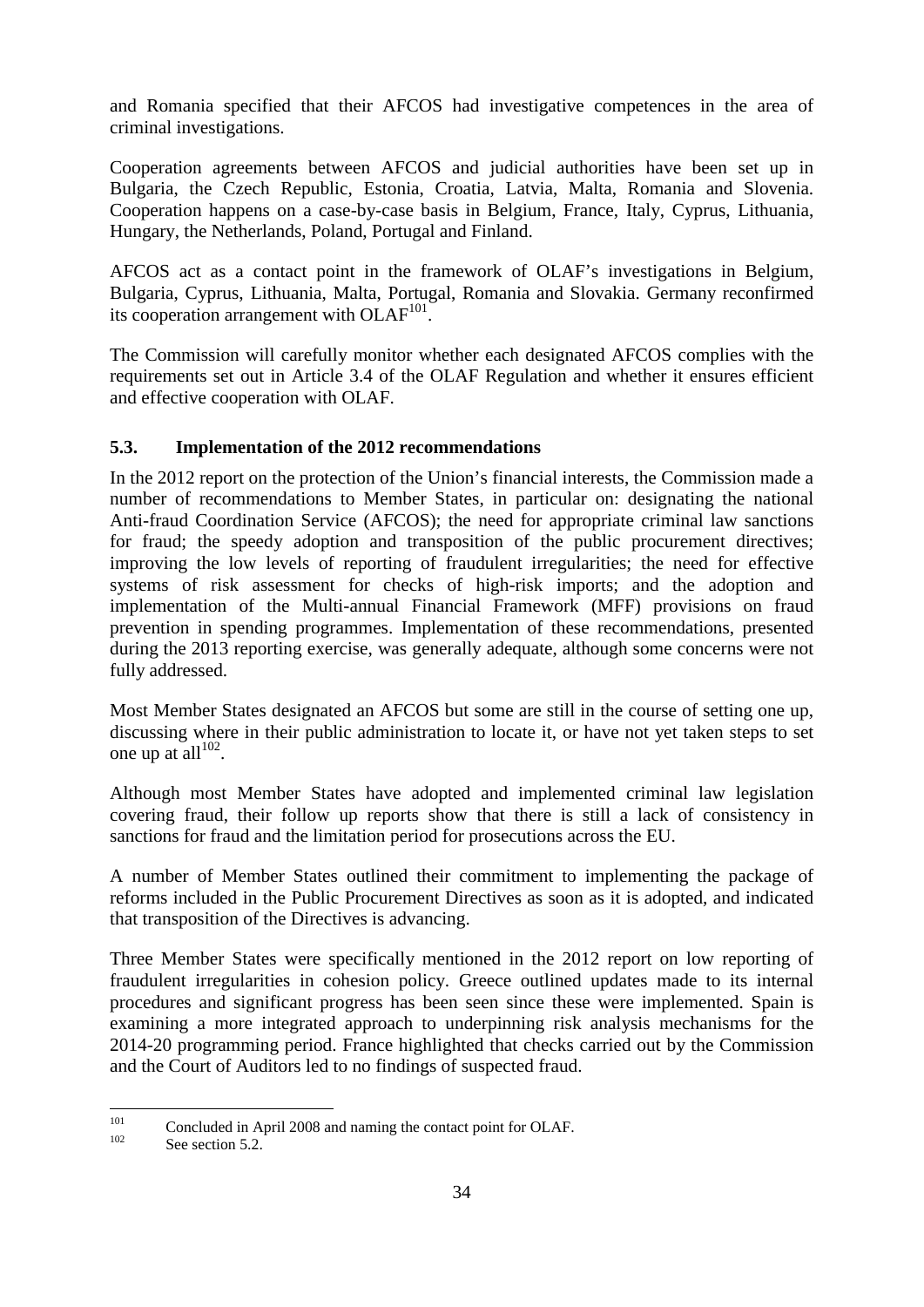Most Member States said they take account of the analysis included in the report and the accompanying Staff Working Documents when planning checks and controls related to cohesion policy. Several Member States outlined changes already made or changes planned as a result of the report's findings $103$ .

Member States were asked to step up their work to address the risks highlighted in rural development investment projects. Sweden reported significant improvements to systems and payments in 2013, after 'serious or very serious shortcomings' were identified following a 2012 review of procedures. Spain outlined the improvements it made, including in inspection procedures and trainings for inspectors, following recommendations by the Commission and the Court of Auditors. In its 2013 report on infringements, Slovenia highlighted significant weaknesses, particularly in the area of public procurement. It also reported that it had held seminars that aimed to improve procedures.

As concerns revenue and customs controls for high-risk imports, almost all Member States reported that adequate risk-analysis systems were now in place and no changes had occurred since 2012.

A structured cooperative relationship between managing authorities and relevant anti-fraud bodies is in place in most cases. As concerns specific IT tools for analysing the risk of fraud, Belgium reported its intention to use ARACHNE in the next programming period. Denmark stated that it is considering using ARACHNE for structural funds and will try to use IT tools in agriculture.

Most Member States reported that preparations for implementing the Multiannual Financial Framework 2014-20 were advancing, and that they remain committed to complying with the MFF provisions.

#### **6. CONCLUSIONS AND RECOMMENDATIONS**

As the mandate of the current Commission is coming to an end, it is worth taking a retrospective look at the most significant initiatives undertaken and the results achieved over the last five years in the area of protecting the EU's financial interests and the fight against fraud.

#### **6.1. An unprecedented set of anti-fraud measures**

Unprecedented legal and administrative measures and proposals have been taken, which profoundly impact on how the Commission and the Member States deal with protecting the EU's financial interests.

#### *6.1.1. The beginning of the road: CAFS*

In 2011, the Commission adopted its multiannual Anti-Fraud Strategy  $(CAFS)^{104}$ . Initially addressed to the Commission services, the Strategy was pivotal in raising

<sup>103</sup> <sup>103</sup> Cyprus reported that it has no formal procedures for taking these documents into account but outlined its intention to changes this. Slovakia believes this recommendation does not reflect risk areas that require targeting by its audit authority.

 $104$  See section 4.1.11.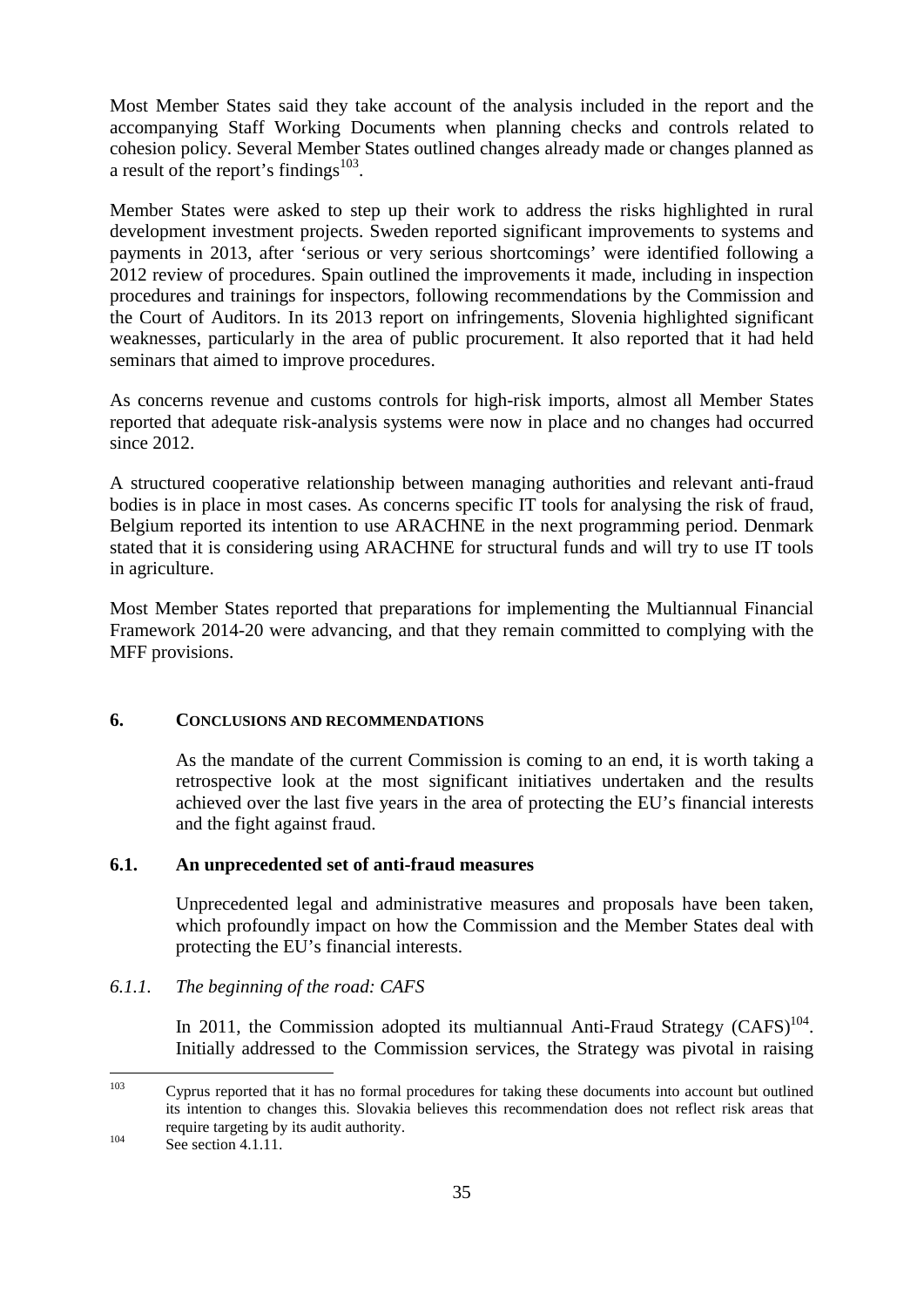fraud awareness and bringing the issues of fraud detection and prevention into the spotlight.

The Strategy led to Commission services and EU agencies adopting sectoral antifraud strategies. The addition of anti-fraud provisions to the new legal framework for spending programmes in 2014-20 was also a significant achievement<sup>105</sup>.

The actions implemented in the framework of the Strategy have increased the Commission's and national authorities' awareness and capabilities.

# *6.1.2. The reform of the European Anti-Fraud Office*

In 2012, the European Anti-Fraud Office carried out an extensive reorganisation to step up efficiency in its investigative process and streamline governance and policy actions.

The adoption of Regulation (EU) No 883/2013 provided an improved legal framework which strengthens the rights of the persons concerned by an OLAF investigation, and also enhances the necessary cooperation with Member States through the appointment of the AFCOS.

# **Recommendation 1:**

**The four Member States who have not yet designated AFCOS are invited to do so by the end of 2014.**

# *6.1.3. Measures to fight fraud and corruption in public procurement*

Public procurement is a "hot spot" for fraud and corruption. In 2012, the Commission started to modernise the existing rules to strengthen transparency and their anti-corruption purpose. In February 2014, three directives were adopted  $106$ .

In 2013, OLAF presented a study on the 'Costs of corruption in public procurement', and in February 2014 the first EU anti-corruption report was adopted $10^7$ . Both reports contain recommendations and highlight best practices.

In addition, Member States reported a significant number of legislative and administrative measures aimed at strengthening work in this area.

# **Recommendation 2:**

**Member States are invited to take into account the recommendations included in the anti-corruption reports and the best practices highlighted there.**

 $105$  $\frac{105}{106}$  See section 6.1.5.

 $\frac{106}{107}$  See section 4.1.9.

See section 4.1.4.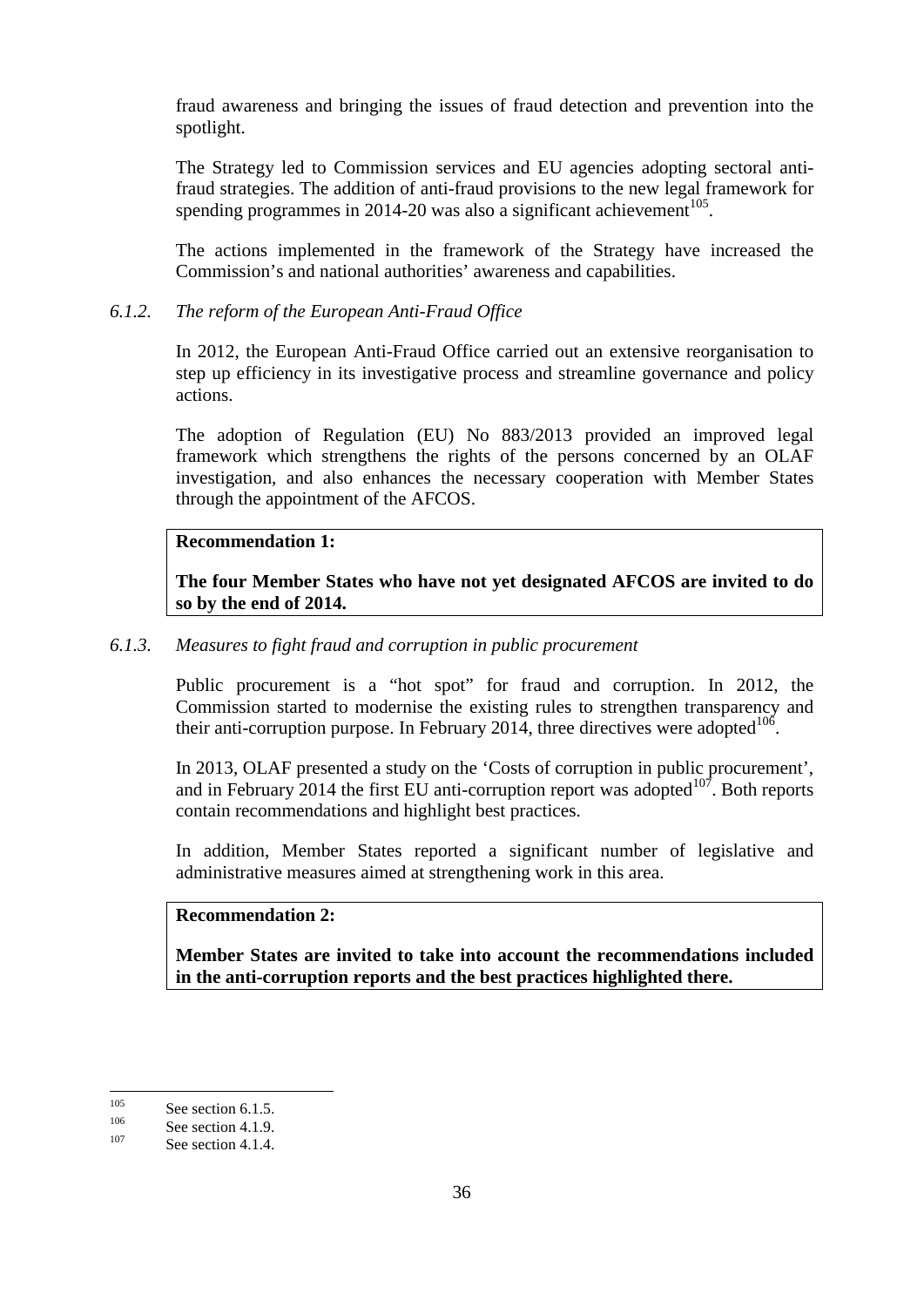#### *6.1.4. Sectoral measures: revenue*

In order to step up the fight against VAT fraud, a directive was adopted in 2013 to implement the Quick Reaction Mechanism to deal with massive and sudden VAT fraud. Established in  $2010^{108}$ , the Eurofisc network started operational work in 2011 with the progressive establishment of four working fields and specific risk-analysis projects.

The fight against illicit tobacco products gained momentum. In 2010, the two latest cooperation agreements with tobacco manufacturers were concluded. In 2011, the Commission prepared an action plan to fight cigarette and alcohol smuggling along the EU's eastern border. In June 2013, a comprehensive EU strategy and an action plan to fight smuggling and other forms of illicit trade in tobacco products were adopted. At the end of 2013, the Protocol to eliminate the illicit trade in tobacco products appended to the World Health Organisation's (WHO's) Framework Convention on Tobacco Control (FCTC) was finalised and signed by the EU.

#### *6.1.5. Sectoral mesures: expenditure*

In 2013, the main regulatory provisions for the 2014-20 spending programmes were adopted. For the first time, they contain a specific requirement for national authorities to set up effective and proportionate anti-fraud measures taking into account the risks identified.

National audit authorities and the Commission will monitor the correct implementation of such requirements. In addition, guidelines on fraud risk assessments and effective and proportionate ant-fraud measures were prepared together with the national authorities  $109$ .

Member States will need to respect these to ensure that the EU's financial interests are protected against fraud.

#### **Recommendation 3:**

**The Commission recommends that Member States implement the legal requirements according to the adopted guidelines.**

# *6.1.6. What lies ahead*

Three main legislative proposals have been submitted to the co-legislators in previous years and are awaiting approval:

- (1) a directive on the fight against fraud by means of criminal law;
- (2) a regulation to set up the European Public Prosecutor's Office;
- (3) the amendment of Regulation (EC) No 515/97 on mutual administrative assistance in the customs area.

 $108$  $\frac{108}{109}$  Regulation (EU) No 904/2010.

In 2013 and 2014.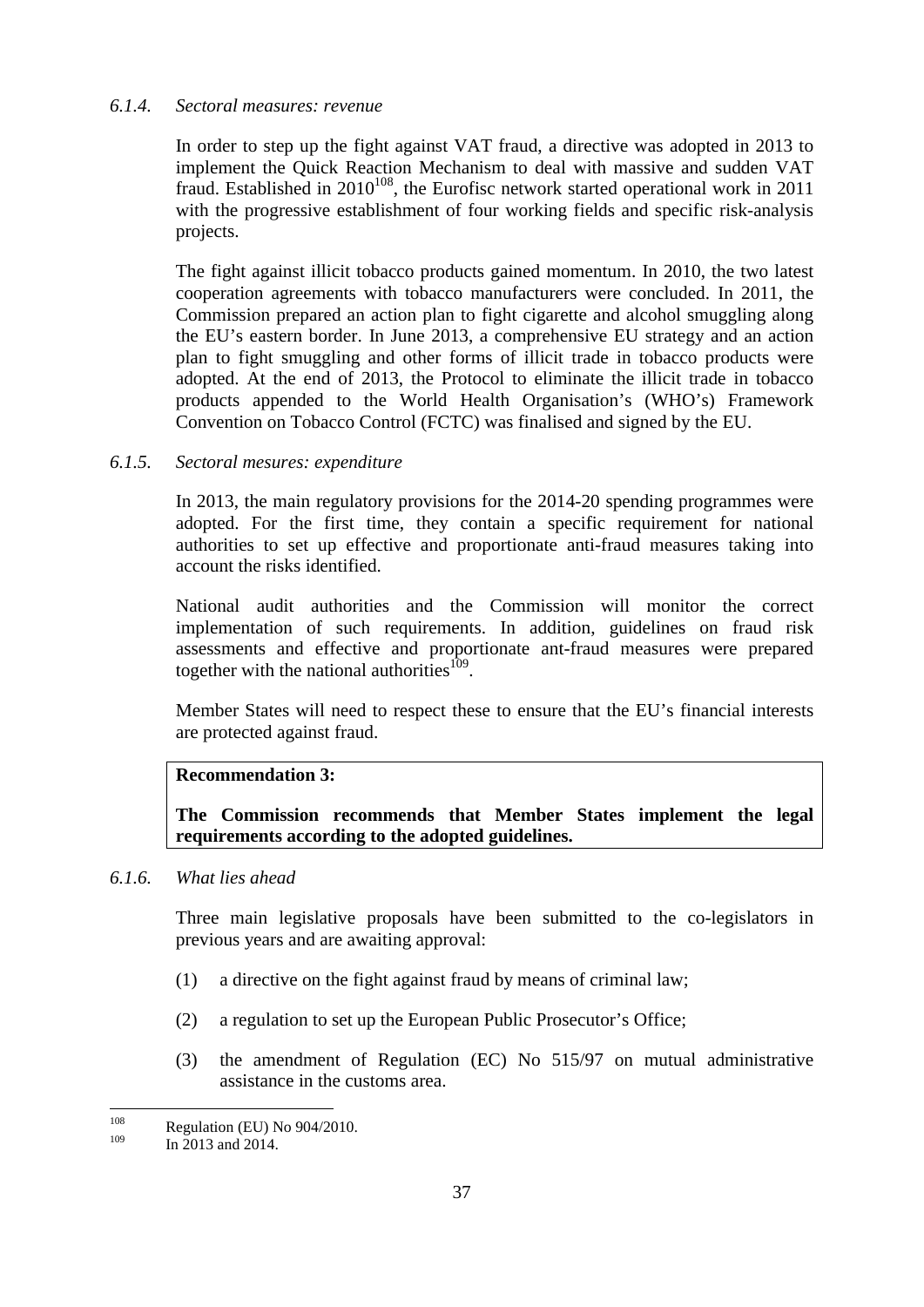The adoption of these proposals would complement and strengthen the legal framework shaped in 2009-13. It would strengthen the fight against fraud and would ensure stronger coordination with and between Member States.

# **Recommendation 4:**

**The Commission invites the co-legislators to swiftly complete the legislative work started and to adopt the pending proposals.**

#### **6.2. Operational results: a different pace**

Although the legislative landscape has changed considerably in the last few years, the analysis described in section 2.2 of this report shows that the impact of these measures is not as evident as one could have expected.

On the one hand, the overall trend in detecting and reporting potential fraudulent irregularities in the last five years shows a slow decrease, although this seems to have reversed since 2012. On the other hand, the number of irregularities not reported as fraudulent has progressively increased. The decreasing trend is more evident on the revenue side than it is on the expenditure side.

#### *6.2.1. Revenue: Quality of information and control strategies*

On the revenue side, it is not clear whether the trend is due to a shift towards detecting irregular cases or to the way in which Member States classify cases. Other possible reasons could include: the new fraud prevention measures implemented in Member States to identify vulnerabilities; the possibility of Member States pursuing financial interests without further investigation of the potential criminal offence; the possibility that Member States' controls strategies may need to include more dynamic factors to better adapt to the changing environment.

#### **Recommendation 5:**

**In view of the decreasing number of fraud cases reported, the Commission recommends that Member States review their control strategies to ensure that well-targeted, risk-based customs controls are in place to make it possible to effectively detect fraudulent import operations.** 

Some quality issues have nonetheless been identified when the reported information was analysed. When comparing the number of fraud and irregularity cases for 2009- 13 with the figures from previous reports, it appears that there is a time gap between when the cases are detected and when they are reported via the OWNRES application. Although Member States' work to regularly update the information on cases of fraud and irregularities can only be welcomed, the timely reporting of fraud and irregularity cases should nevertheless be respected.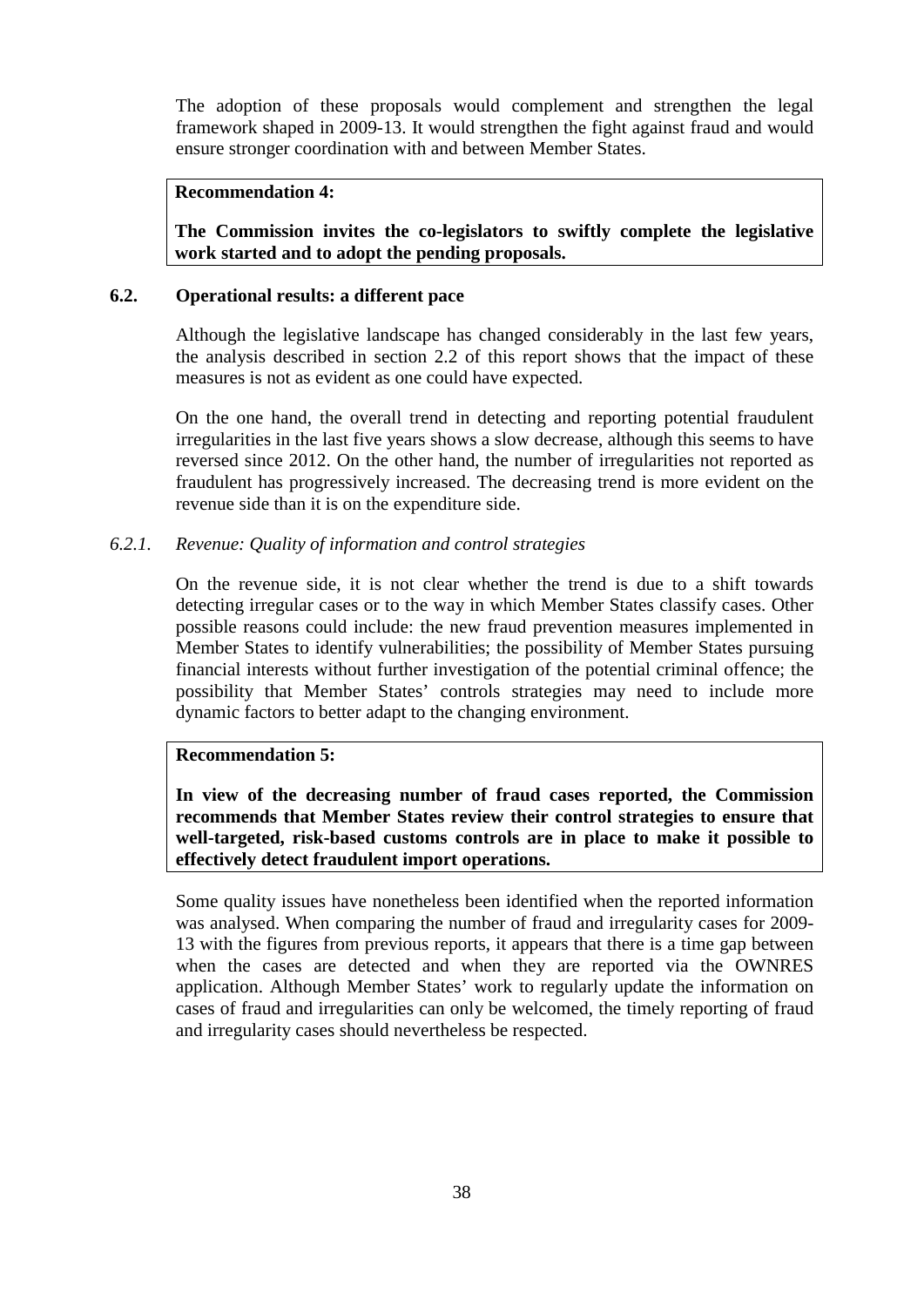**Recommendation 6:**

**Member States should step up work to ensure timely reporting on and updating of fraud and irregularity cases. To ensure effective monitoring and follow-up, reliable information on fraud and irregularity cases should be entered in OWNRES.**

#### *6.2.2. Expenditure: a developing landscape*

On the expenditure side, the changes in the number of fraudulent irregularities reported in the last five years are more difficult to interpret (decreasing in 2009-11, and then increasing in the following two years). However, it seems to be more linked to the fact that most of spending programmes are multi-annual (structural and rural development funds and Pre-accession assistance).

An unexpected change was observed in 2013 in the agricultural sector (with significantly more cases of potential fraud detected and reported); this could be the result of *ad hoc* investigations and might not be confirmed in future years.

However, the role of the managing authorities in detecting fraud has been growing, in particular since 2012. Their role should grow further in the coming years, thanks to the recently developed anti-fraud strategies that will be fully implemented in 2014-20.

## **Recommendation 7:**

**The Commission recommends that Member States correctly implement the EU's anti-fraud rules, based on carefully prepared and up-to-date fraud risk assessments, and supported by adequate IT tools that will help to better target checks.**

**Structured coordination (exchange of data and information) between anti-fraud bodies and managing authorities has proved to be a best practice and should be implemented in all Member States.**

Fraud detection practices remain very different between Member States and the Commission remains concerned with the low number of potentially fraudulent irregularities reported by some countries. The Commission will continue its work to raise fraud awareness and to provide guidelines to improve the convergence of national systems to protect the EU's financial interests against fraud more efficiently.

# **Recommendation 8**

**As some Member States report very low numbers of fraudulent irregularities, the Commission recommends strengthening their work on detecting and/or reporting fraud:**

**- in the area of cohesion policy: France, Spain, Ireland, Hungary, Denmark and the Netherlands;**

**- in the area of agriculture: Lithuania, the Netherlands, Portugal and Finland.**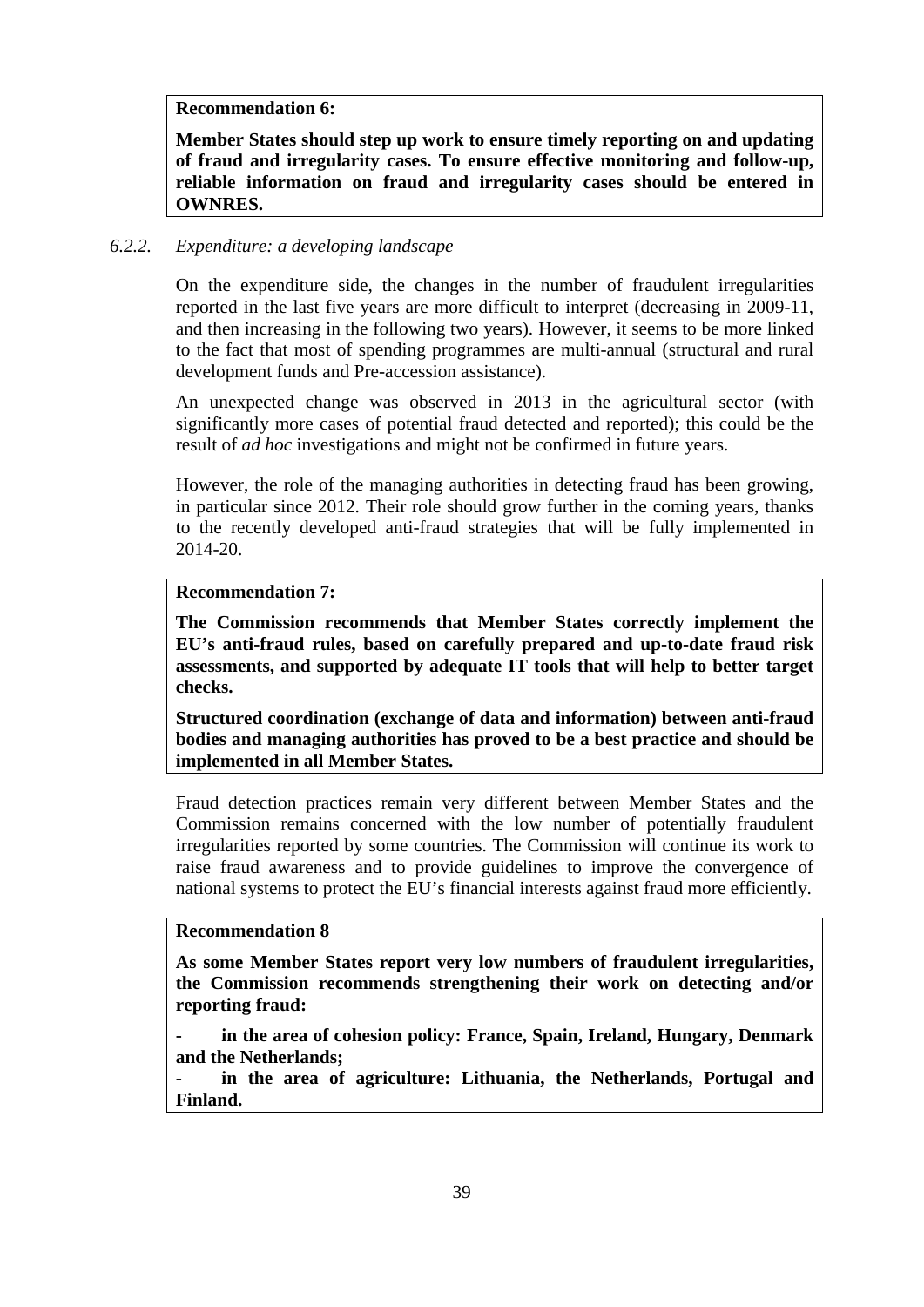# **ANNEX 1 — Irregularities reported as fraudulent**

(The number of irregularities reported as fraudulent measures the results of Member States' work to counter fraud and other illegal activities affecting EU financial interests; it should not be interpreted as the level of fraud on the Member States' territories) $110$ 

| <b>Member States</b>  |                | <b>Agriculture</b> | <b>Fisheries</b> |               |                | <b>Cohesion Policy</b> |    | <b>Pre-Accession</b> | <b>TOTAL</b>   |              |                | <b>REVENUE</b> |
|-----------------------|----------------|--------------------|------------------|---------------|----------------|------------------------|----|----------------------|----------------|--------------|----------------|----------------|
|                       | N.             | €                  |                  | €             |                | €                      | N  | €                    | N              | €            | <b>N</b>       | €              |
| Belgique/België       |                |                    |                  |               | $\overline{2}$ | $\mathbf{0}$           |    |                      | 2              | $\mathbf{0}$ |                | 34 10 257 534  |
| <b>Bulgaria</b>       | 82             | 2 930 979          | 2                | 477 927       | 5              | 528 970                | 8  | 5 455 219            | 97             | 9 393 095    | 8              | 300 422        |
| Ceská republika       | 15             | 1 509 736          |                  |               | 20             | 11 879 090             |    |                      | 35             | 13 388 827   | 3              | 45 098         |
| <b>Danmark</b>        | 66             | 2 555 374          |                  |               |                |                        |    |                      | 66             | 2 555 374    | $\overline{4}$ | 711 748        |
| <b>Deutschland</b>    | 9              | 915 590            |                  |               | 38             | 22 838 370             |    |                      | 47             | 23 753 960   | 70             | 7 856 134      |
| Eesti                 | $\overline{4}$ | 1 220 196          |                  |               | 3              | 5 680 149              |    |                      | $\overline{7}$ | 6 900 345    |                | $\Omega$       |
| Éire/Ireland          |                |                    |                  |               |                |                        |    |                      | $\Omega$       | $\Omega$     | 5              | 566 258        |
| Ellada                | 25             | 1844031            |                  |               | 30             | 26 381 356             |    |                      | 55             | 28 225 388   | 20             | 2 187 041      |
| España                | 12             | 801 903            |                  |               |                |                        |    |                      | 12             | 801 903      | 121            | 12 160 427     |
| <b>France</b>         | 15             | 1 460 097          |                  |               | $\mathbf{1}$   | 197 681                |    |                      | 16             | 1 657 777    | 84             | 5 124 158      |
| <b>Hrvatska</b>       |                |                    |                  |               |                |                        | 2  | 12 113               | 2              | 12 113       | 5              | 109 626        |
| <b>Italia</b>         |                | 213 36 666 995     |                  | 17 7 433 523  | 72             | 24 395 501             |    |                      | 302            | 68 496 019   |                | 137 12 485 615 |
| <b>Kypros</b>         |                |                    | 3                | 203 450       | 3              | 111 735                |    |                      | 6              | 315 185      | $\mathbf{1}$   | 76 603         |
| Latvija               | 3              | 274 528            |                  |               | 27             | 11 283 880             |    |                      | 30             | 11 558 408   | 11             | 517 936        |
| Lietuva               |                |                    |                  |               | $\overline{2}$ | 6 816 257              |    |                      | $\overline{2}$ | 6 816 257    | 24             | 931 919        |
| Luxembourg            | $\mathbf{1}$   | 252 050            |                  |               |                |                        |    |                      | $\mathbf{1}$   | 252 050      |                | $\Omega$       |
| Magyarország          |                |                    |                  |               | $\overline{2}$ | 226 808                |    |                      | 2              | 226 808      | 6              | 131 689        |
| <b>Malta</b>          | 5              | 113 814            |                  |               | 14             | 246 439                |    |                      | 19             | 360 253      | $\overline{4}$ | 444 171        |
| <b>Nederland</b>      | $\mathbf{1}$   | 6 349 557          |                  |               |                |                        |    |                      |                | 6 349 557    | 19             | 951 905        |
| Österreich            | 6              | 53 167             |                  |               |                |                        |    |                      | 6              | 53 167       | 13             | 301 255        |
| Polska                | 42             | 4 382 479          |                  | 1 1 0 34 4 65 | 48             | 43 292 921             |    |                      | 91             | 48 709 866   | 17             | 2 544 607      |
| Portugal              |                |                    |                  |               | 4              | 1881339                |    |                      | 4              | 1881339      | $\mathbf{1}$   | 108 890        |
| Romania               | 60             | 4 397 573          |                  |               | 23             | 23 107 715             | 26 | 9 0 59 6 16          | 109            | 36 564 903   | 15             | 288 581        |
| Slovenija             | 2              | 213 708            |                  |               | $\overline{4}$ | 6 168 418              |    |                      | 6              | 6 382 126    | $\overline{4}$ | 324 517        |
| Slovensko             | 1              | 520 942            |                  |               | 4              | 237 024                |    |                      | 5              | 757 966      |                | $\mathbf{0}$   |
| Suomi/Finland         |                |                    |                  |               | $\overline{2}$ | 179 375                |    |                      | 2              | 179 375      | 5              | 351 061        |
| <b>Sverige</b>        | 2              | 32 411             |                  |               |                |                        |    |                      | $\overline{2}$ | 32 411       |                | $\Omega$       |
| <b>United Kingdom</b> |                | 14 278             |                  |               | 17             | 10 878 059             |    |                      | 18             | 10 892 337   | 22             | 741 066        |
| <b>TOTAL</b>          |                | 565 66 509 407     |                  | 23 9 149 365  | 321            | 196 331 087            |    | 36 14 526 948        | 945            | 286 516 807  | 633            | 60 518 262     |

110

For the amounts related to agriculture in the Netherlands, see footnote 9 and paragraph 3.4.1 of the Commission staff working document on 'Statistical evaluation of irregularities'.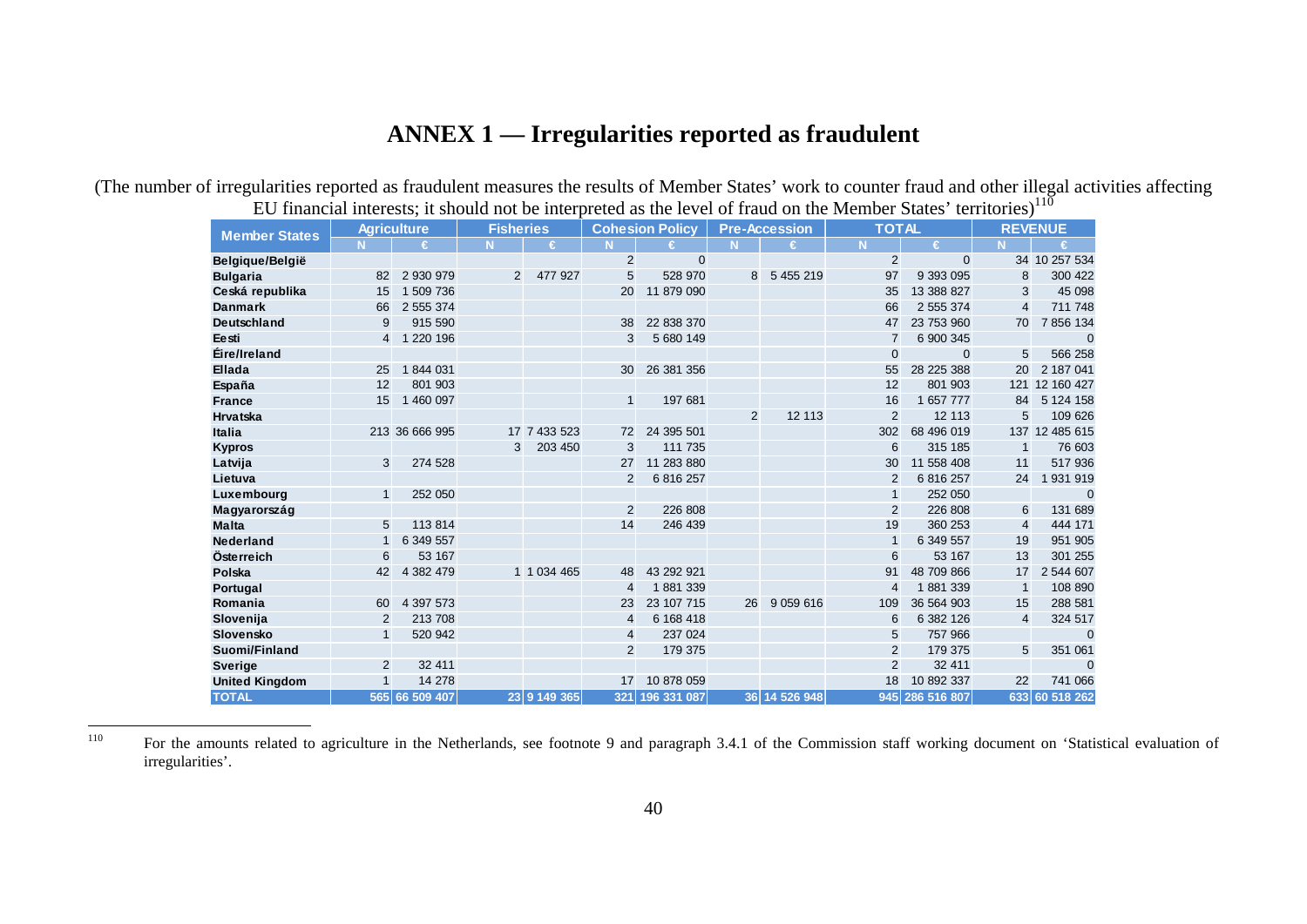| <b>ANNEX 2</b> — Irregularities not reported as fraudulent |  |  |
|------------------------------------------------------------|--|--|
|                                                            |  |  |

| <b>Member States</b>  |      | <b>Agriculture</b> | <b>Fisheries</b> |                |                  | <b>Cohesion Policy</b> |             | <b>Pre-Accession</b> |         | <b>TOTAL EXPENDITURE</b> | <b>REVENUE</b> |                |
|-----------------------|------|--------------------|------------------|----------------|------------------|------------------------|-------------|----------------------|---------|--------------------------|----------------|----------------|
|                       |      | €                  |                  | €              | N.               | €                      |             | €                    | N       | €                        | N.             | €              |
| Belgique/België       | 24   | 939 877            |                  |                | 70               | 2 524 864              |             |                      | 94      | 3 464 741                | 128            | 9 202 531      |
| <b>Bulgaria</b>       | 6    | 1 171 207          |                  |                | 58               | 13 195 366             | 26          | 1 595 814            | 90      | 15 962 386               | 13             | 2 320 240      |
| Ceská republika       | 61   | 1 443 547          |                  | 1 113 878      | 998              | 356 518 778            |             |                      | 1 0 6 0 | 359 076 203              | 54             | 2 990 937      |
| <b>Danmark</b>        | 18   | 731 486            | 13 <sup>1</sup>  | 2 2 8 7 9 1 1  | 5                | 70 106                 |             |                      | 36      | 3 089 502                | 36             | 1 425 161      |
| Deutschland           | 173  | 5 252 533          |                  |                | 220              | 22 409 261             |             |                      | 393     | 27 661 793               | 1 3 1 0        | 98 989 081     |
| Eesti                 | 37   | 1 215 724          | 6                | 388 015        | 75               | 9 901 878              |             |                      | 118     | 11 505 617               | $\overline{4}$ | 348 729        |
| Éire/Ireland          | 139  | 4 0 58 1 32        |                  |                | 167              | 52 559 106             |             |                      | 306     | 56 617 238               | 19             | 1 504 686      |
| <b>Ellada</b>         | 57   | 3 648 198          | $\mathbf{1}$     | 14 377         | 194              | 152 746 607            |             |                      | 252     | 156 409 182              | $\mathbf{0}$   | $\overline{0}$ |
| España                | 215  | 15 245 207         | 28               | 3 713 821      | 277              | 86 834 854             |             |                      | 520     | 105 793 883              | 236            | 16 965 571     |
| <b>France</b>         | 146  | 9 930 695          |                  |                | 13               | 194 218                |             |                      | 159     | 10 124 913               | 207            | 17 645 859     |
| Hrvatska              |      |                    |                  |                |                  |                        | 19          | 244 806              | 19      | 244 806                  | 3              | 54 764         |
| <b>Italia</b>         | 188  | 7 422 239          | 4                | 469 956        | 331              | 37 185 218             |             |                      | 523     | 45 077 413               | 135            | 12 599 046     |
| <b>Kypros</b>         | 20   | 962 878            | $\mathbf{1}$     | 11 516         | 5                | 126 693                |             |                      | 26      | 1 101 087                | 16             | 1 008 764      |
| Latvija               | 20   | 497 353            | 3                | 156 007        | 79               | 31 542 662             |             |                      | 102     | 32 196 021               | 8              | 507 947        |
| Lietuva               | 78   | 2 243 509          |                  |                | 142              | 29 912 978             |             |                      | 220     | 32 156 487               | 23             | 768 756        |
| Luxembourg            |      |                    |                  |                |                  |                        |             |                      | 0       | $\mathbf 0$              | $\Omega$       | $\overline{0}$ |
| Magyarország          | 381  | 13 837 519         | $\mathbf{1}$     | 17 339         | 156              | 18 091 359             | 3           | 3 1 7 4              | 541     | 31 949 391               | 54             | 1 547 596      |
| <b>Malta</b>          |      |                    |                  |                | 10               | 836 470                |             |                      | 10      | 836 470                  | $\mathbf{0}$   | $\Omega$       |
| <b>Nederland</b>      | 125  | 57 996 815         | 2                | 150 676        | 62               | 8 833 503              |             |                      | 189     | 66 980 994               | 405            | 39 922 499     |
| Österreich            | 12   | 537 448            | $\mathbf{1}$     | 17 645         | $\boldsymbol{9}$ | 564 071                |             |                      | 22      | 1 119 164                | 49             | 3 305 185      |
| Polska                | 282  | 13 325 663         | 16               | 1 022 798      | 685              | 107 518 991            | $\mathbf 1$ | 89 357               | 984     | 121 956 809              | 90             | 6 406 122      |
| Portugal              | 106  | 3 924 486          | 8                | 448 165        | 171              | 19 517 973             |             |                      | 285     | 23 890 624               | 18             | 1 005 056      |
| Romania               | 509  | 30 802 914         | 25               | 3 408 417      | 242              | 44 643 607             |             | 128 43 740 166       | 904     | 122 595 105              | 65             | 4 266 685      |
| Slovenija             | 11   | 383 467            |                  |                | 46               | 7 474 094              |             |                      | 57      | 7 857 561                | 8              | 227 567        |
| Slovensko             | 34   | 7 342 186          |                  |                | 152              | 121 074 694            |             |                      | 186     | 128 416 879              | 8              | 1 744 504      |
| Suomi/Finland         | 11   | 509 009            |                  |                | 6                | 341 593                |             |                      | 17      | 850 602                  | 38             | 2 078 425      |
| <b>Sverige</b>        | 37   | 1 825 448          | 2                | 20 578         | 29               | 1 284 837              |             |                      | 68      | 3 130 863                | 61             | 11 507 877     |
| <b>United Kingdom</b> | 124  | 2 870 444          | 21               | 1 106 944      | 472              | 52 116 514             |             |                      | 617     | 56 093 902               | 1 1 5 6        | 89 018 202     |
| <b>TOTAL</b>          | 2814 | 188 117 982        |                  | 133 14 348 044 |                  | 4 674 1 178 020 295    |             | 177 45 673 317       | 7 798 1 | 426 159 637              | 4 1 4 4        | 327 361 789    |